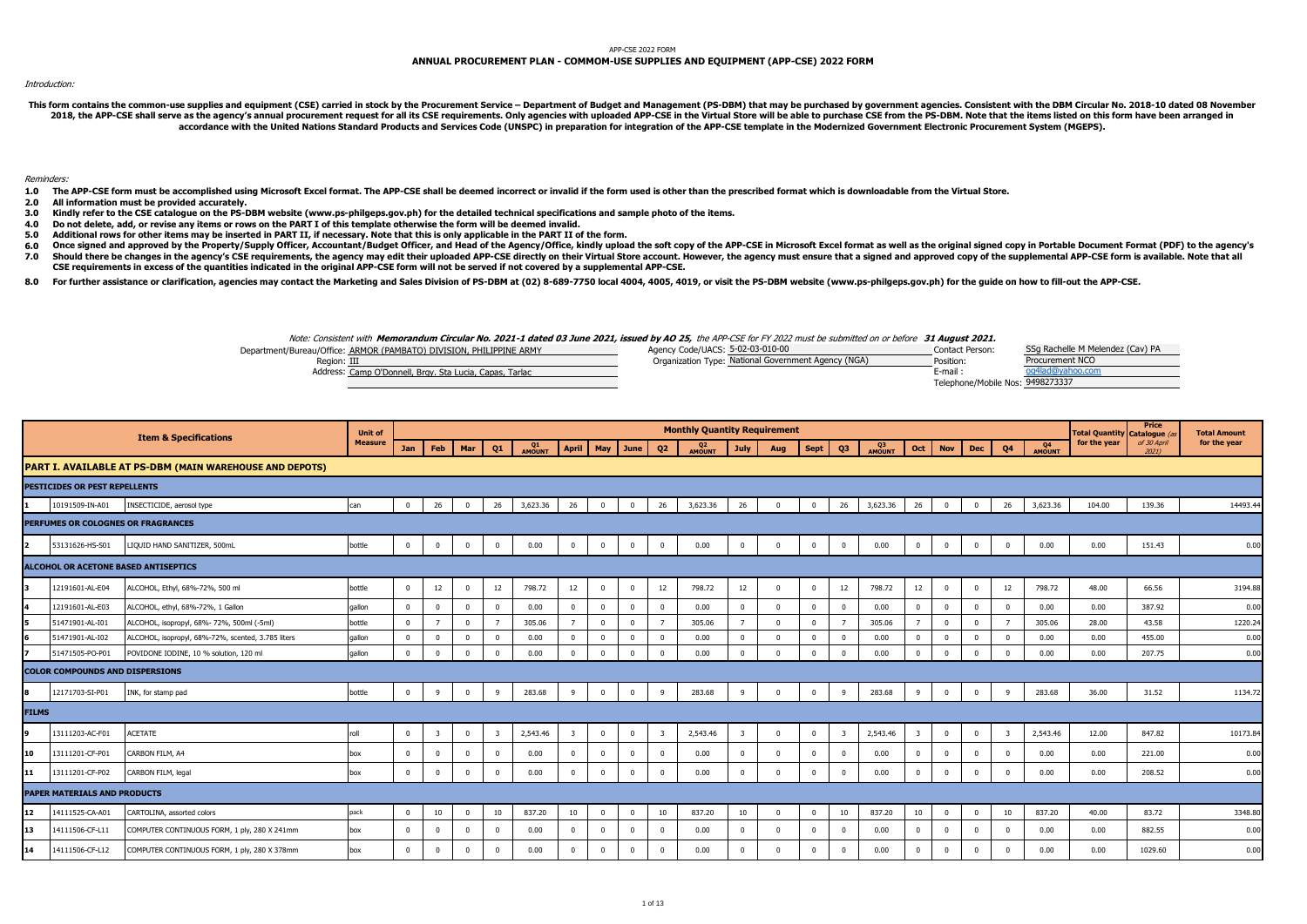|    |                                     |                                                   | <b>Unit of</b> |             |                         |                |                         |              |                         |                |                |                          | <b>Monthly Quantity Requirement</b> |                         |                         |             |                         |              |                         |              |                |                         |              | <b>Total Quantity</b> | Price<br>Catalogue (    | <b>Total Amount</b> |
|----|-------------------------------------|---------------------------------------------------|----------------|-------------|-------------------------|----------------|-------------------------|--------------|-------------------------|----------------|----------------|--------------------------|-------------------------------------|-------------------------|-------------------------|-------------|-------------------------|--------------|-------------------------|--------------|----------------|-------------------------|--------------|-----------------------|-------------------------|---------------------|
|    |                                     | <b>Item &amp; Specifications</b>                  | Measure        | Jan         | Feb                     | Mar            | Q1                      | Q1<br>AMOUNT | <b>April</b>            | May            | June           | Q <sub>2</sub>           | Q <sub>2</sub><br>AMOUNT            | <b>July</b>             | Aug                     | <b>Sept</b> | Q <sub>3</sub>          | Q3<br>AMOUNT | Oct                     | <b>Nov</b>   | Dec            | Q <sub>4</sub>          | Q4<br>AMOUNT | for the year          | of 30 April<br>$2021$ ) | for the year        |
| 15 | 14111506-CF-L22                     | COMPUTER CONTINUOUS FORM, 2 ply, 280 X 378mm      | box            | $\mathbf 0$ | $^{\circ}$              | $\mathbf 0$    | $\bf{0}$                | 0.00         | $\mathbf 0$             | $\mathbf{0}$   | $\mathbf 0$    | $\overline{\mathbf{0}}$  | 0.00                                | $\mathbf 0$             | $\mathbf 0$             | $\mathbf 0$ | $\mathbf 0$             | 0.00         | $\mathbf{0}$            | $\mathbf 0$  | $\mathbf 0$    | $\overline{\mathbf{0}}$ | 0.00         | 0.00                  | 1528.80                 | 0.00                |
| 16 | 14111506-CF-L21                     | COMPUTER CONTINUOUS FORM, 2 ply, 280 X 241mm      | box            | $\mathbf 0$ | $\mathbf 0$             | $\mathbf 0$    | $^{\circ}$              | 0.00         | $\mathbf{0}$            | $\overline{0}$ | $\mathbf 0$    | $\overline{\mathbf{0}}$  | 0.00                                | $\mathbf{0}$            | $\overline{\mathbf{0}}$ | $\mathbf 0$ | $\mathbf 0$             | 0.00         | $\mathbf 0$             | $\mathbf 0$  | $\mathbf 0$    | $\overline{\mathbf{0}}$ | 0.00         | 0.00                  | 906.36                  | 0.00                |
| 17 | 14111506-CF-L31                     | COMPUTER CONTINUOUS FORM, 3 ply, 280 X 241mm      | box            | $\mathbf 0$ | $\mathbf 0$             | $\mathbf 0$    | $^{\circ}$              | 0.00         | $\mathbf 0$             | $\mathbf{0}$   | $\mathbf{0}$   | $\overline{\mathbf{0}}$  | 0.00                                | $\mathbf 0$             | $\mathbf 0$             | $\mathbf 0$ | $\overline{0}$          | 0.00         | $\mathbf 0$             | $\mathbf 0$  | $\Omega$       | $\overline{0}$          | 0.00         | 0.00                  | 884.00                  | 0.00                |
| 18 | 14111506-CF-L32                     | COMPUTER CONTINUOUS FORM, 3 ply, 280 X 378mm      | box            | $\mathbf 0$ | $\overline{\mathbf{0}}$ | $\mathbf 0$    | 0                       | 0.00         | $\mathbf{0}$            | $\overline{0}$ | $\mathbf{0}$   | $\overline{\mathbf{0}}$  | 0.00                                | $\mathbf{0}$            | $\mathbf 0$             | $\bf{0}$    | $\mathbf 0$             | 0.00         | $\mathbf 0$             | $\mathbf 0$  | $\Omega$       | $^{\circ}$              | 0.00         | 0.00                  | 1508.00                 | 0.00                |
| 19 | 14111609-LL-C01                     | LOOSELEAF COVER, legal                            | bundle         | $\mathbf 0$ | $\bf{0}$                | $\mathbf 0$    | $^{\circ}$              | 0.00         | $\bf{0}$                | $\mathbf 0$    | $\mathbf 0$    | $\overline{\mathbf{0}}$  | 0.00                                | $\mathbf 0$             | $\mathbf 0$             | $\mathbf 0$ | $\mathbf 0$             | 0.00         | $\mathbf 0$             | $\mathbf 0$  | $\overline{0}$ | $\overline{0}$          | 0.00         | 0.00                  | 794.96                  | 0.00                |
| 20 | 14111514-NP-S02                     | NOTE PAD, stick on, 50mm x 76mm (2" x 3") min     | pad            | $\mathbf 0$ | 17                      | $\mathbf{0}$   | 17                      | 630.02       | 17                      | $\mathbf{0}$   | 0              | 17                       | 630.02                              | 17                      | $\mathbf 0$             | $\mathbf 0$ | 17                      | 630.02       | 17                      | $^{\circ}$   | $\Omega$       | 17                      | 630.02       | 68.00                 | 37.06                   | 2520.08             |
| 21 | 14111514-NP-S04                     | NOTE PAD, stick on, 76mm x 100mm (3" x 4") min    | pad            | $\mathbf 0$ | 12                      | $\mathbf 0$    | 12                      | 711.36       | 12                      | $\bf{0}$       | 0              | 12                       | 711.36                              | 12                      | $\mathbf 0$             | $\mathbf 0$ | 12                      | 711.36       | 12                      | $\mathbf 0$  | $\Omega$       | 12                      | 711.36       | 48.00                 | 59.28                   | 2845.44             |
| 22 | 14111514-NP-S03                     | NOTE PAD, stick on, 3" x 3"                       | pad            | $\mathbf 0$ | $\overline{0}$          | $\mathbf 0$    | $^{\circ}$              | 0.00         | $\mathbf 0$             | $\overline{0}$ | $^{\circ}$     | $\overline{\phantom{0}}$ | 0.00                                | $\mathbf{0}$            | $\mathbf 0$             | $\mathbf 0$ | $\mathbf 0$             | 0.00         | $\mathbf 0$             | $\mathbf 0$  | $\overline{0}$ | $\overline{\mathbf{0}}$ | 0.00         | 0.00                  | 54.08                   | 0.00                |
| 23 | 14111514-NB-S01                     | NOTEBOOK, stenographer                            | piece          | $\Omega$    | $\mathbf 0$             | $\mathbf 0$    | $\Omega$                | 0.00         | $\mathbf 0$             | $\mathbf{0}$   | $\mathbf{0}$   | $\overline{\mathbf{0}}$  | 0.00                                | $\mathbf 0$             | $\Omega$                | $\mathbf 0$ | $\mathbf 0$             | 0.00         | $\mathbf{0}$            | $\Omega$     | $\Omega$       | $\overline{0}$          | 0.00         | 0.00                  | 12.04                   | 0.00                |
| 24 | 14111507-PP-M01                     | PAPER, MULTICOPY, A4, 80 gsm                      | eams           | $\mathbf 0$ | 154                     | $\mathbf 0$    | 154                     | 21,045.64    | 154                     | $\mathbf{0}$   | 0              | 154                      | 21,045.64                           | 154                     | $\overline{0}$          | $\mathbf 0$ | 154                     | 21,045.64    | 154                     | $\mathbf 0$  | $\overline{0}$ | 154                     | 21,045.64    | 616.00                | 136.66                  | 84182.56            |
| 25 | 14111507-PP-M02                     | PAPER, MULTICOPY, Legal, 80gsm                    | eams           | $\Omega$    | 115                     | $\mathbf 0$    | 115                     | 14,686.65    | 115                     | $\overline{0}$ | $\mathbf 0$    | 115                      | 14,686.65                           | 115                     | $\overline{\mathbf{0}}$ | $\bf{0}$    | 115                     | 14,686.65    | 115                     | $\Omega$     | $\Omega$       | 115                     | 14,686.65    | 460.00                | 127.71                  | 58746.60            |
| 26 | 14111507-PP-C01                     | PAPER, Multi-Purpose, A4, 70 gsm                  | eams           | $\mathbf 0$ | $\overline{0}$          | $\mathbf 0$    | $^{\circ}$              | 0.00         | $\overline{0}$          | $\overline{0}$ | 0              | $\overline{\mathbf{0}}$  | 0.00                                | $\mathbf 0$             | $\overline{\mathbf{0}}$ | $\bf{0}$    | $\mathbf 0$             | 0.00         | $\mathbf 0$             | $\mathbf 0$  | $\overline{0}$ | $\overline{\mathbf{0}}$ | 0.00         | 0.00                  | 98.26                   | 0.00                |
| 27 | 14111507-PP-C02                     | PAPER, multi-purpose, legal, 70gsm                | reams          | 0           | $\mathbf 0$             | $\mathbf 0$    | 0                       | 0.00         | $\overline{0}$          | $\bf{0}$       | $^{\circ}$     | $\overline{\mathbf{0}}$  | 0.00                                | $\mathbf{0}$            | $\mathbf 0$             | $\pmb{0}$   | $\mathbf 0$             | 0.00         | $\mathbf 0$             | $\mathbf 0$  | $^{\circ}$     | $\overline{\mathbf{0}}$ | 0.00         | 0.00                  | 118.46                  | 0.00                |
| 28 | 14111531-PP-R01                     | PAD PAPER, ruled                                  | pad            | $\mathbf 0$ | $\overline{0}$          | $\mathbf 0$    | $^{\circ}$              | 0.00         | $\bf{0}$                | $\mathbf{0}$   | $\mathbf 0$    | $\overline{\mathbf{0}}$  | 0.00                                | $\mathbf 0$             | $\overline{0}$          | $\mathbf 0$ | $\overline{0}$          | 0.00         | $\mathbf 0$             | $\mathbf 0$  | $\overline{0}$ | $\overline{0}$          | 0.00         | 0.00                  | 29.12                   | 0.00                |
| 29 | 14111503-PA-P01                     | PAPER, parchment                                  | box            | 0           | 18                      | $\mathbf 0$    | 18                      | 1,764.90     | 18                      | $\bf{0}$       | $\overline{0}$ | 18                       | 1,764.90                            | 18                      | $\overline{\mathbf{0}}$ | $\mathbf 0$ | 18                      | 1,764.90     | 18                      | $\mathbf 0$  | $\overline{0}$ | 18                      | 1,764.90     | 72.00                 | 98.05                   | 7059.60             |
| 30 | 14111818-TH-P02                     | fhermal Paper, 55GSM (-5%) ,1/2 Core, 216mm x 30m | roll           | $\mathbf 0$ | $^{\circ}$              | $\mathbf 0$    | $^{\circ}$              | 0.00         | $\mathbf 0$             | $\mathbf 0$    | $\mathbf 0$    | $\overline{\mathbf{0}}$  | 0.00                                | $\mathbf 0$             | $\overline{0}$          | $\mathbf 0$ | $^{\circ}$              | 0.00         | $\mathbf 0$             | $\mathbf 0$  | $\mathbf 0$    | $\overline{0}$          | 0.00         | 0.00                  | 55.64                   | 0.00                |
| 31 | 14111531-RE-B01                     | RECORD BOOK, 300 PAGES, size: 214mm x 278mm min   | book           | $\mathbf 0$ | 16                      | $\mathbf 0$    | 16                      | 1,131.52     | 16                      | $\mathbf{0}$   | $\mathbf 0$    | 16                       | 1,131.52                            | 16                      | $\mathbf 0$             | $\mathbf 0$ | 16                      | 1,131.52     | 16                      | $\Omega$     | $\overline{0}$ | 16                      | 1,131.52     | 64.00                 | 70.72                   | 4526.08             |
| 32 | 14111531-RE-B02                     | RECORD BOOK, 500 PAGES, size: 214mm x 278mm min   | book           | $\Omega$    | 17                      | $\mathbf 0$    | 17                      | 1,732.64     | 17                      | $\mathbf{0}$   | $\mathbf{0}$   | 17                       | 1,732.64                            | 17                      | $\overline{0}$          | $\mathbf 0$ | 17                      | 1,732.64     | 17                      | $\Omega$     | $\Omega$       | 17                      | 1,732.64     | 68.00                 | 101.92                  | 6930.56             |
| 33 | 14111704-TT-P02                     | TOILET TISSUE PAPER, 2-ply, 100% recycled         | pack           | $\mathbf 0$ | 19                      | $\mathbf 0$    | 19                      | 1,649.96     | 19                      | $\mathbf{0}$   | $^{\circ}$     | 19                       | 1,649.96                            | 19                      | $\mathbf 0$             | $\mathbf 0$ | 19                      | 1,649.96     | 19                      | $\mathbf 0$  | $\overline{0}$ | 19                      | 1,649.96     | 76.00                 | 86.84                   | 6599.84             |
| 34 | 14111704-IFPT01                     | TISSUE, interfolded paper towel                   | pack           | 0           | $\overline{\mathbf{0}}$ | $\mathbf 0$    | $^{\circ}$              | 0.00         | $\mathbf{0}$            | $\bf{0}$       | 0              | $\overline{\mathbf{0}}$  | 0.00                                | $\mathbf{0}$            | $\mathbf 0$             | $\pmb{0}$   | $\mathbf 0$             | 0.00         | $\mathbf 0$             | $\mathbf 0$  | $\overline{0}$ | $\overline{\mathbf{0}}$ | 0.00         | 0.00                  | 34.84                   | 0.00                |
| 35 | 14111704-TT-P04                     | TOILET TISSUE PAPER, Interfolded Paper Towel      | pack           | $\mathbf 0$ | $\bf{0}$                | $\pmb{0}$      | $^{\circ}$              | 0.00         | $\mathbf 0$             | $\mathbf 0$    | $\pmb{0}$      | $\mathbf 0$              | 0.00                                | $\mathbf 0$             | $\overline{0}$          | $\mathbf 0$ | $\mathbf 0$             | 0.00         | $\mathbf 0$             | $\mathbf 0$  | $\overline{0}$ | $\overline{0}$          | 0.00         | 0.00                  | 33.80                   | 0.00                |
|    | BATTERIES AND CELLS AND ACCESSORIES |                                                   |                |             |                         |                |                         |              |                         |                |                |                          |                                     |                         |                         |             |                         |              |                         |              |                |                         |              |                       |                         |                     |
| 36 | 26111702-BT-A02                     | BATTERY, dry Cell, size AA                        | pack           | $\mathbf 0$ | $\overline{\mathbf{0}}$ | $\pmb{0}$      | $^{\circ}$              | 0.00         | $\overline{0}$          | $\bf{0}$       | $\pmb{0}$      | $\overline{\mathbf{0}}$  | 0.00                                | $\mathbf 0$             | $\overline{0}$          | $\bf{0}$    | $\mathbf 0$             | 0.00         | $\mathbf 0$             | $\mathbf 0$  | $\Omega$       | $\overline{\mathbf{0}}$ | 0.00         | 0.00                  | 36.30                   | 0.00                |
| 37 | 26111702-BT-A01                     | BATTERY, dry Cell, size AAA                       | pack           | $\mathbf 0$ | $\overline{0}$          | $\mathbf 0$    | $^{\circ}$              | 0.00         | $\mathbf 0$             | $\bf{0}$       | 0              | $\overline{\mathbf{0}}$  | 0.00                                | $\mathbf{0}$            | $\overline{0}$          | $\mathbf 0$ | $\mathbf 0$             | 0.00         | $\mathbf 0$             | $\mathbf 0$  | $\overline{0}$ | $\overline{\mathbf{0}}$ | 0.00         | 0.00                  | 19.73                   | 0.00                |
| 38 | 26111702-BT-A03                     | BATTERY, dry Cell, size D                         | pack           | $\mathbf 0$ | $\pmb{0}$               | $\overline{0}$ | $^{\circ}$              | 0.00         | $\mathbf 0$             | $\bf{0}$       | $\mathbf 0$    | $\mathbf 0$              | 0.00                                | $\pmb{0}$               | $\overline{0}$          | $\pmb{0}$   | $\mathbf 0$             | 0.00         | $\mathbf 0$             | $\Omega$     | $\mathbf 0$    | $\overline{\mathbf{0}}$ | 0.00         | 0.00                  | 96.20                   | 0.00                |
|    |                                     | <b>MANUFACTURING COMPONENTS AND SUPPLIES</b>      |                |             |                         |                |                         |              |                         |                |                |                          |                                     |                         |                         |             |                         |              |                         |              |                |                         |              |                       |                         |                     |
| 39 | 31201610-GL-J01                     | GLUE, all purpose                                 | iar            | $\mathbf 0$ | 12                      | $\mathbf 0$    | 12                      | 858.00       | 12                      | $\bf{0}$       | $^{\circ}$     | 12                       | 858.00                              | 12                      | $\overline{0}$          | $\mathbf 0$ | 12                      | 858.00       | 12                      | $\mathbf 0$  | $\overline{0}$ | 12                      | 858.00       | 48.00                 | 71.50                   | 3432.00             |
| 40 | 31151804-SW-H01                     | STAPLE WIRE, heavy duty, binder type, 23/13       | box            | $\mathbf 0$ | $\overline{0}$          | $\mathbf{0}$   | $^{\circ}$              | 0.00         | $\overline{0}$          | $\mathbf{0}$   | $^{\circ}$     | $\overline{0}$           | 0.00                                | $^{\circ}$              | $\overline{0}$          | $\mathbf 0$ | $\overline{0}$          | 0.00         | $\mathbf 0$             | $\mathbf 0$  | $\overline{0}$ | $^{\circ}$              | 0.00         | 0.00                  | 19.76                   | 0.00                |
| 41 | 31151804-SW-S01                     | STAPLE WIRE, standard                             | box            | $\mathbf 0$ | $\overline{\mathbf{3}}$ | $\mathbf 0$    | $\overline{\mathbf{3}}$ | 67.23        | $\overline{\mathbf{3}}$ | $\bf{0}$       | 0              | - 3                      | 67.23                               | $\overline{\mathbf{3}}$ | $\overline{0}$          | $\mathbf 0$ | $\overline{\mathbf{3}}$ | 67.23        | $\overline{\mathbf{3}}$ | $^{\circ}$   | $\Omega$       | $\overline{\mathbf{3}}$ | 67.23        | 12.00                 | 22.41                   | 268.92              |
| 42 | 31201502-TA-E01                     | TAPE, electrical                                  | roll           | $\mathbf 0$ | 6                       | $\mathbf 0$    |                         | 112.02       | 6                       | $\overline{0}$ | $^{\circ}$     | 6                        | 112.02                              | 6                       | $\overline{0}$          | $\mathbf 0$ | 6                       | 112.02       | 6                       | $\mathbf 0$  | $\overline{0}$ | 6                       | 112.02       | 24.00                 | 18.67                   | 448.08              |
| 43 | 31201503-TA-M01                     | TAPE, masking, 24mm                               | roll           | $\mathbf 0$ | 8                       | $\mathbf 0$    | 8                       | 436.80       | 8                       | $\mathbf{0}$   | $\mathbf{0}$   | 8                        | 436.80                              | 8                       | $\overline{0}$          | $\mathbf 0$ | 8                       | 436.80       | 8                       | $\Omega$     | $\mathbf 0$    | 8                       | 436.80       | 32.00                 | 54.60                   | 1747.20             |
| 44 | 31201503-TA-M02                     | TAPE, MASKING, 48mm                               | roll           | $\mathbf 0$ | $\overline{9}$          | $\mathbf 0$    | 9                       | 959.40       | 9                       | $\mathbf{0}$   | $\mathbf 0$    | 9                        | 959.40                              | 9                       | $\overline{0}$          | $\mathbf 0$ | 9                       | 959.40       | 9                       | $\mathbf 0$  | $\Omega$       | - 9                     | 959.40       | 36.00                 | 106.60                  | 3837.60             |
| 45 | 31201517-TA-P01                     | TAPE, packaging, 48mm                             | roll           | $\mathbf 0$ | $\overline{0}$          | $\mathbf 0$    | 0                       | 0.00         | $\mathbf 0$             | $\mathbf 0$    | $\mathbf{0}$   | $\overline{\mathbf{0}}$  | 0.00                                | $\mathbf 0$             | 0                       | $\pmb{0}$   | $\mathbf 0$             | 0.00         | $\mathbf 0$             | $\mathbf{0}$ | $\mathbf 0$    | $\overline{\mathbf{0}}$ | 0.00         | 0.00                  | 22.36                   | 0.00                |
|    | 31201512-TA-T01                     | TAPE, transparent, 24mm                           | roll           | $\bf{0}$    | 12                      | $\overline{0}$ | 12                      | 121.08       | 12                      | $\overline{0}$ | $\mathbf{0}$   | 12                       | 121.08                              | 12                      | $\overline{0}$          | $\mathbf 0$ | $12\,$                  | 121.08       | 12                      | $\mathbf{0}$ | $\mathbf{0}$   | 12                      | 121.08       | 48.00                 | 10.09                   | 484.32              |
| 47 | 31201512-TA-T02                     | TAPE, transparent, 48mm                           | roll           | $\bf{0}$    | 12                      | $\bf{0}$       | 12                      | 239.64       | 12                      | $\bf{0}$       | $\overline{0}$ | 12                       | 239.64                              | 12                      | $\mathbf{0}$            | $\bf{0}$    | 12                      | 239.64       | 12                      | $\bf{0}$     | $\bf{0}$       | 12                      | 239.64       | 48.00                 | 19.97                   | 958.56              |
| 48 | 31151507-TW-P01                     | TWINE, plastic                                    | roll           | $\mathbf 0$ | $\overline{0}$          | $\mathbf 0$    | $\bf{0}$                | 0.00         | $\mathbf{0}$            | $\bf{0}$       | $\bf{0}$       | $\mathbf{0}$             | 0.00                                | $\mathbf{0}$            | $\mathbf 0$             | $\bf{0}$    | $\,0\,$                 | 0.00         | $\mathbf 0$             | $\mathbf 0$  | $\bf{0}$       | $\overline{0}$          | 0.00         | 0.00                  | 58.24                   | 0.00                |
|    |                                     | HEATING AND VENTILATION AND AIR CIRCULATION       |                |             |                         |                |                         |              |                         |                |                |                          |                                     |                         |                         |             |                         |              |                         |              |                |                         |              |                       |                         |                     |
| 49 | 40101604-EF-G01                     | ELECTRIC FAN, industrial, ground type             | unit           | $\mathbf 0$ | $\overline{\mathbf{0}}$ | $\bf{0}$       | $\mathbf 0$             | 0.00         | $\bf{0}$                | $\bf{0}$       | $\bf{0}$       | $\overline{\mathbf{0}}$  | 0.00                                | $\mathbf 0$             | $\overline{0}$          | $\bf{0}$    | $\mathbf 0$             | 0.00         | $\mathbf 0$             | $\mathbf 0$  | $\overline{0}$ | $\bf{0}$                | 0.00         | 0.00                  | 1109.68                 | 0.00                |
| 50 | 40101604-EF-C01                     | ELECTRIC FAN, ceiling mount, orbit type           | unit           | $\mathbf 0$ | $\bf{0}$                | $\bf{0}$       | $^{\circ}$              | 0.00         | $\overline{0}$          | $\bf{0}$       | $\overline{0}$ | $\overline{0}$           | 0.00                                | $\mathbf 0$             | $\mathbf 0$             | $\bf{0}$    | $\mathbf 0$             | 0.00         | $\mathbf 0$             | $\mathbf 0$  | $\mathbf{0}$   | $\overline{0}$          | 0.00         | 0.00                  | 1369.68                 | 0.00                |
| 51 | 40101604-EF-S01                     | ELECTRIC FAN, stand type                          | unit           | $\mathbf 0$ | $\overline{0}$          | $\bf{0}$       | $\mathbf 0$             | 0.00         | $\bf{0}$                | $\mathbf 0$    | $\mathbf{0}$   | $\overline{\mathbf{0}}$  | 0.00                                | $\mathbf 0$             | $\mathbf 0$             | $\mathbf 0$ | $\,0\,$                 | 0.00         | $\mathbf 0$             | $\pmb{0}$    | $\mathbf{0}$   | $\overline{\mathbf{0}}$ | 0.00         | 0.00                  | 856.86                  | 0.00                |
|    |                                     |                                                   |                |             |                         |                |                         |              |                         |                |                |                          |                                     |                         |                         |             |                         |              |                         |              |                |                         |              |                       |                         |                     |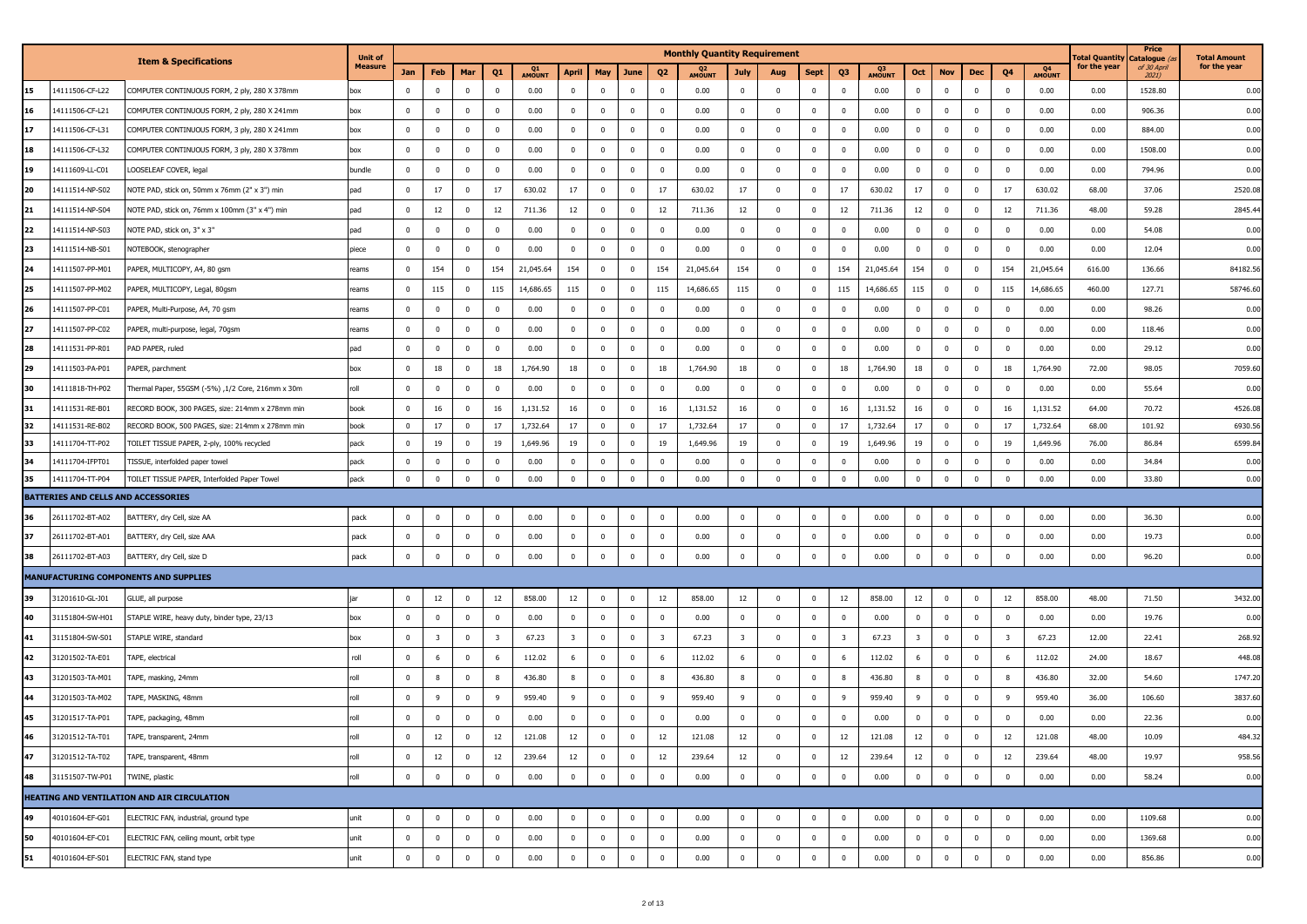|    |                                        |                                                                                      | <b>Unit of</b> |                |                         |              |                 |                     |                         |                |                         |                         | <b>Monthly Quantity Requirement</b> |                         |                         |                         |                         |              |                         |                         |                         |                |                     | <b>Total Quantity</b> | Price<br>Catalogue   | <b>Total Amount</b> |
|----|----------------------------------------|--------------------------------------------------------------------------------------|----------------|----------------|-------------------------|--------------|-----------------|---------------------|-------------------------|----------------|-------------------------|-------------------------|-------------------------------------|-------------------------|-------------------------|-------------------------|-------------------------|--------------|-------------------------|-------------------------|-------------------------|----------------|---------------------|-----------------------|----------------------|---------------------|
|    |                                        | <b>Item &amp; Specifications</b>                                                     | <b>Measure</b> | Jan            | Feb                     | Mar          | Q1              | Q1<br><b>AMOUNT</b> | April                   | May            | June                    | Q <sub>2</sub>          | Q <sub>2</sub><br><b>AMOUNT</b>     | July                    | Aug                     | Sept                    | Q3                      | Q3<br>AMOUNT | Oct                     | <b>Nov</b>              | Dec                     | Q4             | Q4<br><b>AMOUNT</b> | for the year          | of 30 April<br>2021) | for the year        |
| 52 | 40101604-EF-W01                        | ELECTRIC FAN, wall mount, plastic blade                                              | unit           | $\overline{0}$ | $\mathbf{0}$            | $^{\circ}$   | $\mathbf 0$     | 0.00                | $\overline{\mathbf{0}}$ | $\mathbf 0$    | $\overline{0}$          | $\mathbf{0}$            | 0.00                                | $\mathbf 0$             | $\overline{0}$          | $\bf{0}$                | $\mathbf 0$             | 0.00         | $\mathbf{0}$            | $\mathbf 0$             | $\mathbf 0$             | $\bf{0}$       | 0.00                | 0.00                  | 674.96               | 0.00                |
|    |                                        | MEDICAL THERMOMETERS AND ACCESSORIES                                                 |                |                |                         |              |                 |                     |                         |                |                         |                         |                                     |                         |                         |                         |                         |              |                         |                         |                         |                |                     |                       |                      |                     |
|    | 41112224-TG-T02                        | THERMOGUN                                                                            | piece          | $\mathbf 0$    | $\mathbf 0$             | $^{\circ}$   | $\mathbf{0}$    | 0.00                | $\overline{\mathbf{0}}$ | $\mathbf 0$    | $\overline{\mathbf{0}}$ | $\pmb{0}$               | 0.00                                | $\mathbf 0$             | $\overline{0}$          | $\mathbf 0$             | $\mathbf 0$             | 0.00         | $\mathbf{0}$            | $\overline{0}$          | $\overline{\mathbf{0}}$ | $\mathbf 0$    | 0.00                | 0.00                  | 2532.40              | 0.00                |
|    |                                        | <b>LIGHTING AND FIXTURES AND ACCESSORIES</b>                                         |                |                |                         |              |                 |                     |                         |                |                         |                         |                                     |                         |                         |                         |                         |              |                         |                         |                         |                |                     |                       |                      |                     |
| 54 | 39101628-LT-L01                        | LINEAR TUBE, Light Emitting Diode (LED), 18 watts                                    | piece          | $\mathbf 0$    | $\mathbf 0$             | $^{\circ}$   | $\mathbf{0}$    | 0.00                | $\overline{0}$          | $\mathbf 0$    | $\mathbf 0$             | $\bf{0}$                | 0.00                                | $\mathbf 0$             | $\overline{0}$          | $\mathbf 0$             | $\overline{0}$          | 0.00         | $\bf{0}$                | $\overline{0}$          | $\overline{\mathbf{0}}$ | $\mathbf{0}$   | 0.00                | 0.00                  | 205.82               | 0.00                |
| 55 | 39101628-LB-L01                        | LIGHT BULB, Light Emitting Diode (LED)                                               | piece          | $\mathbf 0$    | $\mathbf{0}$            | $\mathbf 0$  | $\pmb{0}$       | 0.00                | $\,0\,$                 | $\mathbf 0$    | $\bf{0}$                | $\bf{0}$                | 0.00                                | $\mathbf 0$             | $\mathbf 0$             | $\overline{0}$          | $\mathbf 0$             | 0.00         | $\bf{0}$                | $\mathbf 0$             | $\mathbf 0$             | $\bf{0}$       | 0.00                | 0.00                  | 82.16                | 0.00                |
|    |                                        | <b>MEASURING AND OBSERVING AND TESTING EQUIPMENT</b>                                 |                |                |                         |              |                 |                     |                         |                |                         |                         |                                     |                         |                         |                         |                         |              |                         |                         |                         |                |                     |                       |                      |                     |
| 56 | 41111604-RU-P02                        | RULER, plastic, 450mm                                                                | piece          | $\mathbf 0$    | $\mathbf 0$             | $\mathbf 0$  | $\mathbf 0$     | 0.00                | $\overline{\mathbf{0}}$ | $\mathbf 0$    | $\overline{0}$          | $\mathbf 0$             | 0.00                                | $\mathbf 0$             | $\overline{0}$          | $\mathbf 0$             | $\mathbf 0$             | 0.00         | $\mathbf 0$             | $\overline{0}$          | $\mathbf 0$             | $\bf{0}$       | 0.00                | 0.00                  | 17.68                | 0.00                |
|    | <b>CLEANING EQUIPMENT AND SUPPLIES</b> |                                                                                      |                |                |                         |              |                 |                     |                         |                |                         |                         |                                     |                         |                         |                         |                         |              |                         |                         |                         |                |                     |                       |                      |                     |
| 57 | 47131812-AF-A01                        | AIR FRESHENER, aerosol type                                                          | can            | $\overline{0}$ | 14                      | $^{\circ}$   | 14              | 1,263.08            | 14                      | $\mathbf 0$    | $\mathbf 0$             | 14                      | 1,263.08                            | 14                      | $\overline{0}$          | $\mathbf 0$             | 14                      | 1,263.08     | 14                      | $\overline{0}$          | $\overline{0}$          | 14             | 1,263.08            | 56.00                 | 90.22                | 5052.32             |
| 58 | 47131604-BR-S01                        | BROOM, soft, tambo                                                                   | piece          | $\mathbf 0$    | 10                      | $\mathbf 0$  | 10              | 1,362.40            | 10                      | $\mathbf 0$    | $\bf{0}$                | 10                      | 1,362.40                            | 10                      | $\overline{\mathbf{0}}$ | $\mathbf 0$             | 10                      | 1,362.40     | 10                      | $\Omega$                | $\overline{0}$          | 10             | 1,362.40            | 40.00                 | 136.24               | 5449.60             |
| 59 | 47131604-BR-T01                        | BROOM, stick, ting-ting                                                              | piece          | $\overline{0}$ | 14                      | $^{\circ}$   | 14              | 254.80              | 14                      | $\mathbf 0$    | $^{\circ}$              | 14                      | 254.80                              | 14                      | $\overline{0}$          | $\mathbf 0$             | 14                      | 254.80       | 14                      | $\overline{0}$          | $\mathbf 0$             | 14             | 254.80              | 56.00                 | 18.20                | 1019.20             |
| 60 | 47131829-TB-C01                        | CLEANER, toilet and urinal                                                           | bottle         | $\mathbf 0$    | 10                      | $^{\circ}$   | 10              | 416.00              | 10                      | $\mathbf 0$    | $\mathbf{0}$            | 10                      | 416.00                              | 10                      | $\overline{\mathbf{0}}$ | $\bf{0}$                | 10                      | 416.00       | 10                      | $\overline{\mathbf{0}}$ | $\overline{\mathbf{0}}$ | 10             | 416.00              | 40.00                 | 41.60                | 1664.00             |
| 61 | 47131805-CL-P01                        | CLEANSER, scouring powder                                                            | can            | $\mathbf 0$    | $\mathbf{1}$            | $^{\circ}$   | $\mathbf{1}$    | 23.92               | $\mathbf{1}$            | $\mathbf 0$    | $\mathbf 0$             | $\mathbf{1}$            | 23.92                               | $\mathbf{1}$            | $\overline{\mathbf{0}}$ | $\bf{0}$                |                         | 23.92        | $\mathbf{1}$            | $\overline{0}$          | $\overline{\mathbf{0}}$ |                | 23.92               | 4.00                  | 23.92                | 95.68               |
| 62 | 47131811-DE-B02                        | DETERGENT BAR, 140g                                                                  | piece          | 0              | 9                       | $^{\circ}$   | -9              | 74.70               | 9                       | $\pmb{0}$      | 0                       | 9                       | 74.70                               | -9                      | $\overline{0}$          | $\bf{0}$                | -9                      | 74.70        | 9                       | $^{\circ}$              | $\overline{\mathbf{0}}$ | -9             | 74.70               | 36.00                 | 8.30                 | 298.80              |
| 63 | 47131811-DE-P03                        | DETERGENT POWDER, all-purpose, 1kg                                                   | pack           | $\mathbf 0$    | $\mathbf{0}$            | $^{\circ}$   | $\mathbf{0}$    | 0.00                | $\bf{0}$                | $\mathbf 0$    | $\pmb{0}$               | $\mathbf 0$             | 0.00                                | $\mathbf 0$             | $\overline{0}$          | $\mathbf 0$             | $\mathbf{0}$            | 0.00         | $\mathbf{0}$            | $\overline{0}$          | $\mathbf 0$             | $\mathbf 0$    | 0.00                | 0.00                  | 54.08                | 0.00                |
| 64 | 47131803-DS-A01                        | DISINFECTANT SPRAY, aerosol type                                                     | can            | 0              | 3                       | $\mathbf 0$  | 3               | 386.88              | $\overline{\mathbf{3}}$ | $\mathbf 0$    | $\mathbf 0$             | $\overline{\mathbf{3}}$ | 386.88                              | $\overline{\mathbf{3}}$ | $\overline{\mathbf{0}}$ | $\bf{0}$                | $\overline{\mathbf{3}}$ | 386.88       | $\overline{\mathbf{3}}$ | $\overline{0}$          | $\overline{\mathbf{0}}$ | 3              | 386.88              | 12.00                 | 128.96               | 1547.52             |
| 65 | 47131601-DU-P01                        | DUST PAN, non-rigid plastic                                                          | piece          | $\mathbf 0$    | 8                       | $^{\circ}$   | 8               | 198.64              | 8                       | $\mathbf 0$    | $\mathbf 0$             | 8                       | 198.64                              | 8                       | $\overline{0}$          | $\mathbf{0}$            | 8                       | 198.64       | 8                       | $\mathbf 0$             | $\overline{0}$          | 8              | 198.64              | 32.00                 | 24.83                | 794.56              |
| 66 | 51241552-SH-S01                        | SODIUM HYPOCHLORITE, 3.785 liters                                                    | gallon         | $\overline{0}$ | $\mathbf 0$             | $^{\circ}$   | $^{\circ}$      | 0.00                | $\overline{\mathbf{0}}$ | $\pmb{0}$      | 0                       | $\bf{0}$                | 0.00                                | $\mathbf 0$             | $\overline{\mathbf{0}}$ | $\bf{0}$                | $\overline{0}$          | 0.00         | $\mathbf{0}$            | $^{\circ}$              | $\overline{\mathbf{0}}$ | $\mathbf 0$    | 0.00                | 0.00                  | 131.25               | 0.00                |
| 67 | 73101612-HS-L01                        | LIQUID HAND SOAP, 500mL                                                              | bottle         | $\Omega$       | $\mathbf{0}$            | $^{\circ}$   | $\mathbf{0}$    | 0.00                | $\overline{0}$          | $\mathbf 0$    | $\mathbf 0$             | $\mathbf{0}$            | 0.00                                | $\mathbf{0}$            | $\overline{0}$          | $\mathbf 0$             | $\overline{0}$          | 0.00         | $\mathbf{0}$            | $\overline{0}$          | $\mathbf 0$             | $\mathbf 0$    | 0.00                | 0.00                  | 102.96               | 0.00                |
| 68 | 47131802-FW-P02                        | FLOOR WAX, paste type, red                                                           | can            | $\mathbf 0$    | $\mathbf 0$             | $^{\circ}$   | $\mathbf{0}$    | 0.00                | $\overline{\mathbf{0}}$ | $\mathbf 0$    | $\mathbf 0$             | $\bf{0}$                | 0.00                                | $\mathbf{0}$            | $\overline{\mathbf{0}}$ | $\overline{0}$          | $\overline{0}$          | 0.00         | $\mathbf{0}$            | $\overline{0}$          | $\overline{0}$          | $\mathbf 0$    | 0.00                | 0.00                  | 309.76               | 0.00                |
| 69 | 47131830-FC-A01                        | FURNITURE CLEANER, aerosol type                                                      | can            | $\mathbf 0$    | $\overline{\mathbf{3}}$ | $\Omega$     | 3               | 360.36              | $\overline{\mathbf{3}}$ | $\mathbf 0$    | $\mathbf 0$             | $\overline{\mathbf{3}}$ | 360.36                              | 3                       | $\mathbf 0$             | $\overline{\mathbf{0}}$ | $\overline{\mathbf{3}}$ | 360.36       | $\overline{\mathbf{3}}$ | $\overline{0}$          | $\overline{\mathbf{0}}$ | - 3            | 360.36              | 12.00                 | 120.12               | 1441.44             |
| 70 | 47121804-MP-B01                        | MOP BUCKET, heavy duty, hard plastic                                                 | unit           | $\overline{0}$ | $\overline{2}$          | $^{\circ}$   | 2               | 4,576.00            | $\overline{2}$          | $\mathbf 0$    | $\mathbf 0$             | $\overline{2}$          | 4,576.00                            | $\overline{2}$          | $\overline{0}$          | $\bf{0}$                | $\overline{2}$          | 4,576.00     | $\overline{2}$          | $\overline{0}$          | $\overline{0}$          | $\overline{2}$ | 4,576.00            | 8.00                  | 2288.00              | 18304.00            |
| 71 | 47131613-MP-H02                        | MOPHANDLE, heavy duty, screw type                                                    | piece          | $\mathbf 0$    | 10                      | $^{\circ}$   | 10              | 1,248.00            | 10                      | $\mathbf 0$    | $\mathbf 0$             | 10                      | 1,248.00                            | 10                      | $\overline{0}$          | $\mathbf 0$             | 10                      | 1,248.00     | 10                      | $\Omega$                | $\overline{\mathbf{0}}$ | 10             | 1,248.00            | 40.00                 | 124.80               | 4992.00             |
| 72 | 47131619-MP-R01                        | MOPHEAD, made of rayon                                                               | piece          | $\overline{0}$ | 13                      | $^{\circ}$   | 13              | 1,608.88            | 13                      | $\mathbf 0$    | $\mathbf 0$             | 13                      | 1,608.88                            | 13                      | $\overline{0}$          | $\overline{\mathbf{0}}$ | 13                      | 1,608.88     | 13                      | $\overline{0}$          | $\overline{0}$          | 13             | 1,608.88            | 52.00                 | 123.76               | 6435.52             |
| 73 | 47131501-RG-C01                        | RAGS, all cotton                                                                     | bundle         | $\mathbf 0$    | 9                       | $\Omega$     | -9              | 484.38              | 9                       | $\mathbf 0$    | $\mathbf 0$             | 9                       | 484.38                              | 9                       | $\overline{0}$          | $\mathbf 0$             | $\mathbf{q}$            | 484.38       | 9                       | $\Omega$                | $\overline{0}$          | 9              | 484.38              | 36.00                 | 53.82                | 1937.52             |
| 74 | 47131602-SC-N01                        | <b>SCOURING PAD</b>                                                                  | pack           | $\Omega$       | 9                       | $\Omega$     | -9              | 1,010.88            | $\overline{0}$          | $\mathbf 0$    | $\mathbf 0$             | $\mathbf{0}$            | 0.00                                | -9                      | $\overline{0}$          | $\mathbf 0$             | 9                       | 1,010.88     | 9                       | $\overline{0}$          | $\overline{0}$          | -9             | 1,010.88            | 27.00                 | 112.32               | 3032.64             |
| 75 | 47121701-TB-P04                        | TRASHBAG, GPP specs, black, 940mmx1016mm                                             | pack           | $\mathbf 0$    | 5                       | $^{\circ}$   | - 5             | 673.40              | 5                       | 0              | 0                       | 5                       | 673.40                              | -5                      | $\overline{\mathbf{0}}$ | $\overline{0}$          | - 5                     | 673.40       | 5 <sup>5</sup>          | $^{\circ}$              | $\overline{\mathbf{0}}$ | -5             | 673.40              | 20.00                 | 134.68               | 2693.60             |
| 76 | 47121702-WB-P01                        | WASTEBASKET, non-rigid plastic                                                       | piece          | $\mathbf 0$    | $\mathbf{0}$            | $\mathbf 0$  | $\mathbf 0$     | 0.00                | $\mathbf 0$             | $\mathbf 0$    | $\mathbf 0$             | $\mathbf 0$             | 0.00                                | $\mathbf 0$             | $\overline{0}$          | $\mathbf 0$             | $\mathbf 0$             | 0.00         | $\mathbf 0$             | $\overline{0}$          | $\mathbf{0}$            | $\mathbf 0$    | 0.00                | 0.00                  | 27.96                | 0.00                |
|    |                                        | INFORMATION AND COMMUNICATION TECHNOLOGY (ICT) EQUIPMENT AND DEVICES AND ACCESSORIES |                |                |                         |              |                 |                     |                         |                |                         |                         |                                     |                         |                         |                         |                         |              |                         |                         |                         |                |                     |                       |                      |                     |
| 77 | 43211507-DSK001                        | DESKTOP FOR BASIC USERS                                                              | unit           | 0              | 0                       | $^{\circ}$   | $\mathbf{0}$    | 0.00                | $\overline{0}$          | $\mathbf 0$    | $\mathbf 0$             | $\bf{0}$                | 0.00                                | $\mathbf 0$             | $\overline{0}$          | $\bf{0}$                | $\mathbf 0$             | 0.00         | $\bf{0}$                | $\overline{0}$          | $\overline{\mathbf{0}}$ | $\mathbf{0}$   | 0.00                | 0.00                  | 24,793.60            | 0.00                |
| 78 | 43211507-DSK002                        | DESKTOP FOR MID-RANGE USERS                                                          | unit           | $\mathbf 0$    | $\mathbf{0}$            | $^{\circ}$   | $\mathbf 0$     | 0.00                | $\,0\,$                 | $\mathbf 0$    | $\mathbf 0$             | $\mathbf 0$             | 0.00                                | $\mathbf 0$             | $\overline{0}$          | $\mathbf 0$             | $\overline{0}$          | 0.00         | $\bf{0}$                | $\overline{0}$          | $\,0\,$                 | $\mathbf 0$    | 0.00                | 0.00                  | 42,390.40            | 0.00                |
| 79 | 43211503-LAP001                        | LAPTOP FOR MID-RANGE USERS                                                           | unit           | 0              | $\mathbf{0}$            | U            | $\mathbf{0}$    | 0.00                | $\mathbf 0$             | $\bf{0}$       | $\pmb{0}$               | $\bf{0}$                | 0.00                                | 0                       | 0                       | 0                       | 0                       | 0.00         | $\bf{0}$                | $^{\circ}$              | $\overline{\mathbf{0}}$ | $^{\circ}$     | 0.00                | 0.00                  | 41,392.00            | 0.00                |
| 80 | 43201827-HD-X02                        | EXTERNAL HARD DRIVE, 1 TB                                                            | piece          | $\mathbf{0}$   | $\overline{2}$          | $\mathbf{0}$ | $\overline{2}$  | 5,197.68            | $\overline{2}$          | $\overline{0}$ | $\overline{0}$          | $\overline{2}$          | 5,197.68                            | $\overline{2}$          | $\overline{0}$          | $\bf{0}$                | $\overline{2}$          | 5,197.68     | $\overline{2}$          | $\overline{\mathbf{0}}$ | $\mathbf{0}$            | $\overline{2}$ | 5,197.68            | 8.00                  | 2598.84              | 20790.72            |
| 81 | 43202010-FD-U01                        | FLASH DRIVE, 16 GB                                                                   | piece          | $\mathbf{0}$   | $5\overline{)}$         | $\bf{0}$     | $5\overline{5}$ | 837.20              | $5\overline{5}$         | $\mathbf{0}$   | $\mathbf{0}$            | $5\overline{5}$         | 837.20                              | 5                       | $\overline{\mathbf{0}}$ | $\bf{0}$                | $5\overline{5}$         | 837.20       | 5 <sub>5</sub>          | $\mathbf{0}$            | $\mathbf 0$             | 5              | 837.20              | 20.00                 | 167.44               | 3348.80             |
| 82 | 43211708-MO-O01                        | MOUSE, OPTICAL, USB connection type                                                  | unit           | $\overline{0}$ | $\mathbf 0$             | $\bf{0}$     | $\bf{0}$        | 0.00                | $\bf{0}$                | $\bf{0}$       | $\overline{0}$          | $\bf{0}$                | 0.00                                | $\mathbf 0$             | $\mathbf 0$             | $\bf{0}$                | $\overline{\mathbf{0}}$ | 0.00         | $\overline{0}$          | $\mathbf{0}$            | $\mathbf 0$             | $\mathbf{0}$   | 0.00                | 0.00                  | 111.30               | 0.00                |
| 83 | 43211708-MO-O02                        | MOUSE, WIRELESS, USB                                                                 | unit           | $\bf{0}$       | $\mathbf 0$             | $\mathbf{0}$ | $\overline{0}$  | 0.00                | $\bf{0}$                | $\mathbf 0$    | $\overline{0}$          | $\mathbf{0}$            | 0.00                                | $\mathbf 0$             | $\mathbf 0$             | $\bf{0}$                | $\overline{0}$          | 0.00         | $\mathbf{0}$            | $\bf{0}$                | $\mathbf 0$             | $\bf{0}$       | 0.00                | 0.00                  | 154.00               | 0.00                |
| 84 | 43212102-PR-D02                        | PRINTER, impact, dot matrix, 24 pins, 136 columns                                    | unit           | $\mathbf 0$    | $\mathbf 0$             | $\mathbf{0}$ | $\overline{0}$  | 0.00                | $\bf{0}$                | $\mathbf 0$    | $\bf{0}$                | $\overline{0}$          | 0.00                                | $\mathbf{0}$            | $\overline{\mathbf{0}}$ | $\bf{0}$                | $\mathbf 0$             | 0.00         | $\mathbf{0}$            | $\mathbf 0$             | $\overline{\mathbf{0}}$ | $\mathbf{0}$   | 0.00                | 0.00                  | 38100.97             | 0.00                |
| 85 | 43212102-PR-D01                        | PRINTER, impact, dot matrix, 9 pins, 80 columns                                      | unit           | $\bf{0}$       | $\mathbf 0$             | $\bf{0}$     | $\pmb{0}$       | 0.00                | $\bf{0}$                | $\mathbf 0$    | $\mathbf 0$             | $\mathbf 0$             | 0.00                                | $\mathbf 0$             | $\mathbf 0$             | $\mathbf{0}$            | $\mathbf 0$             | 0.00         | $\overline{0}$          | $\mathbf 0$             | $\mathbf 0$             | $\mathbf{0}$   | 0.00                | 0.00                  | 9191.52              | 0.00                |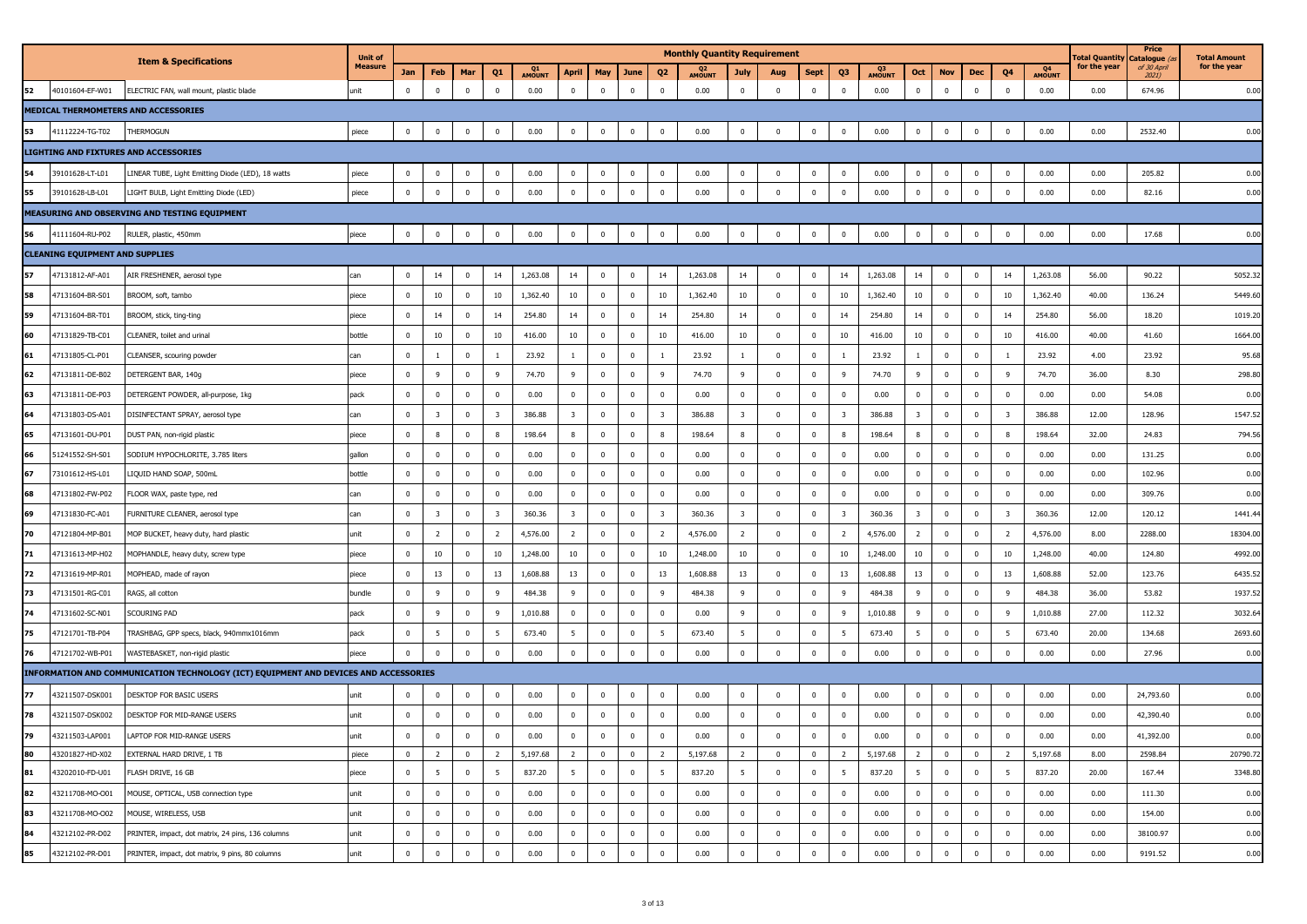|     |                 | <b>Item &amp; Specifications</b>               | <b>Unit of</b> |              |                         |                |                         |              |                         |                         |                |                         | <b>Monthly Quantity Requirement</b> |                         |                         |              |                         |              |                         |                         |                         |                         |              | <b>Fotal Quantity</b> | Price<br>Catalogue ( | <b>Total Amount</b> |
|-----|-----------------|------------------------------------------------|----------------|--------------|-------------------------|----------------|-------------------------|--------------|-------------------------|-------------------------|----------------|-------------------------|-------------------------------------|-------------------------|-------------------------|--------------|-------------------------|--------------|-------------------------|-------------------------|-------------------------|-------------------------|--------------|-----------------------|----------------------|---------------------|
|     |                 |                                                | <b>Measure</b> | Jan          | Feb                     | Mar            | Q <sub>1</sub>          | Q1<br>AMOUNT | April                   | May                     | June           | Q <sub>2</sub>          | Q <sub>2</sub><br>AMOUNT            | July                    | Aug                     | Sept         | Q3                      | Q3<br>AMOUNT | Oct                     | <b>Nov</b>              | Dec                     | Q4                      | Q4<br>AMOUNT | for the year          | of 30 April<br>2021) | for the year        |
|     | 43212105-PR-L01 | PRINTER, laser, monochrome                     | unit           | $\mathbf 0$  | $\mathbf 0$             | $\mathbf 0$    | $^{\circ}$              | 0.00         | $\mathbf{0}$            | $\pmb{0}$               | $\mathbf 0$    | $\mathbf 0$             | 0.00                                | $^{\circ}$              | $\overline{\mathbf{0}}$ | $\mathbf{0}$ | $\overline{\mathbf{0}}$ | 0.00         | $\mathbf 0$             | $\overline{\mathbf{0}}$ | $\mathbf 0$             | $\mathbf{0}$            | 0.00         | 0.00                  | 724.88               | 0.00                |
| 87  | 43212105-PR-L02 | PRINTER, laser, colored                        | unit           | $\mathbf 0$  | $\overline{\mathbf{0}}$ | $\mathbf 0$    | $\mathbf{0}$            | 0.00         | $\mathbf{0}$            | $\pmb{0}$               | $\pmb{0}$      | $\overline{\mathbf{0}}$ | 0.00                                | $\mathbf{0}$            | $\overline{\mathbf{0}}$ | $\pmb{0}$    | $\mathbf 0$             | 0.00         | $\bf{0}$                | $\overline{0}$          | $\,0\,$                 | $\mathbf 0$             | 0.00         | 0.00                  | 7899.00              | 0.00                |
|     |                 | OFFICE EQUIPMENT AND ACCESSORIES AND SUPPLIES  |                |              |                         |                |                         |              |                         |                         |                |                         |                                     |                         |                         |              |                         |              |                         |                         |                         |                         |              |                       |                      |                     |
| 88  | 44121710-CH-W01 | CHALK, white enamel                            | box            | $\mathbf 0$  | $\overline{\mathbf{0}}$ | $\mathbf 0$    | $\mathbf{0}$            | 0.00         | $\mathbf 0$             | $\mathbf 0$             | $\pmb{0}$      | $\overline{\mathbf{0}}$ | 0.00                                | $\mathbf 0$             | $\overline{\mathbf{0}}$ | $\mathbf{0}$ | $\mathbf 0$             | 0.00         | $\bf{0}$                | $\overline{\mathbf{0}}$ | $\mathbf 0$             | $\mathbf{0}$            | 0.00         | 0.00                  | 29.64                | 0.00                |
|     | 44122105-BF-C01 | CLIP, backfold, 19mm                           | box            | $\mathbf 0$  | $\mathbf 0$             | $\mathbf 0$    | $\mathbf 0$             | 0.00         | $\mathbf 0$             | $\mathbf 0$             | $\mathbf 0$    | $\mathbf 0$             | 0.00                                | $\mathbf 0$             | $\overline{\mathbf{0}}$ | $\pmb{0}$    | $\overline{\mathbf{0}}$ | 0.00         | $\bf{0}$                | $\bf{0}$                | $\overline{0}$          | $\mathbf 0$             | 0.00         | 0.00                  | 8.76                 | 0.00                |
| 90  | 44122105-BF-C02 | CLIP, backfold, 25mm                           | box            | 0            | $\overline{0}$          | $\mathbf 0$    | $\mathbf 0$             | 0.00         | $\bf{0}$                | $\mathbf 0$             | $\mathbf{0}$   | $\mathbf 0$             | 0.00                                | $\mathbf{0}$            | $\overline{\mathbf{0}}$ | $\mathbf{0}$ | $\overline{\mathbf{0}}$ | 0.00         | $\bf{0}$                | $\overline{\mathbf{0}}$ | $\overline{\mathbf{0}}$ | $\bf{0}$                | 0.00         | 0.00                  | 15.22                | 0.00                |
| 91  | 44122105-BF-C03 | CLIP, backfold, 32mm                           | box            | $\mathbf 0$  | $\overline{0}$          | $\mathbf 0$    | $\mathbf{0}$            | 0.00         | $\mathbf 0$             | $\overline{0}$          | $\mathbf 0$    | $\overline{0}$          | 0.00                                | $\mathbf{0}$            | $\overline{0}$          | $\mathbf{0}$ | $\mathbf{0}$            | 0.00         | $\mathbf 0$             | $\overline{0}$          | $\overline{0}$          | $\mathbf 0$             | 0.00         | 0.00                  | 22.36                | 0.00                |
| 92  | 44122105-BF-C04 | CLIP, backfold, 50mm                           | box            | $\pmb{0}$    | 6                       | $\pmb{0}$      | - 6                     | 327.60       | 6                       | $\mathbf 0$             | $\mathbf 0$    | 6                       | 327.60                              | 6                       | $\overline{\mathbf{0}}$ | $\pmb{0}$    | 6                       | 327.60       | 6                       | $\overline{\mathbf{0}}$ | $\overline{\mathbf{0}}$ | 6                       | 327.60       | 24.00                 | 54.60                | 1310.40             |
| 93  | 44121801-CT-R02 | CORRECTION TAPE, 8m                            | piece          | $\mathbf 0$  | 11                      | $\mathbf{0}$   | 11                      | 128.48       | 11                      | $\overline{\mathbf{0}}$ | $\mathbf 0$    | 11                      | 128.48                              | 11                      | $\overline{0}$          | $\mathbf 0$  | 11                      | 128.48       | 11                      | $\overline{\mathbf{0}}$ | $\overline{0}$          | 11                      | 128.48       | 44.00                 | 11.68                | 513.92              |
| 94  | 44111515-DF-B01 | DATA FILE BOX                                  | piece          | $\mathbf 0$  | 8                       | $\mathbf 0$    |                         | 617.60       | 8                       | $\mathbf 0$             | $\mathbf 0$    | 8                       | 617.60                              | 8                       | $\overline{\mathbf{0}}$ | $\mathbf 0$  | 8                       | 617.60       | 8                       | $\bf{0}$                | $\mathbf 0$             | 8                       | 617.60       | 32.00                 | 77.20                | 2470.40             |
| 95  | 44122011-DF-F01 | DATA FOLDER                                    | piece          | $\mathbf 0$  | $\mathbf 0$             | $\pmb{0}$      | $\mathbf{0}$            | 0.00         | $\bf{0}$                | $\mathbf 0$             | $\pmb{0}$      | $\mathbf 0$             | 0.00                                | $\Omega$                | $\overline{\mathbf{0}}$ | $\pmb{0}$    | $\overline{0}$          | 0.00         | $\mathbf 0$             | $\bf{0}$                | $\,0\,$                 | $\bf{0}$                | 0.00         | 0.00                  | 68.64                | 0.00                |
| 96  | 44121506-EN-D01 | ENVELOPE, documentary, A4                      | box            | $\mathbf 0$  | $\mathbf{1}$            | $\pmb{0}$      | 1                       | 673.09       | $\mathbf 0$             | $\mathbf 0$             | $\pmb{0}$      | $\overline{\mathbf{0}}$ | 0.00                                | $\mathbf 0$             | $\overline{\mathbf{0}}$ | $\mathbf 0$  | $\overline{0}$          | 0.00         | $\overline{0}$          | $\overline{\mathbf{0}}$ | $\,0\,$                 | $\mathbf 0$             | 0.00         | 1.00                  | 673.09               | 673.09              |
| 97  | 44121506-EN-D02 | ENVELOPE, DOCUMENTARY, for legal size document | box            | $\mathbf 0$  | $\overline{2}$          | $\mathbf 0$    | $\overline{2}$          | 1,854.32     | $\mathbf{1}$            | $\mathbf 0$             | $\pmb{0}$      | 1                       | 927.16                              | $\mathbf{1}$            | $\overline{\mathbf{0}}$ | $\pmb{0}$    |                         | 927.16       | $\mathbf{1}$            | $\overline{\mathbf{0}}$ | $\,0\,$                 | -1                      | 927.16       | 5.00                  | 927.16               | 4635.80             |
| 98  | 44121506-EN-X01 | ENVELOPE, expanding, kraft, legal              | box            | $\mathbf 0$  | $\mathbf 0$             | $\mathbf 0$    | $\mathbf{0}$            | 0.00         | $\mathbf 0$             | $\mathbf 0$             | 0              | $\overline{\mathbf{0}}$ | 0.00                                | $\mathbf{0}$            | $\overline{\mathbf{0}}$ | $\pmb{0}$    | $\overline{\mathbf{0}}$ | 0.00         | $\bf{0}$                | $\mathbf 0$             | $\overline{\mathbf{0}}$ | $\overline{0}$          | 0.00         | 0.00                  | 738.40               | 0.00                |
| 99  | 44121506-EN-X02 | ENVELOPE, expanding, plastic                   | piece          | $\mathbf 0$  | $\overline{0}$          | $\mathbf 0$    | $\Omega$                | 0.00         | $\mathbf 0$             | $\mathbf 0$             | $\pmb{0}$      | $\mathbf 0$             | 0.00                                | $\mathbf 0$             | $\overline{\mathbf{0}}$ | $\pmb{0}$    | $\overline{\mathbf{0}}$ | 0.00         | $\mathbf 0$             | $\overline{\mathbf{0}}$ | $\overline{\mathbf{0}}$ | $\mathbf 0$             | 0.00         | 0.00                  | 30.49                | 0.00                |
| 100 | 44121506-EN-M02 | ENVELOPE, mailing                              | box            | $\mathbf 0$  | $\overline{0}$          | $\mathbf 0$    | $\mathbf{0}$            | 0.00         | $\mathbf{0}$            | $\mathbf 0$             | $^{\circ}$     | $\overline{\mathbf{0}}$ | 0.00                                | $\mathbf{0}$            | $\overline{\mathbf{0}}$ | $\pmb{0}$    | $\overline{\mathbf{0}}$ | 0.00         | $\mathbf 0$             | $\overline{0}$          | $\overline{0}$          | $\mathbf{0}$            | 0.00         | 0.00                  | 378.20               | 0.00                |
| 101 | 44121504-EN-W02 | ENVELOPE, mailing, with window                 | box            | $\mathbf 0$  | $\bf{0}$                | $\mathbf{0}$   | $\Omega$                | 0.00         | $\bf{0}$                | $\mathbf 0$             | $\mathbf 0$    | $\mathbf 0$             | 0.00                                | $\Omega$                | $\overline{0}$          | $\mathbf 0$  | $\overline{\mathbf{0}}$ | 0.00         | $\mathbf{0}$            | $\Omega$                | $\overline{0}$          | $\mathbf 0$             | 0.00         | 0.00                  | 433.68               | 0.00                |
| 102 | 44111912-ER-B01 | ERASER, FELT, for blackboard/whiteboard        | piece          | $\mathbf 0$  | 10                      | $\mathbf 0$    | 10                      | 103.00       | 10                      | $\mathbf 0$             | $\mathbf 0$    | 10                      | 103.00                              | 10                      | $\overline{0}$          | $\mathbf 0$  | 10                      | 103.00       | 10                      | $\overline{\mathbf{0}}$ | $\mathbf 0$             | 10                      | 103.00       | 40.00                 | 10.30                | 412.00              |
| 103 | 44122118-FA-P01 | FASTENER, metal, non-sharp edges               | box            | $\mathbf 0$  | 9                       | $\mathbf 0$    | -9                      | 750.69       | 9                       | $\mathbf 0$             | $\mathbf 0$    | 9                       | 750.69                              | $\mathbf{q}$            | $\overline{\mathbf{0}}$ | $\mathbf 0$  | 9                       | 750.69       | 9                       | $\bf{0}$                | $\mathbf 0$             | 9                       | 750.69       | 36.00                 | 83.41                | 3002.76             |
| 104 | 44111515-FO-X01 | FILE ORGANIZER, expanding, plastic, legal      | piece          | $\mathbf 0$  | $\overline{\mathbf{0}}$ | $\mathbf 0$    | $\mathbf{0}$            | 0.00         | $\mathbf 0$             | $\mathbf 0$             | $\mathbf 0$    | $\overline{\mathbf{0}}$ | 0.00                                | $\mathbf{0}$            | $\overline{\mathbf{0}}$ | $\mathbf 0$  | $\overline{0}$          | 0.00         | $\mathbf 0$             | $\overline{\mathbf{0}}$ | $\overline{0}$          | $\overline{0}$          | 0.00         | 0.00                  | 86.04                | 0.00                |
| 105 | 44122018-FT-D01 | FILE TAB DIVIDER, bristol board, for A4        | set            | $\mathbf 0$  | $\overline{0}$          | $\mathbf 0$    | $\mathbf 0$             | 0.00         | $\mathbf 0$             | $\mathbf 0$             | $\pmb{0}$      | $\overline{\mathbf{0}}$ | 0.00                                | $\mathbf 0$             | $\overline{\mathbf{0}}$ | $\pmb{0}$    | $\overline{0}$          | 0.00         | $\bf{0}$                | $\overline{0}$          | $\,0\,$                 | $\mathbf 0$             | 0.00         | 0.00                  | 11.13                | 0.00                |
| 106 | 44122018-FT-D02 | FILE TAB DIVIDER, legal                        | set            | $\mathbf 0$  | $\mathbf 0$             | $\mathbf 0$    | 0                       | 0.00         | $\mathbf 0$             | $\mathbf 0$             | $\pmb{0}$      | $\mathbf 0$             | 0.00                                | $\mathbf{0}$            | $\overline{\mathbf{0}}$ | $\mathbf{0}$ | $\overline{0}$          | 0.00         | $\bf{0}$                | $\mathbf 0$             | $\mathbf 0$             | $\mathbf{0}$            | 0.00         | 0.00                  | 14.23                | 0.00                |
| 107 | 44122011-FO-F01 | FOLDER, fancy, with slide, A4                  | bundle         | $\mathbf 0$  | $\mathbf 0$             | $\mathbf 0$    | $\mathbf{0}$            | 0.00         | $\mathbf 0$             | $\mathbf 0$             | $\mathbf 0$    | $\mathbf 0$             | 0.00                                | $\mathbf 0$             | $\overline{0}$          | $\pmb{0}$    | $\overline{0}$          | 0.00         | $\mathbf 0$             | $\mathbf 0$             | $\mathbf 0$             | $\mathbf 0$             | 0.00         | 0.00                  | 270.40               | 0.00                |
| 108 | 44122011-FO-F02 | FOLDER, fancy, with slide, legal               | bundle         | $\bf{0}$     | $\overline{\mathbf{0}}$ | $\mathbf 0$    | $^{\circ}$              | 0.00         | $\mathbf 0$             | $\mathbf 0$             | $\mathbf{0}$   | $\overline{\mathbf{0}}$ | 0.00                                | $\mathbf 0$             | $\overline{\mathbf{0}}$ | $\pmb{0}$    | $\overline{0}$          | 0.00         | $\bf{0}$                | $\mathbf 0$             | $\overline{\mathbf{0}}$ | $\mathbf{0}$            | 0.00         | 0.00                  | 311.88               | 0.00                |
| 109 | 44122011-FO-L01 | OLDER, L-type, A4                              | pack           | $\mathbf 0$  | $\mathbf 0$             | $\mathbf{0}$   | $\mathbf{0}$            | 0.00         | $\mathbf 0$             | $\overline{0}$          | $\mathbf 0$    | $\mathbf 0$             | 0.00                                | $\mathbf 0$             | $\overline{\mathbf{0}}$ | $\mathbf 0$  | $\overline{0}$          | 0.00         | $\bf{0}$                | $\mathbf 0$             | $\overline{0}$          | $\mathbf 0$             | 0.00         | 0.00                  | 171.43               | 0.00                |
| 110 | 44122011-FO-L02 | OLDER, L-type, legal                           | pack           | $\mathbf 0$  | $\mathbf 0$             | $\overline{0}$ | $\mathbf{0}$            | 0.00         | $\mathbf 0$             | $\mathbf 0$             | $\mathbf 0$    | $\mathbf 0$             | 0.00                                | $\mathbf{0}$            | $\overline{0}$          | $\pmb{0}$    | $\overline{0}$          | 0.00         | $\mathbf{0}$            | $\overline{\mathbf{0}}$ | $\,0\,$                 | $\mathbf{0}$            | 0.00         | 0.00                  | 243.24               | 0.00                |
| 111 | 44122027-FO-P01 | FOLDER, pressboard                             | box            | $\mathbf 0$  | $\mathbf 0$             | $\mathbf 0$    | $\mathbf{0}$            | 0.00         | $\mathbf 0$             | $\mathbf 0$             | $\mathbf 0$    | $\mathbf 0$             | 0.00                                | $\mathbf{0}$            | $\overline{\mathbf{0}}$ | $\mathbf 0$  | $\overline{\mathbf{0}}$ | 0.00         | $\bf{0}$                | $\bf{0}$                | $\mathbf 0$             | $\mathbf 0$             | 0.00         | 0.00                  | 952.64               | 0.00                |
| 112 | 44122011-FO-T03 | FOLDER, with tab, A4                           | pack           | $\mathbf 0$  | $\overline{\mathbf{3}}$ | $\pmb{0}$      | $\overline{\mathbf{3}}$ | 837.00       | $\overline{2}$          | $\mathbf 0$             | $\mathbf 0$    | $\overline{2}$          | 558.00                              | $\overline{\mathbf{3}}$ | $\overline{\mathbf{0}}$ | $\pmb{0}$    | $\overline{\mathbf{3}}$ | 837.00       | $\overline{2}$          | $\overline{\mathbf{0}}$ | $\mathbf 0$             | $\overline{2}$          | 558.00       | 10.00                 | 279.00               | 2790.00             |
| 113 | 44122011-FO-T04 | OLDER, with tab, legal                         | pack           | $\mathbf 0$  | $\overline{4}$          | $\mathbf 0$    | $\overline{4}$          | 1,285.44     | $\overline{\mathbf{3}}$ | $\mathbf 0$             | $\mathbf 0$    | $\overline{\mathbf{3}}$ | 964.08                              | $\overline{4}$          | $\overline{\mathbf{0}}$ | $\pmb{0}$    | $\overline{4}$          | 1,285.44     | $\overline{\mathbf{3}}$ | $\overline{\mathbf{0}}$ | $\overline{\mathbf{0}}$ | $\overline{\mathbf{3}}$ | 964.08       | 14.00                 | 321.36               | 4499.04             |
| 114 | 44122008-IT-T01 | INDEX TAB, self-adhesive, transparent          | box            | $\mathbf 0$  | 11                      | $\mathbf 0$    | 11                      | 623.48       | 11                      | $\mathbf 0$             | $\mathbf 0$    | 11                      | 623.48                              | 11                      | $\overline{\mathbf{0}}$ | $\mathbf 0$  | 11                      | 623.48       | 11                      | $\overline{\mathbf{0}}$ | $\overline{0}$          | 11                      | 623.48       | 44.00                 | 56.68                | 2493.92             |
| 115 | 44111515-MF-B02 | MAGAZINE FILE BOX, large                       | piece          | $\mathbf 0$  | $\overline{0}$          | $\mathbf 0$    | $\Omega$                | 0.00         | $\mathbf 0$             | $\mathbf 0$             | $\pmb{0}$      | $\overline{\mathbf{0}}$ | 0.00                                | $\mathbf 0$             | $\overline{\mathbf{0}}$ | $\pmb{0}$    | $\overline{\mathbf{0}}$ | 0.00         | $\mathbf 0$             | $\overline{\mathbf{0}}$ | $\overline{\mathbf{0}}$ | $\mathbf{0}$            | 0.00         | 0.00                  | 41.60                | 0.00                |
| 116 | 44121716-MA-F01 | <b>ARKER, fluorescent</b>                      | set            | $\mathbf 0$  | 5                       | $\mathbf 0$    | -5                      | 183.30       | 5                       | $\overline{\mathbf{0}}$ | $\mathbf 0$    | - 5                     | 183.30                              | 5                       | $\overline{0}$          | $^{\circ}$   | - 5                     | 183.30       | 5                       | $\overline{0}$          | $\overline{0}$          | - 5                     | 183.30       | 20.00                 | 36.66                | 733.20              |
| 117 | 44121708-MW-B01 | MARKER, whiteboard, black                      | piece          | $\mathbf 0$  | 20                      | $\mathbf{0}$   | 20                      | 267.60       | 20                      | $\mathbf 0$             | $^{\circ}$     | 20                      | 267.60                              | 20                      | $\overline{0}$          | $^{\circ}$   | 20                      | 267.60       | 20                      | $\mathbf 0$             | $\overline{0}$          | 20                      | 267.60       | 80.00                 | 13.38                | 1070.40             |
| 118 | 44121708-MW-B02 | MARKER, whiteboard, blue                       | piece          | $\mathbf 0$  | 11                      | $\pmb{0}$      | 11                      | 147.18       | 11                      | $\mathbf 0$             | $\pmb{0}$      | 11                      | 147.18                              | $11\,$                  | $\overline{\mathbf{0}}$ | 0            | $11\,$                  | 147.18       | 11                      | $\mathbf 0$             | $\,0\,$                 | 11                      | 147.18       | 44.00                 | 13.38                | 588.72              |
| 119 | 44121708-MW-B03 | MARKER, whiteboard, red                        | piece          | $\mathbf 0$  | 12                      | $\bf{0}$       | 12                      | 160.56       | 12                      | $\bf{0}$                | $\mathbf{0}$   | 12                      | 160.56                              | 12                      | $\overline{\mathbf{0}}$ | $\pmb{0}$    | 12                      | 160.56       | 12                      | $\bf{0}$                | $\,0\,$                 | 12                      | 160.56       | 48.00                 | 13.38                | 642.24              |
| 120 | 44121708-MP-B01 | MARKER, permanent, black, bullet type          | piece          | $\mathbf 0$  | 8                       | $\bf{0}$       | 8                       | 71.84        | 8                       | $\mathbf 0$             | $\mathbf 0$    | 8                       | 71.84                               | 8                       | $\bf{0}$                | $\pmb{0}$    | 8                       | 71.84        | 8                       | $\bf{0}$                | $\mathbf 0$             | 8                       | 71.84        | 32.00                 | 8.98                 | 287.36              |
| 121 | 44121708-MP-B02 | MARKER, permanent, blue, bullet type           | piece          | $\mathbf 0$  | 13                      | $\mathbf 0$    | 13                      | 116.74       | 13                      | $\overline{\mathbf{0}}$ | $\mathbf 0$    | 13                      | 116.74                              | 13                      | $\overline{\mathbf{0}}$ | $\pmb{0}$    | 13                      | 116.74       | 13                      | $\mathbf 0$             | $\mathbf 0$             | 13                      | 116.74       | 52.00                 | 8.98                 | 466.96              |
| 122 | 44121708-MP-B03 | MARKER, permanent, red, bullet type            | piece          | $\mathbf{0}$ | $\overline{7}$          | $\mathbf 0$    | $\overline{7}$          | 62.86        | $7\overline{ }$         | $\mathbf 0$             | $\mathbf 0$    | $\overline{7}$          | 62.86                               | $\overline{7}$          | $\overline{\mathbf{0}}$ | $\pmb{0}$    | $\overline{7}$          | 62.86        | $\overline{7}$          | $\bf{0}$                | $\,0\,$                 | $\overline{7}$          | 62.86        | 28.00                 | 8.98                 | 251.44              |
| 123 | 44122104-PC-G01 | PAPER CLIP, vinyl/plastic coated, 33mm         | box            | $\bf{0}$     | $\overline{0}$          | $\mathbf{0}$   | 0                       | 0.00         | $\mathbf 0$             | $\overline{\mathbf{0}}$ | $\overline{0}$ | $\bf{0}$                | 0.00                                | $\mathbf 0$             | $\overline{\mathbf{0}}$ | $\pmb{0}$    | $\mathbf 0$             | 0.00         | $\bf{0}$                | $\mathbf{0}$            | $\mathbf 0$             | $\mathbf{0}$            | 0.00         | 0.00                  | 7.76                 | 0.00                |
| 124 | 44122104-PC-J02 | PAPER CLIP, vinyl/plastic coated, 50mm         | box            | $\mathbf 0$  | 20                      | $\bf{0}$       | 20                      | 275.60       | 20                      | $\overline{\mathbf{0}}$ | $\mathbf 0$    | 20                      | 275.60                              | 20                      | $\mathbf 0$             | $\pmb{0}$    | 20                      | 275.60       | 20                      | $\mathbf 0$             | $\bf{0}$                | 20                      | 275.60       | 80.00                 | 13.78                | 1102.40             |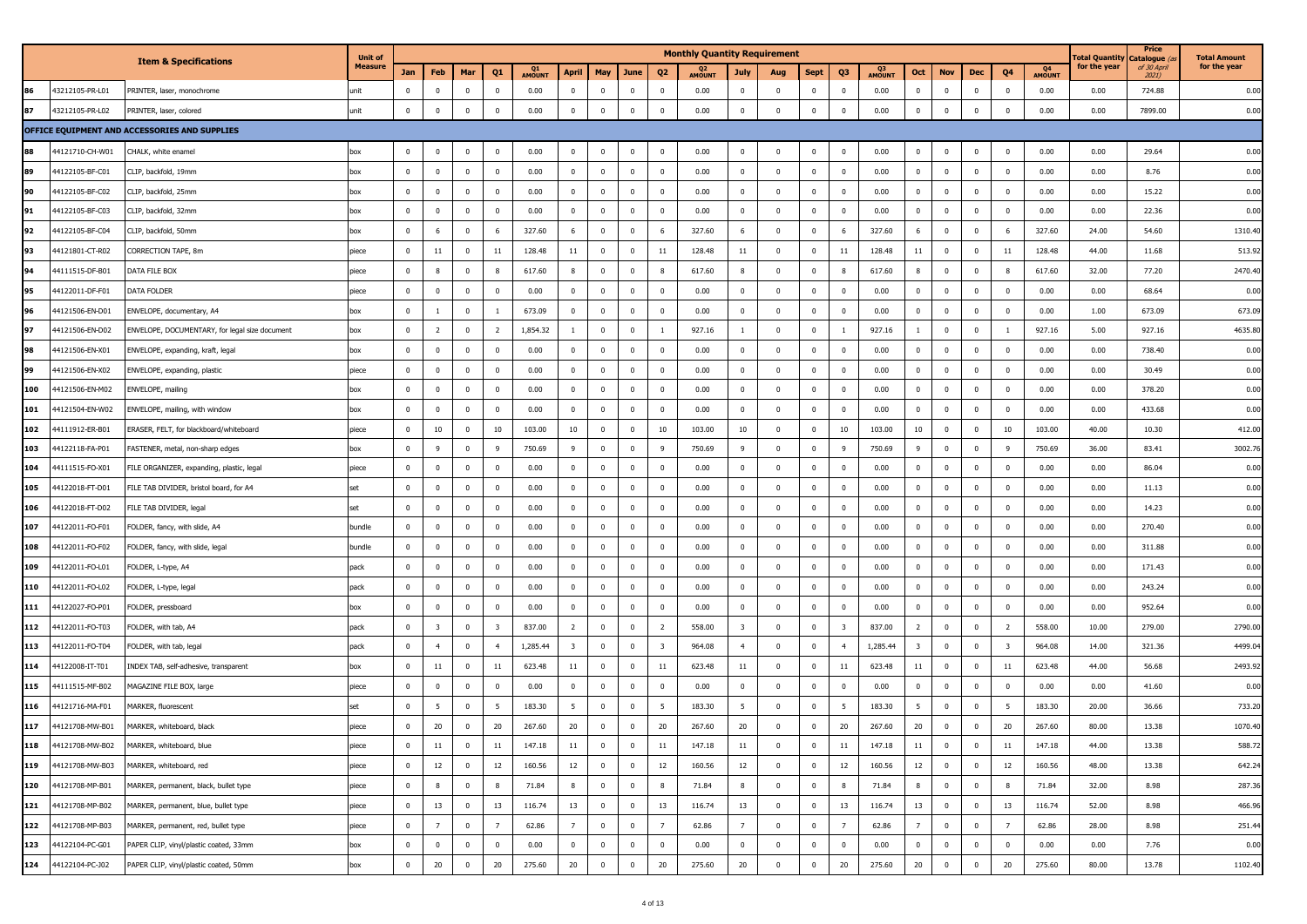|     |                 |                                                    | <b>Unit of</b> |             |                |                |                         |              |                         |                         |                |                         | <b>Monthly Quantity Requirement</b> |                         |                         |              |                         |              |                         |              |                |                         |              | l'otal Quantity | Price<br>Catalogue      | <b>Total Amount</b> |
|-----|-----------------|----------------------------------------------------|----------------|-------------|----------------|----------------|-------------------------|--------------|-------------------------|-------------------------|----------------|-------------------------|-------------------------------------|-------------------------|-------------------------|--------------|-------------------------|--------------|-------------------------|--------------|----------------|-------------------------|--------------|-----------------|-------------------------|---------------------|
|     |                 | <b>Item &amp; Specifications</b>                   | Measure        | Jan         | Feb            | Mar            | Q <sub>1</sub>          | Q1<br>AMOUNT | <b>April</b>            | May                     | June           | Q <sub>2</sub>          | Q <sub>2</sub><br>AMOUNT            | <b>July</b>             | Aug                     | <b>Sept</b>  | Q3                      | Q3<br>AMOUNT | Oct                     | <b>Nov</b>   | Dec            | Q <sub>4</sub>          | Q4<br>AMOUNT | for the year    | of 30 April<br>$2021$ ) | for the year        |
| 125 | 44121706-PE-L01 | PENCIL, lead, with eraser                          | XOC            | $\mathbf 0$ | 16             | $\mathbf{0}$   | 16                      | 332.64       | 16                      | $\mathbf 0$             | $\bf{0}$       | 16                      | 332.64                              | 16                      | $\overline{\mathbf{0}}$ | $\mathbf{0}$ | 16                      | 332.64       | 16                      | $\mathbf 0$  | $\mathbf 0$    | 16                      | 332.64       | 64.00           | 20.79                   | 1330.56             |
| 126 | 44122037-RB-P10 | RING BINDER, plastic, 32mm                         | bundle         | $\mathbf 0$ | $\mathbf 0$    | $\mathbf 0$    | $\mathbf{0}$            | 0.00         | $\bf{0}$                | $\mathbf 0$             | $\overline{0}$ | $\mathbf 0$             | 0.00                                | $\mathbf{0}$            | $\overline{\mathbf{0}}$ | $\bf{0}$     | $\mathbf 0$             | 0.00         | $\mathbf 0$             | $\mathbf 0$  | $\mathbf 0$    | $\mathbf{0}$            | 0.00         | 0.00            | 239.79                  | 0.00                |
| 127 | 44122101-RU-B01 | RUBBER BAND, No. 18                                | box            | $\mathbf 0$ | $\mathbf 0$    | $\mathbf{0}$   | $\mathbf 0$             | 0.00         | $^{\circ}$              | $\Omega$                | $\bf{0}$       | $\mathbf 0$             | 0.00                                | $\mathbf 0$             | $\mathbf 0$             | $\mathbf{0}$ | $\Omega$                | 0.00         | $\mathbf 0$             | $\mathbf 0$  | $\Omega$       | $\mathbf{0}$            | 0.00         | 0.00            | 100.05                  | 0.00                |
| 128 | 44121905-SP-F01 | STAMP PAD, felt                                    | piece          | $\mathbf 0$ | 0              | $\overline{0}$ | $\mathbf{0}$            | 0.00         | $\mathbf 0$             | $\mathbf 0$             | $\overline{0}$ | 0                       | 0.00                                | $\mathbf{0}$            | $\overline{\mathbf{0}}$ | $\bf{0}$     | $\overline{\mathbf{0}}$ | 0.00         | $\mathbf 0$             | $\mathbf 0$  | $\overline{0}$ | $\overline{0}$          | 0.00         | 0.00            | 34.95                   | 0.00                |
| 129 | 44121612-BL-H01 | BLADE, for general purpose cutter / utility knife  | piece          | $\mathbf 0$ | 20             | $\mathbf{0}$   | 20                      | 296.40       | 20                      | $\mathbf 0$             | $\bf{0}$       | 20                      | 296.40                              | 20                      | $\overline{\mathbf{0}}$ | $\mathbf{0}$ | 20                      | 296.40       | $\overline{2}$          | $\mathbf 0$  | $\overline{0}$ | $\overline{2}$          | 29.64        | 62.00           | 14.82                   | 918.84              |
| 130 | 44121612-CU-H01 | CUTTER/UTILITY KNIFE, for general purpose          | piece          | $\mathbf 0$ | $\overline{4}$ | $\mathbf{0}$   | $\overline{4}$          | 133.72       | $\overline{4}$          | $\mathbf 0$             | $\mathbf{0}$   | $\overline{4}$          | 133.72                              | $\overline{4}$          | $\overline{0}$          | $\mathbf{0}$ |                         | 133.72       | $\overline{4}$          | $\mathbf 0$  | $\overline{0}$ | $\overline{4}$          | 133.72       | 16.00           | 33.43                   | 534.88              |
| 131 | 44103202-DS-M01 | DATING AND STAMPING MACHINE                        | piece          | $\mathbf 0$ | $\mathbf 0$    | $\overline{0}$ | $\mathbf 0$             | 0.00         | $\mathbf 0$             | $\overline{\mathbf{0}}$ | $\bf{0}$       | $\mathbf 0$             | 0.00                                | $\mathbf 0$             | $\overline{\mathbf{0}}$ | $\mathbf{0}$ | $\Omega$                | 0.00         | $\mathbf 0$             | $\mathbf 0$  | $\Omega$       | 0                       | 0.00         | 0.00            | 453.96                  | 0.00                |
| 132 | 44121619-PS-M01 | PENCIL SHARPENER, manual, single cutter head       | piece          | $\mathbf 0$ | $\mathbf 0$    | $\mathbf 0$    | $\mathbf{0}$            | 0.00         | $^{\circ}$              | $\mathbf 0$             | $\bf{0}$       | $\overline{0}$          | 0.00                                | $\mathbf{0}$            | $\overline{\mathbf{0}}$ | $\mathbf{0}$ | $\overline{0}$          | 0.00         | $\mathbf 0$             | $\mathbf 0$  | $\overline{0}$ | $\overline{\mathbf{0}}$ | 0.00         | 0.00            | 202.67                  | 0.00                |
| 133 | 44101602-PU-P01 | PUNCHER, paper, heavy duty                         | piece          | $\mathbf 0$ | 12             | $\mathbf 0$    | 12                      | 1,809.60     | 12                      | $\mathbf 0$             | $\mathbf 0$    | 12                      | 1,809.60                            | 12                      | $\overline{\mathbf{0}}$ | $\mathbf{0}$ | 12                      | 1,809.60     | 12                      | $\Omega$     | $\Omega$       | 12                      | 1,809.60     | 48.00           | 150.80                  | 7238.40             |
| 134 | 44121618-SS-S01 | SCISSORS, symmetrical                              | pair           | $\mathbf 0$ | $\overline{7}$ | $\mathbf 0$    | $\overline{7}$          | 283.92       | $7\overline{ }$         | $^{\circ}$              | $\mathbf{0}$   | $\overline{7}$          | 283.92                              | $7\overline{ }$         | $\mathbf 0$             | $\mathbf 0$  | $\overline{7}$          | 283.92       | $7^{\circ}$             | $\mathbf 0$  | $\overline{0}$ | $\overline{7}$          | 283.92       | 28.00           | 40.56                   | 1135.68             |
| 135 | 44121615-ST-S01 | STAPLER, standard type                             | piece          | $\mathbf 0$ | $\mathbf 0$    | $\mathbf 0$    | $\overline{0}$          | 0.00         | $^{\circ}$              | $^{\circ}$              | $\bf{0}$       | $\overline{0}$          | 0.00                                | $\mathbf 0$             | $\overline{\mathbf{0}}$ | $\mathbf 0$  | $\Omega$                | 0.00         | $\mathbf{0}$            | $\Omega$     | $\Omega$       | $\overline{0}$          | 0.00         | 0.00            | 140.40                  | 0.00                |
| 136 | 44121615-ST-B01 | STAPLER, heavy duty, binder type                   | unit           | $\mathbf 0$ | $\mathbf 0$    | $\mathbf 0$    | $\overline{0}$          | 0.00         | $\mathbf{0}$            | $\mathbf 0$             | $\bf{0}$       | $\mathbf 0$             | 0.00                                | $\mathbf{0}$            | $\overline{\mathbf{0}}$ | $\mathbf{0}$ | $\overline{0}$          | 0.00         | $\mathbf 0$             | $\mathbf 0$  | $\overline{0}$ | $\overline{\mathbf{0}}$ | 0.00         | 0.00            | 914.22                  | 0.00                |
| 137 | 44121613-SR-P01 | STAPLE REMOVER, plier type                         | piece          | $\mathbf 0$ | 3              | $\mathbf 0$    | $\overline{\mathbf{3}}$ | 74.70        | $\overline{\mathbf{3}}$ | $\mathbf 0$             | $\bf{0}$       | $\overline{\mathbf{3}}$ | 74.70                               | $\overline{\mathbf{3}}$ | $\overline{\mathbf{0}}$ | $\bf{0}$     | $\overline{\mathbf{3}}$ | 74.70        | $\overline{\mathbf{3}}$ | $\mathbf 0$  | $\overline{0}$ | $\overline{\mathbf{3}}$ | 74.70        | 12.00           | 24.90                   | 298.80              |
| 138 | 44121605-TD-T01 | TAPE DISPENSER, table top                          | piece          | $\mathbf 0$ | 5              | $\mathbf 0$    | 5                       | 321.00       | 5                       | $\overline{0}$          | $\bf{0}$       | - 5                     | 321.00                              | 5                       | $\mathbf 0$             | $\mathbf{0}$ | - 5                     | 321.00       | 5 <sub>1</sub>          | $\mathbf 0$  | $\overline{0}$ | 5                       | 321.00       | 20.00           | 64.20                   | 1284.00             |
| 139 | 44101602-PB-M01 | BINDING AND PUNCHING MACHINE, 50mm binding capacit | unit           | $\mathbf 0$ | 0              | $\overline{0}$ | $\mathbf{0}$            | 0.00         | $\mathbf 0$             | $\mathbf{0}$            | $\overline{0}$ | 0                       | 0.00                                | $\mathbf{0}$            | $\overline{\mathbf{0}}$ | $\bf{0}$     | 0                       | 0.00         | $\pmb{0}$               | $\mathbf{0}$ | $\overline{0}$ | 0                       | 0.00         | 0.00            | 9534.72                 | 0.00                |
| 140 | 44101807-CA-C01 | CALCULATOR, compact                                | unit           | $\mathbf 0$ | 16             | $\mathbf 0$    | 16                      | 5,549.60     | 16                      | $\mathbf 0$             | $\mathbf{0}$   | 16                      | 5,549.60                            | 16                      | $\mathbf 0$             | $\mathbf{0}$ | 16                      | 5,549.60     | 16                      | $\mathbf 0$  | $\mathbf 0$    | 16                      | 5,549.60     | 64.00           | 346.85                  | 22198.40            |
| 141 | 44101714-FX-M01 | FACSIMILE MACHINE                                  | unit           | $\mathbf 0$ | $\mathbf 0$    | 0              | $\mathbf{0}$            | 0.00         | $\bf{0}$                | $\mathbf 0$             | $\overline{0}$ | 0                       | 0.00                                | $\mathbf{0}$            | $\overline{\mathbf{0}}$ | $\bf{0}$     | $\overline{0}$          | 0.00         | $\mathbf 0$             | $\mathbf 0$  | $\overline{0}$ | 0                       | 0.00         | 0.00            | 5642.00                 | 0.00                |
| 142 | 44101601-PT-M01 | PAPER TRIMMER / CUTTING MACHINE, table top         | unit           | $\mathbf 0$ | $\mathbf 0$    | $\mathbf 0$    | $\mathbf 0$             | 0.00         | $^{\circ}$              | $\Omega$                | $\pmb{0}$      | $\mathbf 0$             | 0.00                                | $\mathbf 0$             | $\mathbf 0$             | $\mathbf 0$  | $\Omega$                | 0.00         | $\Omega$                | $\Omega$     | $\Omega$       | $\mathbf{0}$            | 0.00         | 0.00            | 9297.60                 | 0.00                |
| 143 | 44101603-PS-M01 | PAPER SHREDDER                                     | unit           | $\mathbf 0$ | $\mathbf 0$    | $\mathbf 0$    | $\mathbf 0$             | 0.00         | $\mathbf 0$             | $\mathbf 0$             | $\mathbf 0$    | $\overline{0}$          | 0.00                                | $\mathbf 0$             | $\mathbf 0$             | $\mathbf{0}$ | $\mathbf 0$             | 0.00         | $\mathbf 0$             | $\mathbf 0$  | $\overline{0}$ | $\overline{0}$          | 0.00         | 0.00            | 5699.20                 | 0.00                |
|     |                 | PRINTER OR FACSIMILE OR PHOTOCOPIER SUPPLIES       |                |             |                |                |                         |              |                         |                         |                |                         |                                     |                         |                         |              |                         |              |                         |              |                |                         |              |                 |                         |                     |
| 144 | 44103109-BR-D05 | DRUM CART, BROTHER DR-3455, Black                  | Cart           | $\mathbf 0$ | $\mathbf 0$    | $\mathbf 0$    | $\overline{0}$          | 0.00         | $\mathbf 0$             | $\mathbf 0$             | $\bf{0}$       | $\mathbf 0$             | 0.00                                | $\mathbf{0}$            | $\overline{\mathbf{0}}$ | $\bf{0}$     | $\mathbf{0}$            | 0.00         | $\pmb{0}$               | $\mathbf{0}$ | $\overline{0}$ | 0                       | 0.00         | 0.00            | 6947.20                 | 0.00                |
| 145 | 44103105-BR-B04 | INK CART, BROTHER LC67B, Black                     | Cart           | $\mathbf 0$ | $^{\circ}$     | $\mathbf{0}$   | $\mathbf 0$             | 0.00         | $\mathbf{0}$            | $\mathbf 0$             | $\mathbf{0}$   | $\mathbf 0$             | 0.00                                | $\mathbf 0$             | $\overline{\mathbf{0}}$ | $\mathbf{0}$ | $\mathbf 0$             | 0.00         | $\bf{0}$                | $\mathbf 0$  | $\mathbf 0$    | $\overline{\mathbf{0}}$ | 0.00         | 0.00            | 910.00                  | 0.00                |
| 146 | 44103105-BR-B05 | INK CART, BROTHER LC67HYBK, Black                  | Cart           | $\mathbf 0$ | $\mathbf 0$    | $\mathbf 0$    | $\mathbf{0}$            | 0.00         | $\bf{0}$                | $\mathbf 0$             | $\bf{0}$       | $\mathbf 0$             | 0.00                                | $\mathbf{0}$            | $\overline{\mathbf{0}}$ | $\bf{0}$     | $\mathbf 0$             | 0.00         | $\mathbf 0$             | $\mathbf 0$  | $\bf{0}$       | $\overline{0}$          | 0.00         | 0.00            | 1601.60                 | 0.00                |
| 147 | 44103109-BR-D06 | Drum Cart, Brother DR-451CL,high yield 30000 pages | Cart           | $\mathbf 0$ | $\mathbf 0$    | $\mathbf{0}$   | $\mathbf{0}$            | 0.00         | $\mathbf{0}$            | $\Omega$                | $\bf{0}$       | $\mathbf 0$             | 0.00                                | $\mathbf 0$             | $\mathbf 0$             | $\mathbf{0}$ | $\overline{\mathbf{0}}$ | 0.00         | $\mathbf 0$             | $\mathbf 0$  | $\overline{0}$ | $\overline{0}$          | 0.00         | 0.00            | 6760.00                 | 0.00                |
| 148 | 44103103-BR-B16 | Toner Cart, Brother TN-456 BLACK, high yield 6500  | Cart           | $\mathbf 0$ | 0              | $\overline{0}$ | $\overline{0}$          | 0.00         | $\mathbf 0$             | $\mathbf 0$             | $\overline{0}$ | $\mathbf 0$             | 0.00                                | $\mathbf{0}$            | $\overline{\mathbf{0}}$ | $\bf{0}$     | $\overline{\mathbf{0}}$ | 0.00         | $\mathbf 0$             | $\bf{0}$     | $\overline{0}$ | $\overline{\mathbf{0}}$ | 0.00         | 0.00            | 5080.40                 | 0.00                |
| 149 | 44103103-BR-C03 | Toner Cart, Brother TN-456 CYAN, high yield 6500   | Cart           | $\mathbf 0$ | $^{\circ}$     | $\mathbf 0$    | $\mathbf 0$             | 0.00         | $\mathbf{0}$            | $\mathbf 0$             | $\bf{0}$       | $\mathbf 0$             | 0.00                                | $\mathbf 0$             | $\mathbf 0$             | $\mathbf{0}$ | $\mathbf 0$             | 0.00         | $\mathbf 0$             | $\mathbf 0$  | $\overline{0}$ | $\overline{0}$          | 0.00         | 0.00            | 8569.60                 | 0.00                |
| 150 | 44103103-BR-M03 | Toner Cart, Brother TN-456 MAGENTA, high yield     | Cart           | $\mathbf 0$ | $\mathbf 0$    | $\mathbf 0$    | $\mathbf{0}$            | 0.00         | $^{\circ}$              | $\mathbf 0$             | $\mathbf 0$    | $\mathbf 0$             | 0.00                                | $\mathbf 0$             | $\overline{0}$          | $\mathbf 0$  | $\overline{0}$          | 0.00         | $\mathbf 0$             | $\mathbf 0$  | $\overline{0}$ | $\overline{0}$          | 0.00         | 0.00            | 8569.60                 | 0.00                |
| 151 | 44103103-BR-Y03 | Toner Cart, Brother TN-456 YELLOW, high yield 6500 | Cart           | $\mathbf 0$ | $\mathbf 0$    | $\overline{0}$ | $\mathbf 0$             | 0.00         | $^{\circ}$              | $\Omega$                | $\bf{0}$       | $\mathbf 0$             | 0.00                                | $\mathbf 0$             | $\overline{\mathbf{0}}$ | $\mathbf{0}$ | $\Omega$                | 0.00         | $\mathbf 0$             | $\Omega$     | $\Omega$       | $\overline{\mathbf{0}}$ | 0.00         | 0.00            | 8569.60                 | 0.00                |
| 152 | 44103103-SA-B03 | TONER CART, SAMSUNG ML-D2850B, Black               | Cart           | $\mathbf 0$ | $\mathbf 0$    | $\mathbf{0}$   | $\mathbf{0}$            | 0.00         | $^{\circ}$              | $\mathbf 0$             | $\overline{0}$ | $\overline{0}$          | 0.00                                | $\mathbf{0}$            | $\overline{0}$          | $\mathbf 0$  | $\overline{0}$          | 0.00         | $\mathbf 0$             | $\mathbf 0$  | $\overline{0}$ | $\overline{\mathbf{0}}$ | 0.00         | 0.00            | 5116.80                 | 0.00                |
| 153 | 44103105-CA-C04 | INK CART, CANON CL-741, Colored                    | cart           | $\Omega$    | $\mathbf 0$    | $\mathbf 0$    | $\mathbf 0$             | 0.00         | $\mathbf{0}$            | $^{\circ}$              | $\overline{0}$ | $\mathbf 0$             | 0.00                                | $\mathbf 0$             | $\overline{\mathbf{0}}$ | $\mathbf{0}$ | $\Omega$                | 0.00         | $\mathbf{0}$            | $\Omega$     | $\Omega$       | $\mathbf 0$             | 0.00         | 0.00            | 989.04                  | 0.00                |
| 154 | 44103105-CA-C02 | INK CART, CANON CL-811, Colored                    | cart           | $\mathbf 0$ | $\mathbf 0$    | $\mathbf 0$    | $\mathbf 0$             | 0.00         | $^{\circ}$              | $\mathbf 0$             | $\mathbf{0}$   | $\overline{0}$          | 0.00                                | $\mathbf 0$             | $\mathbf 0$             | $\mathbf 0$  | $\overline{0}$          | 0.00         | $\mathbf 0$             | $\mathbf 0$  | $\overline{0}$ | $\overline{0}$          | 0.00         | 0.00            | 1029.60                 | 0.00                |
| 155 | 44103105-CA-B04 | INK CART, CANON PG-740, Black                      | cart           | $\mathbf 0$ | 0              | $\mathbf 0$    | $\overline{0}$          | 0.00         | $^{\circ}$              | $\mathbf 0$             | $\bf{0}$       | $\mathbf 0$             | 0.00                                | $\mathbf{0}$            | $\overline{\mathbf{0}}$ | $\mathbf 0$  | $\overline{\mathbf{0}}$ | 0.00         | $\mathbf 0$             | $\mathbf 0$  | $\overline{0}$ | $\overline{\mathbf{0}}$ | 0.00         | 0.00            | 754.00                  | 0.00                |
| 156 | 44103105-CA-B02 | INK CART, CANON PG-810, Black                      | cart           | $\mathbf 0$ | $\mathbf 0$    | $\mathbf 0$    | $\mathbf{0}$            | 0.00         | $^{\circ}$              | $\mathbf 0$             | $\pmb{0}$      | $\mathbf 0$             | 0.00                                | $\mathbf 0$             | $\overline{0}$          | $\mathbf{0}$ | $\overline{\mathbf{0}}$ | 0.00         | $\mathbf 0$             | $\mathbf 0$  | $\overline{0}$ | $\mathbf 0$             | 0.00         | 0.00            | 780.00                  | 0.00                |
| 157 | 44103105-EP-B17 | INK CART, EPSON C13T664100 (T6641), Black          | cart           | $\mathbf 0$ | 25             | $\mathbf 0$    | 25                      | 6,240.00     | 25                      | $\mathbf{0}$            | $\bf{0}$       | 25                      | 6,240.00                            | 25                      | $\overline{0}$          | $\bf{0}$     | 25                      | 6,240.00     | 25                      | $^{\circ}$   | $\overline{0}$ | 25                      | 6,240.00     | 100.00          | 249.60                  | 24960.00            |
| 158 | 44103105-EP-C17 | INK CART, EPSON C13T664200 (T6642), Cyan           | cart           | $\mathbf 0$ | 25             | $\overline{0}$ | 25                      | 6,240.00     | 25                      | $\mathbf 0$             | $\overline{0}$ | 25                      | 6,240.00                            | 25                      | $\mathbf 0$             | $\mathbf{0}$ | 25                      | 6,240.00     | 25                      | $\bf{0}$     | $\overline{0}$ | 25                      | 6,240.00     | 100.00          | 249.60                  | 24960.00            |
| 159 | 44103105-EP-M17 | INK CART, EPSON C13T664300 (T6643), Magenta        | cart           | $\mathbf 0$ | 25             | $\overline{0}$ | 25                      | 6,240.00     | 25                      | $\overline{0}$          | $\overline{0}$ | 25                      | 6,240.00                            | 25                      | $\overline{\mathbf{0}}$ | $\bf{0}$     | 25                      | 6,240.00     | 25                      | $\mathbf{0}$ | $\overline{0}$ | 25                      | 6,240.00     | 100.00          | 249.60                  | 24960.00            |
| 160 | 44103105-EP-Y17 | INK CART, EPSON C13T664400 (T6644), Yellow         | cart           | $\mathbf 0$ | 25             | $\bf{0}$       | 25                      | 6,240.00     | 25                      | $\mathbf 0$             | $\overline{0}$ | 25                      | 6,240.00                            | 25                      | $\overline{\mathbf{0}}$ | $\mathbf{0}$ | 25                      | 6,240.00     | 25                      | $\mathbf 0$  | $\mathbf 0$    | 25                      | 6,240.00     | 100.00          | 249.60                  | 24960.00            |
| 161 | 44103105-HP-B40 | Ink Cartridge, HP C2P04AA (HP62) Black             | cart           | $\mathbf 0$ | $\mathbf 0$    | $\bf{0}$       | $\mathbf{0}$            | 0.00         | $\bf{0}$                | $\mathbf 0$             | $\bf{0}$       | $\mathbf 0$             | 0.00                                | $\mathbf{0}$            | $\mathbf 0$             | $\mathbf 0$  | $\mathbf 0$             | 0.00         | $\mathbf 0$             | $\mathbf 0$  | $\mathbf 0$    | $\mathbf 0$             | 0.00         | 0.00            | 773.76                  | 0.00                |
| 162 | 44103105-HP-T40 | Ink Cartridge, HP C2P06AA (HP62) Tri-color         | cart           | $\mathbf 0$ | $\mathbf 0$    | $\bf{0}$       | $\overline{0}$          | 0.00         | $\mathbf 0$             | $\mathbf 0$             | $\mathbf 0$    | $\overline{0}$          | 0.00                                | $\mathbf{0}$            | $\mathbf 0$             | $\mathbf 0$  | $\mathbf 0$             | 0.00         | $\mathbf 0$             | $\mathbf 0$  | $\overline{0}$ | $\overline{\mathbf{0}}$ | 0.00         | 0.00            | 950.56                  | 0.00                |
| 163 | 44103105-HP-B09 | INK CART, HP C9351AA, (HP21), Black                | cart           | $\mathbf 0$ | $\mathbf 0$    | $\mathbf 0$    | $\bf{0}$                | 0.00         | $\mathbf 0$             | $\mathbf 0$             | $\mathbf 0$    | $\mathbf 0$             | 0.00                                | $\mathbf 0$             | $\mathbf 0$             | $\mathbf 0$  | $\mathbf 0$             | 0.00         | $\mathbf 0$             | $\bf{0}$     | $\overline{0}$ | $\mathbf 0$             | 0.00         | 0.00            | 795.60                  | 0.00                |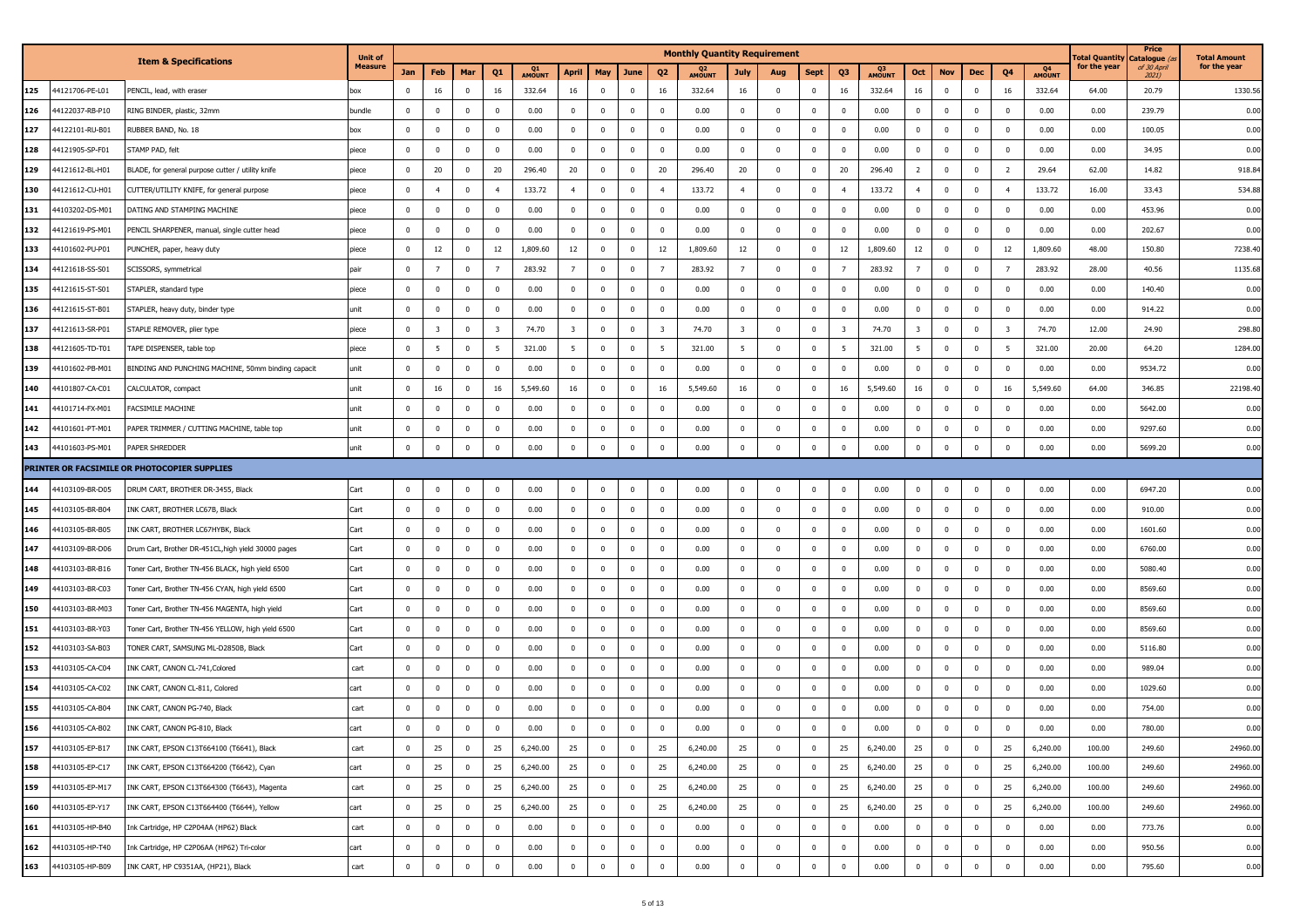|     |                 |                                                   | <b>Unit of</b> |             |              |                         |                |              |              |                         |                |                | <b>Monthly Quantity Requirement</b> |              |                         |              |                |              |                |                |              |                         |              | <b>Total Quantity</b> | Price<br>Catalogue (    | <b>Total Amount</b> |
|-----|-----------------|---------------------------------------------------|----------------|-------------|--------------|-------------------------|----------------|--------------|--------------|-------------------------|----------------|----------------|-------------------------------------|--------------|-------------------------|--------------|----------------|--------------|----------------|----------------|--------------|-------------------------|--------------|-----------------------|-------------------------|---------------------|
|     |                 | <b>Item &amp; Specifications</b>                  | <b>Measure</b> | Jan         | Feb          | Mar                     | Q <sub>1</sub> | Q1<br>AMOUNT | <b>April</b> | May                     | June           | Q <sub>2</sub> | Q <sub>2</sub><br>AMOUNT            | <b>July</b>  | Aug                     | <b>Sept</b>  | Q3             | Q3<br>AMOUNT | Oct            | <b>Nov</b>     | Dec          | Q4                      | Q4<br>AMOUNT | for the year          | of 30 April<br>$2021$ ) | for the year        |
| 164 | 4103105-HP-T10  | INK CART, HP C9352AA, (HP22), Tri-color           | cart           | $\mathbf 0$ | $\mathbf{0}$ | $\overline{\mathbf{0}}$ | $\mathbf 0$    | 0.00         | $\mathbf{0}$ | $\mathbf 0$             | $\mathbf{0}$   | $\mathbf 0$    | 0.00                                | $\mathbf 0$  | $\overline{\mathbf{0}}$ | $^{\circ}$   | $^{\circ}$     | 0.00         | $\mathbf{0}$   | $\mathbf 0$    | $\mathbf{0}$ | $\overline{\mathbf{0}}$ | 0.00         | 0.00                  | 920.40                  | 0.00                |
| 165 | 44103105-HP-P48 | Ink Cartridge, HP C9397A (HP72) 69ml Photo Black  | cart           | $\bf{0}$    | $\mathbf 0$  | $\overline{0}$          | $\mathbf{0}$   | 0.00         | $\bf{0}$     | $\mathbf 0$             | $\overline{0}$ | $\mathbf 0$    | 0.00                                | $\mathbf{0}$ | $\overline{\mathbf{0}}$ | $^{\circ}$   | $^{\circ}$     | 0.00         | $\mathbf{0}$   | $\bf{0}$       | $\mathbf 0$  | $\overline{\mathbf{0}}$ | 0.00         | 0.00                  | 1996.80                 | 0.00                |
| 166 | 4103105-HP-C48  | Ink Cartridge, HP C9398A (HP72) 69ml Cyan         | cart           | $\mathbf 0$ | $\mathbf 0$  | $\overline{0}$          | $\mathbf 0$    | 0.00         | $\mathbf{0}$ | $\Omega$                | $\mathbf{0}$   | $\mathbf 0$    | 0.00                                | $\mathbf 0$  | $\overline{0}$          | $^{\circ}$   | $\Omega$       | 0.00         | $\mathbf{0}$   | $\mathbf 0$    | $\mathbf{0}$ | $\overline{\mathbf{0}}$ | 0.00         | 0.00                  | 1996.80                 | 0.00                |
| 167 | 44103105-HP-M48 | Ink Cartridge, HP C9399A (HP72) 69ml Magenta      | cart           | $\bf{0}$    | $\mathbf 0$  | $\overline{\mathbf{0}}$ | $\mathbf{0}$   | 0.00         | $\mathbf 0$  | $\mathbf 0$             | $\overline{0}$ | 0              | 0.00                                | $\mathbf 0$  | $\overline{\mathbf{0}}$ | $^{\circ}$   | $\Omega$       | 0.00         | $\mathbf 0$    | $\bf{0}$       | $\Omega$     | $\overline{\mathbf{0}}$ | 0.00         | 0.00                  | 1996.80                 | 0.00                |
| 168 | 4103105-HP-Y48  | Ink Cartridge, HP C9400A (HP72) 69ml Yellow       | cart           | $\mathbf 0$ | $\mathbf{0}$ | $\overline{0}$          | $\mathbf 0$    | 0.00         | $\mathbf{0}$ | $\mathbf 0$             | $\mathbf{0}$   | $\mathbf 0$    | 0.00                                | $\mathbf 0$  | $\overline{\mathbf{0}}$ | $\mathbf{0}$ |                | 0.00         | $\Omega$       | $\mathbf 0$    | $\mathbf{0}$ | $\overline{\mathbf{0}}$ | 0.00         | 0.00                  | 1996.80                 | 0.00                |
| 169 | 4103105-HP-G48  | Ink Cartridge, HP C9401A (HP72) 69ml Gray         | cart           | $\mathbf 0$ | $\mathbf 0$  | $\mathbf 0$             | $\mathbf{0}$   | 0.00         | $\mathbf{0}$ | $\Omega$                | $\mathbf{0}$   | $\mathbf 0$    | 0.00                                | $\mathbf 0$  | $\overline{0}$          |              |                | 0.00         | $\Omega$       | $\mathbf 0$    | $^{\circ}$   | $\overline{\mathbf{0}}$ | 0.00         | 0.00                  | 1996.80                 | 0.00                |
| 170 | 44103105-HP-B48 | Ink Cartridge, HP C9403A (HP72) 130ml Matte Black | cart           | $\mathbf 0$ | $\Omega$     | $\overline{0}$          | $\mathbf 0$    | 0.00         | $\mathbf{0}$ | $\Omega$                | $\bf{0}$       | $\Omega$       | 0.00                                | $\mathbf 0$  | $\overline{\mathbf{0}}$ | $^{\circ}$   | $\Omega$       | 0.00         | $\mathbf 0$    | $\mathbf 0$    | $\mathbf{0}$ | $\overline{\mathbf{0}}$ | 0.00         | 0.00                  | 3016.00                 | 0.00                |
| 171 | 4103105-HP-B17  | INK CART, HP CC640WA, (HP60), Black               | cart           | $\mathbf 0$ | $\mathbf 0$  | $\overline{0}$          | $\mathbf{0}$   | 0.00         | $\mathbf{0}$ | $\mathbf 0$             | $\bf{0}$       | $\mathbf 0$    | 0.00                                | $\mathbf 0$  | $\overline{\mathbf{0}}$ | $^{\circ}$   | $\overline{0}$ | 0.00         | $\mathbf{0}$   | $\mathbf 0$    | $\mathbf{0}$ | $\overline{\mathbf{0}}$ | 0.00         | 0.00                  | 769.60                  | 0.00                |
| 172 | 44103105-HP-T17 | INK CART, HP CC643WA, (HP60), Tri-color           | cart           | $\mathbf 0$ | $\mathbf 0$  | $\overline{0}$          | $\mathbf 0$    | 0.00         | $\mathbf{0}$ | $^{\circ}$              | $\mathbf 0$    | $\mathbf 0$    | 0.00                                | $\mathbf 0$  | $\overline{\mathbf{0}}$ | $\Omega$     | $\Omega$       | 0.00         | $\overline{0}$ | $\mathbf 0$    | $\mathbf{0}$ | $\overline{\mathbf{0}}$ | 0.00         | 0.00                  | 915.20                  | 0.00                |
| 173 | 4103105-HP-B35  | INK CART, HP CD887AA, (HP703), Black              | cart           | $\mathbf 0$ | $\mathbf 0$  | $\overline{0}$          | $\mathbf 0$    | 0.00         | $\mathbf{0}$ | $^{\circ}$              | $\overline{0}$ | $\mathbf 0$    | 0.00                                | $\mathbf 0$  | $\mathbf 0$             | $^{\circ}$   | $\Omega$       | 0.00         | $\mathbf{0}$   | $\mathbf 0$    | $\mathbf{0}$ | $\overline{\mathbf{0}}$ | 0.00         | 0.00                  | 366.08                  | 0.00                |
| 174 | 44103105-HP-T35 | INK CART, HP CD888AA, (HP703), Tri-color          | cart           | $\mathbf 0$ | $\mathbf 0$  | $\overline{0}$          | $\overline{0}$ | 0.00         | $\mathbf{0}$ | $^{\circ}$              | $\bf{0}$       | $\overline{0}$ | 0.00                                | $\mathbf 0$  | $\overline{\mathbf{0}}$ | $^{\circ}$   | $\Omega$       | 0.00         | $\overline{0}$ | $\bf{0}$       | $\Omega$     | $\overline{\mathbf{0}}$ | 0.00         | 0.00                  | 366.08                  | 0.00                |
| 175 | 44103105-HX-C40 | INK CART, HP CD972AA, (HP 920XL), Cyan            | cart           | $\mathbf 0$ | $\mathbf 0$  | $\mathbf 0$             | $\mathbf{0}$   | 0.00         | $\mathbf{0}$ | $\mathbf 0$             | $\bf{0}$       | $\mathbf 0$    | 0.00                                | $\mathbf 0$  | $\overline{\mathbf{0}}$ | $^{\circ}$   | $\Omega$       | 0.00         | $\mathbf{0}$   | $\bf{0}$       | $\mathbf{0}$ | $\overline{\mathbf{0}}$ | 0.00         | 0.00                  | 641.68                  | 0.00                |
| 176 | 44103105-HX-M40 | INK CART, HP CD973AA, (HP 920XL), Magenta         | cart           | $\mathbf 0$ | $\mathbf 0$  | $\overline{0}$          | $\mathbf{0}$   | 0.00         | $\bf{0}$     | $\mathbf 0$             | $\pmb{0}$      | $\mathbf 0$    | 0.00                                | $\mathbf{0}$ | $\overline{\mathbf{0}}$ | $\mathbf 0$  | $\Omega$       | 0.00         | $\mathbf 0$    | $\bf{0}$       | $^{\circ}$   | $\overline{0}$          | 0.00         | 0.00                  | 641.68                  | 0.00                |
| 177 | 4103105-HX-Y40  | INK CART, HP CD974AA, (HP 920XL), Yellow,         | cart           | $\mathbf 0$ | $\mathbf 0$  | $\overline{0}$          | $\mathbf 0$    | 0.00         | $\mathbf{0}$ | $\Omega$                | $\mathbf{0}$   | $\mathbf 0$    | 0.00                                | $\mathbf 0$  | $\mathbf 0$             | $^{\circ}$   | $\Omega$       | 0.00         | $\mathbf 0$    | $\mathbf 0$    | $\mathbf{0}$ | $\overline{0}$          | 0.00         | 0.00                  | 641.68                  | 0.00                |
| 178 | 44103105-HX-B40 | INK CART, HP CD975AA, (HP 920XL), Black           | cart           | $\mathbf 0$ | 0            | 0                       | $\mathbf{0}$   | 0.00         | $\mathbf 0$  | $\overline{\mathbf{0}}$ | $\overline{0}$ | 0              | 0.00                                | $\mathbf{0}$ | $\overline{\mathbf{0}}$ | $\mathbf 0$  | $^{\circ}$     | 0.00         | $\bf{0}$       | $\bf{0}$       | $\mathbf 0$  | $\overline{0}$          | 0.00         | 0.00                  | 1346.80                 | 0.00                |
| 179 | 4103105-HP-B20  | INK CART, HP CH561WA, (HP61), Black               | cart           | $\mathbf 0$ | $\mathbf 0$  | $\overline{0}$          | $\mathbf 0$    | 0.00         | $\mathbf{0}$ | $\mathbf 0$             | $\mathbf 0$    | $\mathbf 0$    | 0.00                                | $\mathbf 0$  | $\overline{\mathbf{0}}$ | $^{\circ}$   | $\mathbf 0$    | 0.00         | $\mathbf{0}$   | $\mathbf 0$    | $\mathbf{0}$ | $\overline{0}$          | 0.00         | 0.00                  | 756.08                  | 0.00                |
| 180 | 4103105-HP-T20  | INK CART, HP CH562WA, (HP61), Tricolor            | cart           | $\mathbf 0$ | $\mathbf 0$  | $\mathbf 0$             | $\mathbf{0}$   | 0.00         | $\mathbf{0}$ | $\mathbf 0$             | $\mathbf{0}$   | $\mathbf 0$    | 0.00                                | $\mathbf{0}$ | $\overline{\mathbf{0}}$ | $^{\circ}$   | $\overline{0}$ | 0.00         | $\mathbf{0}$   | $\mathbf 0$    | $\mathbf{0}$ | $\overline{\mathbf{0}}$ | 0.00         | 0.00                  | 931.84                  | 0.00                |
| 181 | 4103105-HP-B49  | Ink Cartridge, HP CH565A (HP82) Black             | cart           | $\mathbf 0$ | $\mathbf 0$  | $\overline{0}$          | $\mathbf 0$    | 0.00         | $\mathbf{0}$ | $\Omega$                | $\mathbf{0}$   | $\mathbf 0$    | 0.00                                | $\mathbf 0$  | $\overline{0}$          | $^{\circ}$   | $\Omega$       | 0.00         | $\mathbf 0$    | $\mathbf 0$    | $\mathbf{0}$ | $\overline{\mathbf{0}}$ | 0.00         | 0.00                  | 1944.80                 | 0.00                |
| 182 | 4103105-HP-C49  | Ink Cartridge, HP CH566A (HP82) Cyan              | cart           | $\bf{0}$    | $\mathbf 0$  | $\overline{0}$          | $\mathbf 0$    | 0.00         | $\mathbf{0}$ | $\overline{\mathbf{0}}$ | $\mathbf{0}$   | $\overline{0}$ | 0.00                                | $\mathbf 0$  | $\overline{\mathbf{0}}$ | $^{\circ}$   |                | 0.00         | $\mathbf 0$    | $\mathbf 0$    | $\Omega$     | $\overline{\mathbf{0}}$ | 0.00         | 0.00                  | 1539.20                 | 0.00                |
| 183 | 14103105-HP-M49 | Ink Cartridge, HP CH567A (HP82) Magenta           | cart           | $\mathbf 0$ | $\mathbf 0$  | $\overline{0}$          | $\mathbf 0$    | 0.00         | $\mathbf{0}$ | $\Omega$                | $\mathbf{0}$   | $\mathbf 0$    | 0.00                                | $\mathbf 0$  | $\overline{\mathbf{0}}$ | $^{\circ}$   | $\Omega$       | 0.00         | $\Omega$       | $\mathbf 0$    | $\mathbf{0}$ | $\overline{\mathbf{0}}$ | 0.00         | 0.00                  | 1539.20                 | 0.00                |
| 184 | 4103105-HP-Y49  | Ink Cartridge, HP CH568A (HP82) Yellow            | cart           | $\mathbf 0$ | $\mathbf 0$  | $\mathbf 0$             | $\mathbf{0}$   | 0.00         | $\mathbf 0$  | $\Omega$                | $\mathbf{0}$   | $\mathbf 0$    | 0.00                                | $\mathbf 0$  | $\overline{0}$          |              |                | 0.00         | $\Omega$       | $\mathbf 0$    | $\Omega$     | $\overline{\mathbf{0}}$ | 0.00         | 0.00                  | 1539.20                 | 0.00                |
| 185 | 44103105-HX-B43 | INK CART, HP CN045AA, (HP950XL), Black            | cart           | $\mathbf 0$ | $\Omega$     | $\mathbf 0$             | 0              | 0.00         | $\mathbf 0$  | $\Omega$                | $\bf{0}$       | $\Omega$       | 0.00                                | $\mathbf 0$  | $\mathbf 0$             | $^{\circ}$   | $\Omega$       | 0.00         | $\mathbf 0$    | $\mathbf 0$    | $\mathbf 0$  | $\overline{\mathbf{0}}$ | 0.00         | 0.00                  | 1786.72                 | 0.00                |
| 186 | 44103105-HX-C43 | INK CART, HP CN046AA, (HP951XL), Cyan             | cart           | $\mathbf 0$ | $\mathbf 0$  | $\overline{0}$          | $\mathbf{0}$   | 0.00         | $\mathbf{0}$ | $\mathbf 0$             | $\overline{0}$ | $\mathbf 0$    | 0.00                                | $\mathbf 0$  | $\overline{\mathbf{0}}$ | $^{\circ}$   | $\overline{0}$ | 0.00         | $\mathbf{0}$   | $\mathbf 0$    | $\mathbf{0}$ | $\overline{\mathbf{0}}$ | 0.00         | 0.00                  | 1326.00                 | 0.00                |
| 187 | 44103105-HX-M43 | INK CART, HP CN047AA, (HP951XL), Magenta          | cart           | $\mathbf 0$ | $\mathbf 0$  | $\overline{0}$          | $\mathbf{0}$   | 0.00         | $\mathbf{0}$ | $\mathbf 0$             | $\pmb{0}$      | $\mathbf 0$    | 0.00                                | $\mathbf 0$  | $\overline{\mathbf{0}}$ | $^{\circ}$   | $\mathbf 0$    | 0.00         | $\mathbf{0}$   | $\mathbf 0$    | $\mathbf{0}$ | $\overline{\mathbf{0}}$ | 0.00         | 0.00                  | 1326.00                 | 0.00                |
| 188 | 14103105-HX-Y43 | INK CART, HP CN048AA, (HP951XL). Yellow           | cart           | $\mathbf 0$ | $\mathbf 0$  | $\mathbf 0$             | $\mathbf 0$    | 0.00         | $\mathbf{0}$ | $\Omega$                | $\mathbf{0}$   | $\mathbf 0$    | 0.00                                | $^{\circ}$   | $\mathbf 0$             | $^{\circ}$   | $\Omega$       | 0.00         | $\Omega$       | $\mathbf 0$    | $\Omega$     | $\overline{\mathbf{0}}$ | 0.00         | 0.00                  | 1326.00                 | 0.00                |
| 189 | 44103105-HP-B36 | INK CART, HP CN692AA, (HP704), Black              | cart           | $\mathbf 0$ | $\mathbf 0$  | $\overline{0}$          | $\mathbf{0}$   | 0.00         | $\mathbf 0$  | $\overline{\mathbf{0}}$ | $\overline{0}$ | 0              | 0.00                                | $\mathbf{0}$ | $\overline{\mathbf{0}}$ | $^{\circ}$   | $\Omega$       | 0.00         | $\mathbf 0$    | $\bf{0}$       | $\mathbf{0}$ | $\overline{\mathbf{0}}$ | 0.00         | 0.00                  | 366.08                  | 0.00                |
| 190 | 4103105-HP-T36  | INK CART, HP CN693AA, (HP704), Tri-color          | cart           | $\mathbf 0$ | $\mathbf{0}$ | $\overline{0}$          | $\mathbf 0$    | 0.00         | $\mathbf{0}$ | $\mathbf 0$             | $\mathbf{0}$   | $\mathbf 0$    | 0.00                                | $\mathbf 0$  | $\overline{\mathbf{0}}$ | $^{\circ}$   | $\Omega$       | 0.00         | $\mathbf 0$    | $\mathbf 0$    | $\mathbf{0}$ | $\overline{\mathbf{0}}$ | 0.00         | 0.00                  | 366.08                  | 0.00                |
| 191 | 44103105-HP-B33 | INK CART, HP CZ107AA, (HP678), Black              | cart           | $\bf{0}$    | $\mathbf 0$  | $\overline{0}$          | $\mathbf{0}$   | 0.00         | $\bf{0}$     | $\mathbf 0$             | $\overline{0}$ | $\mathbf 0$    | 0.00                                | $\mathbf{0}$ | $\overline{\mathbf{0}}$ | $^{\circ}$   | $\Omega$       | 0.00         | $\mathbf 0$    | $\bf{0}$       | $^{\circ}$   | $\overline{\mathbf{0}}$ | 0.00         | 0.00                  | 366.08                  | 0.00                |
| 192 | 44103105-HP-T33 | INK CART, HP CZ108AA, (HP678), Tricolor           | cart           | $\mathbf 0$ | $\mathbf 0$  | $\mathbf 0$             | $\mathbf 0$    | 0.00         | $\mathbf{0}$ | $\Omega$                | $\pmb{0}$      | $\mathbf 0$    | 0.00                                | $\mathbf 0$  | $\mathbf 0$             | $^{\circ}$   |                | 0.00         | $\mathbf 0$    | $\mathbf 0$    | $\mathbf{0}$ | $\overline{\mathbf{0}}$ | 0.00         | 0.00                  | 366.08                  | 0.00                |
| 193 | 44103105-HP-B42 | INK CART, HP CZ121A (HP685A), Black               | cart           | $\mathbf 0$ | 0            | $\overline{\mathbf{0}}$ | $\mathbf 0$    | 0.00         | $^{\circ}$   | $\overline{\mathbf{0}}$ | $\overline{0}$ | $\mathbf 0$    | 0.00                                | $\mathbf{0}$ | $\overline{\mathbf{0}}$ | $^{\circ}$   | $\Omega$       | 0.00         | $\mathbf 0$    | $\bf{0}$       | $^{\circ}$   | $\overline{\mathbf{0}}$ | 0.00         | 0.00                  | 312.00                  | 0.00                |
| 194 | 44103105-HP-C33 | INK CART, HP CZ122A (HP685A), Cyan                | cart           | $\mathbf 0$ | $\mathbf 0$  | $\overline{0}$          | $\mathbf 0$    | 0.00         | $\mathbf{0}$ | $^{\circ}$              | $\overline{0}$ | $\mathbf 0$    | 0.00                                | $\mathbf 0$  | $\overline{\mathbf{0}}$ | $\Omega$     | $\Omega$       | 0.00         | $\mathbf{0}$   | $\mathbf 0$    | $\mathbf{0}$ | $\overline{\mathbf{0}}$ | 0.00         | 0.00                  | 256.88                  | 0.00                |
| 195 | 4103105-HP-M33  | INK CART, HP CZ123A (HP685A), Magenta             | cart           | $\mathbf 0$ | $\mathbf 0$  | $\mathbf 0$             | $\mathbf{0}$   | 0.00         | $\mathbf{0}$ | $\mathbf 0$             | $\mathbf 0$    | $\mathbf 0$    | 0.00                                | $\mathbf 0$  | $\overline{0}$          |              | $\Omega$       | 0.00         | $\mathbf 0$    | $\mathbf 0$    | $\mathbf{0}$ | $\overline{\mathbf{0}}$ | 0.00         | 0.00                  | 256.88                  | 0.00                |
| 196 | 44103105-HP-Y33 | INK CART, HP CZ124A (HP685A), Yellow              | cart           | $\mathbf 0$ | $\mathbf 0$  | $\overline{0}$          | $\mathbf 0$    | 0.00         | $\mathbf 0$  | $\mathbf 0$             | $\bf{0}$       | $\mathbf 0$    | 0.00                                | $\mathbf 0$  | $\mathbf 0$             |              | $\Omega$       | 0.00         | $\Omega$       | $\mathbf 0$    | $\Omega$     | $\overline{0}$          | 0.00         | 0.00                  | 256.88                  | 0.00                |
| 197 | 44103105-HP-T43 | Ink Cartridge, HP F6V26AA (HP680) Tri-color       | cart           | $\mathbf 0$ | 0            | $\overline{\mathbf{0}}$ | $\mathbf{0}$   | 0.00         | $\mathbf{0}$ | $\mathbf 0$             | $\bf{0}$       | 0              | 0.00                                | $\mathbf{0}$ | $\overline{\mathbf{0}}$ | $^{\circ}$   | $^{\circ}$     | 0.00         | $\mathbf 0$    | $\bf{0}$       | $\mathbf{0}$ | $\overline{0}$          | 0.00         | 0.00                  | 405.60                  | 0.00                |
| 198 | 44103105-HP-B43 | Ink Cartridge, HP F6V27AA (HP680) Black           | cart           | $\bf{0}$    | $\mathbf{0}$ | $\overline{0}$          | $\overline{0}$ | 0.00         | $\mathbf{0}$ | $\mathbf 0$             | $\overline{0}$ | $\mathbf{0}$   | 0.00                                | $\mathbf 0$  | $\overline{\mathbf{0}}$ | $\mathbf 0$  | $\mathbf 0$    | 0.00         | $\mathbf{0}$   | $\overline{0}$ | $\mathbf{0}$ | $\overline{\mathbf{0}}$ | 0.00         | 0.00                  | 405.60                  | 0.00                |
| 199 | 44103105-HP-C50 | Ink Cartridge, HP L0S51AA (HP955) Cyan            | cart           | $\mathbf 0$ | $\mathbf 0$  | $\overline{\mathbf{0}}$ | $\mathbf{0}$   | 0.00         | $\bf{0}$     | $\mathbf 0$             | $\bf{0}$       | $\mathbf 0$    | 0.00                                | $\mathbf{0}$ | $\overline{\mathbf{0}}$ | $\mathbf 0$  | $\overline{0}$ | 0.00         | $\bf{0}$       | $\mathbf 0$    | $\mathbf{0}$ | $\overline{\mathbf{0}}$ | 0.00         | 0.00                  | 995.75                  | 0.00                |
| 200 | 44103105-HP-M50 | Ink Cartridge, HP L0S54AA (HP955) Magenta         | cart           | $\bf{0}$    | $\mathbf 0$  | $\overline{0}$          | $\mathbf{0}$   | 0.00         | $\bf{0}$     | $\mathbf 0$             | $\mathbf{0}$   | $\mathbf 0$    | 0.00                                | $\mathbf{0}$ | $\overline{\mathbf{0}}$ | $\mathbf 0$  | $\overline{0}$ | 0.00         | $\bf{0}$       | $\mathbf{0}$   | $\bf{0}$     | $\overline{\mathbf{0}}$ | 0.00         | 0.00                  | 995.75                  | 0.00                |
| 201 | 44103105-HP-Y50 | Ink Cartridge, HP L0S57AA (HP955) Yellow          | cart           | $\bf{0}$    | $\mathbf 0$  | $\overline{0}$          | $\mathbf{0}$   | 0.00         | $\mathbf{0}$ | $\mathbf 0$             | $\overline{0}$ | $\bf{0}$       | 0.00                                | $\mathbf 0$  | $\overline{\mathbf{0}}$ | $\mathbf{0}$ | $\mathbf 0$    | 0.00         | $\mathbf{0}$   | $\mathbf{0}$   | $\mathbf{0}$ | $\overline{\mathbf{0}}$ | 0.00         | 0.00                  | 995.75                  | 0.00                |
| 202 | 44103105-HP-B50 | Ink Cartridge, HP L0S60AA (HP955) Black           | cart           | $\bf{0}$    | $\mathbf 0$  | $\mathbf 0$             | $\mathbf{0}$   | 0.00         | $\bf{0}$     | $\mathbf 0$             | $\bf{0}$       | $\mathbf 0$    | 0.00                                | $\mathbf{0}$ | $\overline{\mathbf{0}}$ | $\mathbf 0$  | $\mathbf{0}$   | 0.00         | $\bf{0}$       | $\mathbf 0$    | $\bf{0}$     | $\overline{\mathbf{0}}$ | 0.00         | 0.00                  | 4956.60                 | 0.00                |
| 203 | 44103105-HX-C48 | Ink Cartridge, HP L0S63AA (HP955XL) Cyan          | cart           | $\mathbf 0$ | $\mathbf 0$  | $\overline{0}$          | $\mathbf 0$    | 0.00         | $\mathbf 0$  | $\mathbf 0$             | $\mathbf{0}$   | $\mathbf 0$    | 0.00                                | $\mathbf 0$  | $\overline{\mathbf{0}}$ | $\mathbf 0$  | $\mathbf 0$    | 0.00         | $\mathbf{0}$   | $\mathbf 0$    | $\mathbf 0$  | $\mathbf 0$             | 0.00         | 0.00                  | 1212.64                 | 0.00                |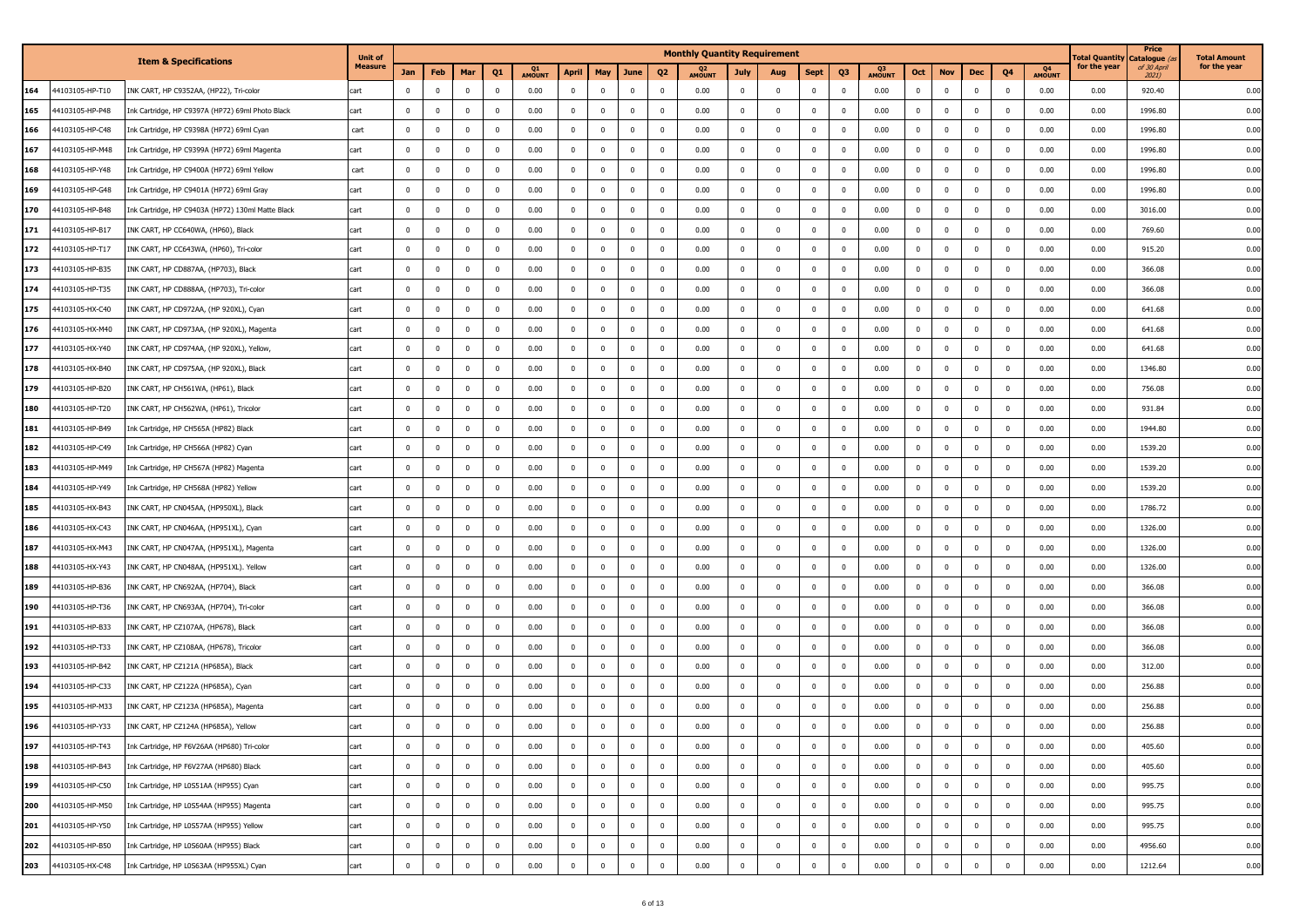|     |                 |                                                    | <b>Unit of</b> |                         |                         |                |                         |              |                |              |                         |                         | <b>Monthly Quantity Requirement</b> |              |                         |              |                         |              |              |             |              |                          |              | <b>Total Quantity</b> | Price<br>Catalogue ( | <b>Total Amount</b> |
|-----|-----------------|----------------------------------------------------|----------------|-------------------------|-------------------------|----------------|-------------------------|--------------|----------------|--------------|-------------------------|-------------------------|-------------------------------------|--------------|-------------------------|--------------|-------------------------|--------------|--------------|-------------|--------------|--------------------------|--------------|-----------------------|----------------------|---------------------|
|     |                 | <b>Item &amp; Specifications</b>                   | <b>Measure</b> | Jan                     | Feb                     | Mar            | Q1                      | Q1<br>AMOUNT | April          | May          | June                    | Q <sub>2</sub>          | Q <sub>2</sub><br>AMOUNT            | <b>July</b>  | Aug                     | <b>Sept</b>  | Q <sub>3</sub>          | Q3<br>AMOUNT | Oct          | <b>Nov</b>  | Dec          | Q4                       | Q4<br>AMOUNT | for the year          | of 30 April<br>2021) | for the year        |
| 204 | 44103105-HX-M48 | Ink Cartridge, HP L0S66AA (HP955XL) Magenta        | cart           | $\overline{0}$          | $\mathbf 0$             | $\mathbf{0}$   | $\mathbf 0$             | 0.00         | $\mathbf 0$    | $\mathbf 0$  | $\overline{\mathbf{0}}$ | $\overline{0}$          | 0.00                                | $\mathbf 0$  | $\overline{0}$          | $\mathbf{0}$ | $\mathbf 0$             | 0.00         | $\mathbf 0$  | $\mathbf 0$ | $\mathbf{0}$ | $\overline{\mathbf{0}}$  | 0.00         | 0.00                  | 1212.64              | 0.00                |
| 205 | 44103105-HX-Y48 | Ink Cartridge, HP L0S69AA (HP955XL) Yellow         | cart           | $\overline{\mathbf{0}}$ | $\bf{0}$                | $\mathbf{0}$   | $\mathbf{0}$            | 0.00         | $\mathbf 0$    | $\mathbf 0$  | 0                       | $\mathbf 0$             | 0.00                                | $\mathbf{0}$ | $\mathbf 0$             | $\bf{0}$     | $\mathbf 0$             | 0.00         | $\mathbf 0$  | $\mathbf 0$ | $\mathbf 0$  | $\overline{\mathbf{0}}$  | 0.00         | 0.00                  | 1212.64              | 0.00                |
| 206 | 44103105-HX-B48 | Ink Cartridge, HP L0S72AA (HP955XL) Black          | cart           | $\mathbf 0$             | $\overline{0}$          | $\mathbf{0}$   | $\mathbf 0$             | 0.00         | $\mathbf 0$    | $\mathbf 0$  | $\mathbf 0$             | $\overline{0}$          | 0.00                                | $\mathbf 0$  | $\overline{0}$          | $\mathbf{0}$ | $\Omega$                | 0.00         | $\mathbf 0$  | $\mathbf 0$ | $\mathbf{0}$ | $\overline{0}$           | 0.00         | 0.00                  | 1644.24              | 0.00                |
| 207 | 44103105-HP-C51 | Ink Cartridge, HP T6L89AA (HP905) Cyan             | cart           | $\overline{\mathbf{0}}$ | $\overline{0}$          | $\mathbf 0$    | $\mathbf{0}$            | 0.00         | $\mathbf 0$    | $\mathbf{0}$ | $\overline{0}$          | $\overline{\mathbf{0}}$ | 0.00                                | $\mathbf 0$  | $\overline{\mathbf{0}}$ | $\bf{0}$     | $\Omega$                | 0.00         | $\mathbf 0$  | $\mathbf 0$ | $\Omega$     | $\overline{\mathbf{0}}$  | 0.00         | 0.00                  | 453.62               | 0.00                |
| 208 | 44103105-HP-M51 | Ink Cartridge, HP T6L93AA (HP905) Magenta          | cart           | $\mathbf 0$             | $\mathbf 0$             | $\mathbf{0}$   | $\mathbf 0$             | 0.00         | $\mathbf 0$    | $\mathbf 0$  | $\mathbf 0$             | $\overline{0}$          | 0.00                                | $\mathbf 0$  | $\overline{0}$          | $\mathbf{0}$ | $\overline{\mathbf{0}}$ | 0.00         | $\mathbf 0$  | $\mathbf 0$ | $\mathbf{0}$ | $\overline{\mathbf{0}}$  | 0.00         | 0.00                  | 453.62               | 0.00                |
| 209 | 44103105-HP-Y51 | Ink Cartridge, HP T6L97AA (HP905) Yellow           | cart           | $\overline{0}$          | $\mathbf 0$             | $\mathbf{0}$   | $\mathbf{0}$            | 0.00         | $\mathbf 0$    | $\mathbf 0$  | $\overline{0}$          | $\mathbf 0$             | 0.00                                | $\mathbf 0$  | $\mathbf 0$             | $\mathbf{0}$ |                         | 0.00         | $\mathbf 0$  | $\mathbf 0$ | $\Omega$     | $\overline{\mathbf{0}}$  | 0.00         | 0.00                  | 453.62               | 0.00                |
| 210 | 44103105-HP-B51 | Ink Cartridge, HP T6M01AA (HP905) Black            | cart           | $\overline{0}$          | $\overline{\mathbf{0}}$ | $\mathbf{0}$   | $\mathbf{0}$            | 0.00         | $\mathbf 0$    | $\mathbf 0$  | $\mathbf 0$             | $\overline{0}$          | 0.00                                | $\mathbf 0$  | $\overline{0}$          | $\mathbf{0}$ | $\Omega$                | 0.00         | $\mathbf 0$  | $\mathbf 0$ | $\Omega$     | $\overline{\phantom{0}}$ | 0.00         | 0.00                  | 741.28               | 0.00                |
| 211 | 44103112-EP-R05 | RIBBON CART, EPSON C13S015516 (#8750), Black       | cart           | $\overline{\mathbf{0}}$ | $\overline{0}$          | $\mathbf{0}$   | $\mathbf 0$             | 0.00         | $\mathbf 0$    | $\mathbf 0$  | $\overline{\mathbf{0}}$ | $\overline{0}$          | 0.00                                | $\mathbf{0}$ | $\overline{0}$          | $\mathbf{0}$ | $\overline{\mathbf{0}}$ | 0.00         | $\mathbf 0$  | $\mathbf 0$ | $\mathbf{0}$ | $\overline{\mathbf{0}}$  | 0.00         | 0.00                  | 77.43                | 0.00                |
| 212 | 44103112-EP-R07 | RIBBON CART, EPSON C13S015531 (S015086), Black     | cart           | $\mathbf 0$             | $\mathbf 0$             | $\mathbf{0}$   | $\mathbf 0$             | 0.00         | $\mathbf 0$    | $\mathbf 0$  | $\mathbf 0$             | $\mathbf 0$             | 0.00                                | $\mathbf 0$  | $\mathbf 0$             | $\Omega$     | $\Omega$                | 0.00         | $\mathbf 0$  | $\Omega$    | $\mathbf 0$  | $\overline{\mathbf{0}}$  | 0.00         | 0.00                  | 736.32               | 0.00                |
| 213 | 44103112-EP-R13 | RIBBON CART, EPSON C13S015632, Black               | cart           | $\overline{\mathbf{0}}$ | $\mathbf{0}$            | $\mathbf{0}$   | $\mathbf 0$             | 0.00         | $\mathbf 0$    | $\mathbf 0$  | $\mathbf 0$             | $\mathbf 0$             | 0.00                                | $\mathbf 0$  | $\mathbf 0$             | $\mathbf{0}$ | $\overline{\mathbf{0}}$ | 0.00         | $\mathbf 0$  | $\mathbf 0$ | $\mathbf 0$  | $\overline{\mathbf{0}}$  | 0.00         | 0.00                  | 77.94                | 0.00                |
| 214 | 44103103-BR-B03 | TONER CART, BROTHER TN-2025, Black                 | cart           | $\overline{\mathbf{0}}$ | $\overline{0}$          | $\mathbf{0}$   | $\mathbf 0$             | 0.00         | $\mathbf 0$    | $\mathbf 0$  | $\mathbf 0$             | $\overline{0}$          | 0.00                                | $\mathbf 0$  | $\mathbf 0$             | $\mathbf{0}$ | $\Omega$                | 0.00         | $\mathbf{0}$ | $\mathbf 0$ | $\Omega$     | $\overline{\mathbf{0}}$  | 0.00         | 0.00                  | 2685.28              | 0.00                |
| 215 | 44103103-BR-B04 | FONER CART, BROTHER TN-2130, Black                 | cart           | $\overline{\mathbf{0}}$ | $\bf{0}$                | $\mathbf{0}$   | $\mathbf 0$             | 0.00         | $\mathbf 0$    | $\mathbf 0$  | $\overline{\mathbf{0}}$ | $\mathbf 0$             | 0.00                                | $\mathbf 0$  | $\overline{0}$          | $\mathbf 0$  | $\overline{\mathbf{0}}$ | 0.00         | $\mathbf 0$  | $\mathbf 0$ | $\mathbf{0}$ | $\overline{\mathbf{0}}$  | 0.00         | 0.00                  | 1892.80              | 0.00                |
| 216 | 44103103-BR-B05 | FONER CART, BROTHER TN-2150, Black                 | cart           | $\overline{\mathbf{0}}$ | $\pmb{0}$               | $\mathbf{0}$   | $\mathbf{0}$            | 0.00         | $\mathbf 0$    | $\mathbf 0$  | $\mathbf{0}$            | $\overline{0}$          | 0.00                                | $\mathbf{0}$ | $\overline{0}$          | $\bf{0}$     | $\overline{\mathbf{0}}$ | 0.00         | $\mathbf 0$  | $\bf{0}$    | $^{\circ}$   | $\overline{\mathbf{0}}$  | 0.00         | 0.00                  | 2685.28              | 0.00                |
| 217 | 44103103-BR-B09 | TONER CART, BROTHER TN-3320, Black                 | cart           | $\mathbf 0$             | $\mathbf 0$             | $\mathbf 0$    | $\mathbf 0$             | 0.00         | $\mathbf 0$    | $\mathbf 0$  | $\mathbf 0$             | $\mathbf 0$             | 0.00                                | $\mathbf 0$  | $\mathbf 0$             | $\mathbf{0}$ | $\Omega$                | 0.00         | $\mathbf 0$  | $\mathbf 0$ | $\mathbf{0}$ | $\overline{\mathbf{0}}$  | 0.00         | 0.00                  | 3567.20              | 0.00                |
| 218 | 44103103-BR-B11 | TONER CART, BROTHER TN-3350, Black                 | cart           | $\mathbf 0$             | $\overline{\mathbf{0}}$ | $\bf{0}$       | $\mathbf{0}$            | 0.00         | $\mathbf 0$    | $\mathbf{0}$ | $\overline{0}$          | $\overline{0}$          | 0.00                                | $\mathbf{0}$ | $\mathbf 0$             | $\bf{0}$     | 0                       | 0.00         | $\bf{0}$     | $\bf{0}$    | $\mathbf{0}$ | $\overline{\mathbf{0}}$  | 0.00         | 0.00                  | 5002.40              | 0.00                |
| 219 | 44103103-HP-B12 | ONER CART, HP CB435A, Black                        | cart           | $\overline{0}$          | $\mathbf 0$             | $\mathbf{0}$   | $\mathbf 0$             | 0.00         | $\mathbf 0$    | $\mathbf 0$  | $\mathbf 0$             | $\overline{0}$          | 0.00                                | $\mathbf 0$  | $\mathbf 0$             | $\mathbf{0}$ | $\mathbf 0$             | 0.00         | $\mathbf 0$  | $\mathbf 0$ | $\mathbf 0$  | $\overline{0}$           | 0.00         | 0.00                  | 3380.00              | 0.00                |
| 220 | 44103103-HP-B14 | TONER CART, HP CB540A, Black                       | cart           | $\mathbf 0$             | $\pmb{0}$               | $\mathbf{0}$   | $\mathbf{0}$            | 0.00         | $\mathbf 0$    | $\mathbf 0$  | $\mathbf{0}$            | $\overline{0}$          | 0.00                                | $\mathbf{0}$ | $\overline{0}$          | $\mathbf{0}$ | $\mathbf 0$             | 0.00         | $\mathbf 0$  | $\mathbf 0$ | $\mathbf{0}$ | $\overline{\mathbf{0}}$  | 0.00         | 0.00                  | 3337.36              | 0.00                |
| 221 | 44103103-HP-B18 | TONER CART, HP CE255A, Black                       | cart           | $\mathbf 0$             | $\overline{0}$          | $\mathbf{0}$   | $\mathbf 0$             | 0.00         | $\mathbf 0$    | $\mathbf 0$  | $\overline{0}$          | $\overline{0}$          | 0.00                                | $\mathbf 0$  | $\mathbf 0$             | $\mathbf{0}$ | $\Omega$                | 0.00         | $\mathbf 0$  | $\mathbf 0$ | $\mathbf{0}$ | $\overline{\mathbf{0}}$  | 0.00         | 0.00                  | 7332.00              | 0.00                |
| 222 | 44103103-HP-B21 | ONER CART, HP CE278A, Black                        | cart           | $\overline{\mathbf{0}}$ | $\overline{0}$          | $\mathbf{0}$   | $\mathbf 0$             | 0.00         | $\mathbf 0$    | $\mathbf 0$  | $\overline{0}$          | $\overline{\mathbf{0}}$ | 0.00                                | $\mathbf 0$  | $\overline{0}$          | $\mathbf 0$  | $\Omega$                | 0.00         | $\mathbf 0$  | $\mathbf 0$ | $\Omega$     | $\overline{\mathbf{0}}$  | 0.00         | 0.00                  | 3952.00              | 0.00                |
| 223 | 44103103-HP-B22 | TONER CART, HP CE285A (HP85A), Black               | cart           | $\mathbf 0$             | $\mathbf 0$             | $\mathbf{0}$   | $\mathbf 0$             | 0.00         | $\mathbf 0$    | $\mathbf 0$  | $\mathbf 0$             | $\mathbf 0$             | 0.00                                | $\mathbf 0$  | $\Omega$                | $\mathbf{0}$ | $\Omega$                | 0.00         | $\Omega$     | $\mathbf 0$ | $\Omega$     | $\overline{\mathbf{0}}$  | 0.00         | 0.00                  | 3432.00              | 0.00                |
| 224 | 44103103-HP-B23 | ONER CART, HP CE310A, Black                        | cart           | $\overline{0}$          | $\mathbf 0$             | $\mathbf{0}$   | $\mathbf{0}$            | 0.00         | $\mathbf 0$    | $\mathbf 0$  | $\overline{0}$          | $\mathbf 0$             | 0.00                                | $\mathbf 0$  | $\mathbf 0$             | $\mathbf{0}$ |                         | 0.00         | $\mathbf 0$  | $\mathbf 0$ | $\Omega$     | $\overline{\mathbf{0}}$  | 0.00         | 0.00                  | 2614.56              | 0.00                |
| 225 | 44103103-HP-C23 | TONER CART, HP CE311A, Cyan                        | cart           | $\mathbf 0$             | $\overline{0}$          | $\mathbf 0$    | $^{\circ}$              | 0.00         | $\mathbf 0$    | $\mathbf 0$  | $\mathbf 0$             | $\mathbf 0$             | 0.00                                | $\mathbf 0$  | $\mathbf 0$             | $\mathbf{0}$ | $\Omega$                | 0.00         | $\mathbf 0$  | $\mathbf 0$ | $\mathbf{0}$ | $\overline{\phantom{0}}$ | 0.00         | 0.00                  | 2542.80              | 0.00                |
| 226 | 44103103-HP-Y23 | ONER CART, HP CE312A, Yellow                       | cart           | $\overline{0}$          | $\overline{0}$          | $\mathbf{0}$   | $\mathbf 0$             | 0.00         | $\mathbf 0$    | $\mathbf 0$  | $\mathbf 0$             | $\overline{0}$          | 0.00                                | $\mathbf{0}$ | $\overline{0}$          | $\mathbf{0}$ | $\overline{\mathbf{0}}$ | 0.00         | $\mathbf 0$  | $\mathbf 0$ | $\mathbf{0}$ | $\overline{\mathbf{0}}$  | 0.00         | 0.00                  | 2542.80              | 0.00                |
| 227 | 44103103-HP-M23 | TONER CART, HP CE313A, Magenta                     | cart           | $\mathbf 0$             | $\mathbf 0$             | $\mathbf{0}$   | $\mathbf 0$             | 0.00         | $\mathbf 0$    | $\mathbf 0$  | $\mathbf 0$             | $\mathbf 0$             | 0.00                                | $\mathbf 0$  | $\mathbf 0$             | $\mathbf{0}$ | $\mathbf 0$             | 0.00         | $\mathbf 0$  | $\mathbf 0$ | $\mathbf 0$  | $\overline{\mathbf{0}}$  | 0.00         | 0.00                  | 2542.80              | 0.00                |
| 228 | 44103103-HP-B24 | TONER CART, HP CE320A, Black                       | cart           | $\mathbf 0$             | $\mathbf 0$             | $\mathbf 0$    | $\mathbf 0$             | 0.00         | $\mathbf 0$    | $\mathbf 0$  | $\mathbf 0$             | $\overline{0}$          | 0.00                                | $\mathbf 0$  | $\mathbf 0$             | $\mathbf{0}$ | $\Omega$                | 0.00         | $\mathbf 0$  | $\mathbf 0$ | $\mathbf{0}$ | $\overline{0}$           | 0.00         | 0.00                  | 2916.16              | 0.00                |
| 229 | 44103103-HP-C24 | TONER CART, HP CE321A, Cyan                        | cart           | $\overline{\mathbf{0}}$ | $\overline{0}$          | $\mathbf{0}$   | $\mathbf{0}$            | 0.00         | $\mathbf 0$    | $\mathbf 0$  | $\overline{0}$          | $\overline{\mathbf{0}}$ | 0.00                                | $\mathbf{0}$ | $\mathbf 0$             | $\mathbf 0$  | $\Omega$                | 0.00         | $\mathbf 0$  | $\bf{0}$    | $\Omega$     | $\overline{\mathbf{0}}$  | 0.00         | 0.00                  | 3072.16              | 0.00                |
| 230 | 44103103-HP-Y24 | TONER CART, HP CE322A, Yellow                      | cart           | $\mathbf 0$             | $\mathbf 0$             | $\mathbf{0}$   | $\mathbf 0$             | 0.00         | $\mathbf 0$    | $\mathbf 0$  | $\mathbf 0$             | $\mathbf 0$             | 0.00                                | $\mathbf 0$  | $\overline{0}$          | $\mathbf{0}$ | $\overline{\mathbf{0}}$ | 0.00         | $\mathbf 0$  | $\mathbf 0$ | $\mathbf{0}$ | $\overline{\mathbf{0}}$  | 0.00         | 0.00                  | 3072.16              | 0.00                |
| 231 | 44103103-HP-M24 | TONER CART, HP CE323A, Magenta                     | cart           | $\mathbf 0$             | $\mathbf 0$             | $\mathbf{0}$   | $\mathbf{0}$            | 0.00         | $\overline{0}$ | $\mathbf 0$  | $\mathbf{0}$            | $\overline{0}$          | 0.00                                | $\mathbf{0}$ | $\overline{0}$          | $\bf{0}$     | 0                       | 0.00         | $\mathbf 0$  | $\bf{0}$    | $^{\circ}$   | $\overline{\mathbf{0}}$  | 0.00         | 0.00                  | 3072.16              | 0.00                |
| 232 | 44103103-HP-B25 | TONER CART, HP CE390A, Black                       | cart           | $\mathbf 0$             | $\mathbf 0$             | $\mathbf 0$    | $\mathbf 0$             | 0.00         | $\mathbf 0$    | $\mathbf 0$  | $\mathbf 0$             | $\mathbf 0$             | 0.00                                | $\mathbf 0$  | $\mathbf 0$             | $\mathbf{0}$ | $\Omega$                | 0.00         | $\mathbf 0$  | $\mathbf 0$ | $\mathbf{0}$ | $\overline{0}$           | 0.00         | 0.00                  | 8476.00              | 0.00                |
| 233 | 44103103-HP-B26 | TONER CART, HP CE400A, Black                       | cart           | $\overline{0}$          | $\mathbf 0$             | $\mathbf 0$    | $\mathbf{0}$            | 0.00         | $\mathbf 0$    | 0            | 0                       | 0                       | 0.00                                | $\mathbf{0}$ | $\overline{0}$          | $\mathbf{0}$ | $\Omega$                | 0.00         | $\mathbf 0$  | $\bf{0}$    | $^{\circ}$   | $\overline{\phantom{0}}$ | 0.00         | 0.00                  | 6900.40              | 0.00                |
| 234 | 44103103-HP-C26 | TONER CART, HP CE401A, Cyan                        | cart           | $\Omega$                | $\mathbf 0$             | $\mathbf{0}$   | $\mathbf 0$             | 0.00         | $\mathbf 0$    | $\mathbf 0$  | $\mathbf 0$             | $\mathbf 0$             | 0.00                                | $\mathbf 0$  | $\overline{0}$          | $\mathbf{0}$ | $\Omega$                | 0.00         | $\mathbf 0$  | $\Omega$    | $\mathbf 0$  | $\overline{\mathbf{0}}$  | 0.00         | 0.00                  | 10193.04             | 0.00                |
| 235 | 44103103-HP-Y26 | TONER CART, HP CE402A, Yellow                      | cart           | $\overline{0}$          | $\mathbf 0$             | $\mathbf 0$    | $\overline{\mathbf{0}}$ | 0.00         | $\mathbf 0$    | $\mathbf 0$  | $\mathbf 0$             | $\mathbf 0$             | 0.00                                | $\mathbf 0$  | $\mathbf 0$             | $\mathbf{0}$ | $\overline{\mathbf{0}}$ | 0.00         | $\mathbf 0$  | $\mathbf 0$ | $\mathbf{0}$ | $\overline{\mathbf{0}}$  | 0.00         | 0.00                  | 10193.04             | 0.00                |
| 236 | 44103103-HP-M26 | TONER CART, HP CE403A, Magenta                     | cart           | $\overline{\mathbf{0}}$ | $\mathbf 0$             | $\mathbf 0$    | $\mathbf 0$             | 0.00         | $\mathbf 0$    | $\mathbf 0$  | $\mathbf 0$             | $\overline{0}$          | 0.00                                | $\mathbf 0$  | $\mathbf 0$             | $\mathbf 0$  | $\Omega$                | 0.00         | $\Omega$     | $\mathbf 0$ | $\Omega$     | $\overline{0}$           | 0.00         | 0.00                  | 10193.04             | 0.00                |
| 237 | 44103103-HP-B27 | TONER CART, HP CE410A, (HP305), Black              | cart           | $\mathbf 0$             | $\bf{0}$                | $\mathbf 0$    | $\mathbf{0}$            | 0.00         | $\mathbf 0$    | $\mathbf 0$  | $\mathbf 0$             | $\mathbf 0$             | 0.00                                | $\mathbf{0}$ | $\mathbf 0$             | $\mathbf{0}$ | $\overline{\mathbf{0}}$ | 0.00         | $\mathbf 0$  | $\bf{0}$    | $\mathbf{0}$ | 0                        | 0.00         | 0.00                  | 4201.60              | 0.00                |
| 238 | 44103103-HP-C27 | TONER CART, HP CE411A, (HP305), Cyan               | cart           | $\bf{0}$                | $\mathbf{0}$            | $\overline{0}$ | $\bf{0}$                | 0.00         | $\mathbf{0}$   | $\mathbf 0$  | $\mathbf 0$             | $\mathbf{0}$            | 0.00                                | $\mathbf 0$  | $\mathbf 0$             | $\mathbf 0$  | $\mathbf 0$             | 0.00         | $\mathbf 0$  | $\bf{0}$    | $\mathbf 0$  | $\overline{\mathbf{0}}$  | 0.00         | 0.00                  | 6011.20              | 0.00                |
| 239 | 44103103-HP-Y27 | TONER CART, HP CE412A, (HP305), Yellow             | cart           | $\overline{\mathbf{0}}$ | $\mathbf{0}$            | $\mathbf 0$    | $\mathbf{0}$            | 0.00         | $\bf{0}$       | $\mathbf 0$  | $\mathbf 0$             | $\mathbf 0$             | 0.00                                | $\mathbf{0}$ | $\mathbf 0$             | $\mathbf 0$  | $\overline{\mathbf{0}}$ | 0.00         | $\pmb{0}$    | $\bf{0}$    | $\mathbf{0}$ | $\overline{\mathbf{0}}$  | 0.00         | 0.00                  | 6011.20              | 0.00                |
| 240 | 44103103-HP-M27 | TONER CART, HP CE413A, (HP305), Magenta            | cart           | $\overline{0}$          | $\overline{\mathbf{0}}$ | $\mathbf 0$    | $\mathbf{0}$            | 0.00         | $\bf{0}$       | $\mathbf 0$  | $\bf{0}$                | $\bf{0}$                | 0.00                                | $\bf{0}$     | $\overline{0}$          | $\mathbf 0$  | $\mathbf{0}$            | 0.00         | $\pmb{0}$    | $\mathbf 0$ | $\bf{0}$     | $\overline{\mathbf{0}}$  | 0.00         | 0.00                  | 6011.20              | 0.00                |
| 241 | 44103103-HP-B28 | TONER CART, HP CE505A, Black                       | cart           | $\overline{\mathbf{0}}$ | $\bf{0}$                | $\mathbf{0}$   | $\bf{0}$                | 0.00         | $\mathbf{0}$   | $\mathbf{0}$ | $\bf{0}$                | $\mathbf{0}$            | 0.00                                | $\bf{0}$     | $\mathbf 0$             | $\mathbf{0}$ | $\mathbf 0$             | 0.00         | $\bf{0}$     | $\mathbf 0$ | $\mathbf 0$  | $\overline{\mathbf{0}}$  | 0.00         | 0.00                  | 4466.80              | 0.00                |
| 242 | 44103103-HX-B28 | TONER CART, HP CE505X, Black, high cap             | cart           | $\overline{\mathbf{0}}$ | $\bf{0}$                | $\mathbf 0$    | $\mathbf 0$             | 0.00         | $\pmb{0}$      | $\mathbf 0$  | $\mathbf 0$             | $\bf{0}$                | 0.00                                | $\mathbf{0}$ | $\mathbf 0$             | $\mathbf 0$  | $\mathbf 0$             | 0.00         | $\pmb{0}$    | $\mathbf 0$ | $\pmb{0}$    | $\overline{\mathbf{0}}$  | 0.00         | 0.00                  | 7332.00              | 0.00                |
| 243 | 44103103-HP-B52 | Toner Cartridge, HP CF217A (HP17A) Black Laser Jet | cart           | $\overline{\mathbf{0}}$ | $\bf{0}$                | $\mathbf 0$    | $\mathbf 0$             | 0.00         | $\mathbf 0$    | $\,0\,$      | $\mathbf 0$             | $\mathbf 0$             | 0.00                                | $\mathbf 0$  | $\mathbf 0$             | $\mathbf 0$  | $\mathbf 0$             | 0.00         | $\mathbf 0$  | $\mathbf 0$ | $\mathbf 0$  | $\overline{\mathbf{0}}$  | 0.00         | 0.00                  | 3044.08              | 0.00                |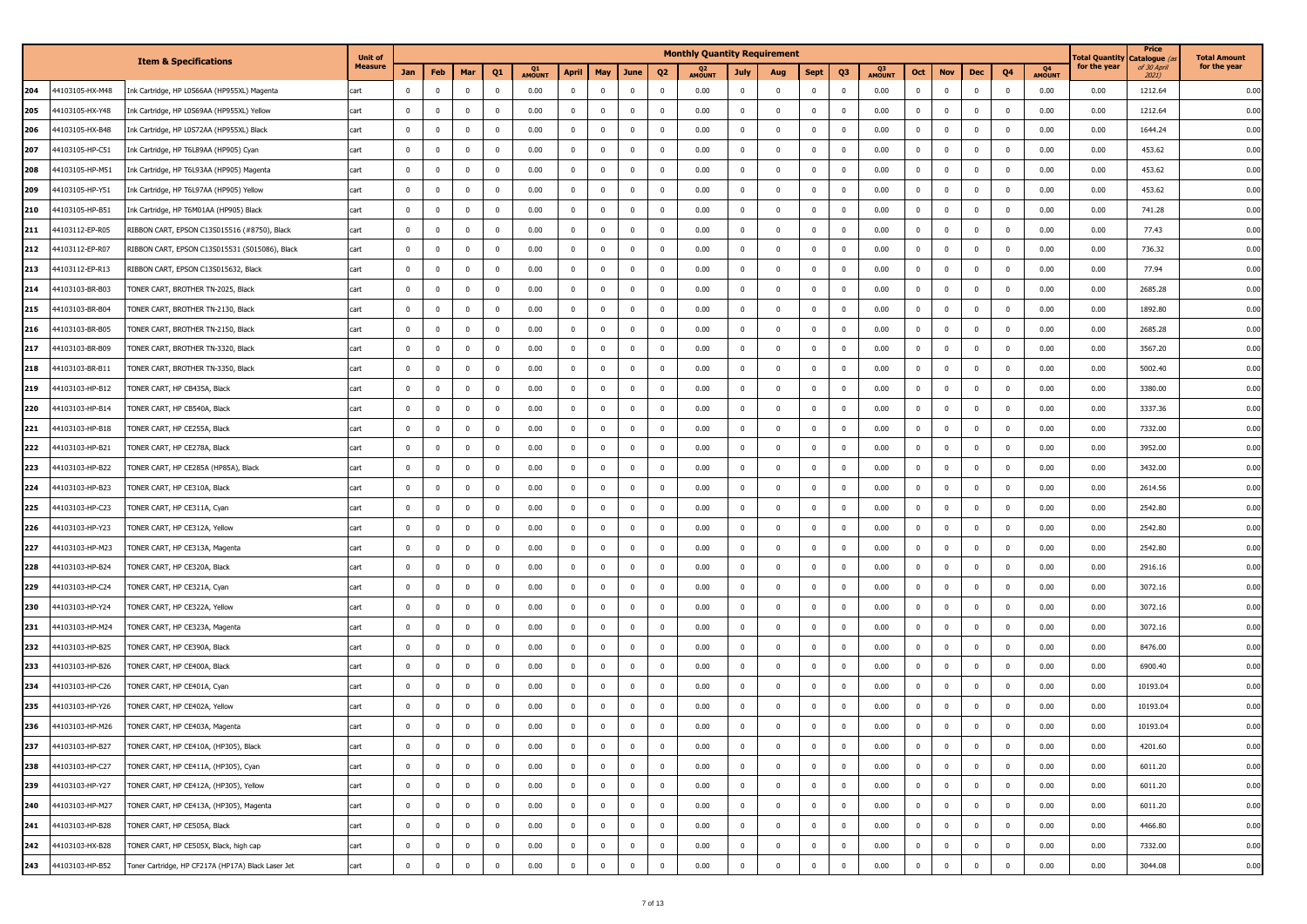|     |                 |                                                    | <b>Unit of</b> |                |                         |              |              |              |                |                |                |                          | <b>Monthly Quantity Requirement</b> |              |                         |                |                         |              |                |              |                |                |              | otal Quantity | Price<br>Catalogue   | <b>Total Amount</b> |
|-----|-----------------|----------------------------------------------------|----------------|----------------|-------------------------|--------------|--------------|--------------|----------------|----------------|----------------|--------------------------|-------------------------------------|--------------|-------------------------|----------------|-------------------------|--------------|----------------|--------------|----------------|----------------|--------------|---------------|----------------------|---------------------|
|     |                 | <b>Item &amp; Specifications</b>                   | Measure        | Jan            | Feb                     | Mar          | Q1           | Q1<br>AMOUNT | <b>April</b>   | May            | June           | Q <sub>2</sub>           | Q <sub>2</sub><br>AMOUNT            | <b>July</b>  | Aug                     | <b>Sept</b>    | Q3                      | Q3<br>AMOUNT | Oct            | <b>Nov</b>   | <b>Dec</b>     | Q <sub>4</sub> | Q4<br>AMOUNT | for the year  | of 30 April<br>2021) | for the year        |
| 244 | 44103103-HP-B53 | Toner Cartridge, HP CF226A (HP26A) Black LaserJet  | cart           | $\mathbf 0$    | $\overline{0}$          | $\mathbf{0}$ | $\mathbf 0$  | 0.00         | $\mathbf 0$    | $\mathbf 0$    | $\mathbf 0$    | $\overline{0}$           | 0.00                                | $\mathbf 0$  | $\mathbf 0$             | $\mathbf 0$    | $\mathbf{0}$            | 0.00         | $\mathbf 0$    | $\mathbf{0}$ | $\mathbf 0$    | $\mathbf{0}$   | 0.00         | 0.00          | 5787.60              | 0.00                |
| 245 | 44103103-HP-B55 | Toner Cartridge, HP CF280A, LaserJet Pro M401/M425 | cart           | $\mathbf 0$    | $\bf{0}$                | $\mathbf{0}$ | $^{\circ}$   | 0.00         | $\mathbf 0$    | $\bf{0}$       | $^{\circ}$     | $\overline{\mathbf{0}}$  | 0.00                                | $^{\circ}$   | $\mathbf 0$             | $\mathbf{0}$   | $\overline{0}$          | 0.00         | $\mathbf 0$    | $\bf{0}$     | $\mathbf 0$    | $\mathbf 0$    | 0.00         | 0.00          | 5200.00              | 0.00                |
| 246 | 44103103-HP-B51 | TONER CART, HP CF280XC, Black                      | cart           | $\mathbf 0$    | $\overline{0}$          | $\mathbf{0}$ | $^{\circ}$   | 0.00         | $\mathbf 0$    | $\mathbf 0$    | $^{\circ}$     | $\overline{0}$           | 0.00                                | $\Omega$     | $\mathbf 0$             | $\mathbf 0$    | $\overline{\mathbf{0}}$ | 0.00         | $\Omega$       | $\mathbf 0$  | $\overline{0}$ | $\mathbf{0}$   | 0.00         | 0.00          | 9004.32              | 0.00                |
| 247 | 44103103-HP-B56 | 'oner Cartridge, HP CF281A (HP81A) Black LaserJet  | cart           | $\overline{0}$ | $\overline{0}$          | $\bf{0}$     | 0            | 0.00         | $\mathbf 0$    | $\overline{0}$ | $^{\circ}$     | $\overline{\mathbf{0}}$  | 0.00                                | $^{\circ}$   | $\overline{\mathbf{0}}$ | $\mathbf 0$    | $\overline{\mathbf{0}}$ | 0.00         | $\overline{0}$ | $^{\circ}$   | $\overline{0}$ | $^{\circ}$     | 0.00         | 0.00          | 8606.00              | 0.00                |
| 248 | 44103103-HP-B57 | Toner Cartridge, HP CF283A (HP83A) LaserJet Black  | cart           | $\mathbf 0$    | $\overline{0}$          | $\mathbf{0}$ | $^{\circ}$   | 0.00         | $\mathbf 0$    | $\mathbf 0$    | $^{\circ}$     | $\overline{0}$           | 0.00                                | $^{\circ}$   | $\mathbf 0$             | $\mathbf 0$    | $\bf{0}$                | 0.00         | $\mathbf 0$    | $\mathbf{0}$ | $\overline{0}$ | $\overline{0}$ | 0.00         | 0.00          | 3241.70              | 0.00                |
| 249 | 44103103-HX-B51 | Toner Cartridge, HP CF283XC (HP83X) Black LJ       | cart           | $\mathbf 0$    | $\overline{0}$          | $\mathbf{0}$ | $\mathbf{0}$ | 0.00         | $\mathbf 0$    | $\mathbf 0$    | 0              | $\overline{0}$           | 0.00                                | $\mathbf{0}$ | $\mathbf 0$             | $\mathbf 0$    | $\overline{\mathbf{0}}$ | 0.00         | $\mathbf 0$    | $\Omega$     |                | $^{\circ}$     | 0.00         | 0.00          | 4056.00              | 0.00                |
| 250 | 44103103-HP-B58 | Toner Cartridge, HP CF287A (HP87) Black            | cart           | $\mathbf 0$    | $\overline{0}$          | $\mathbf{0}$ | $\Omega$     | 0.00         | $\mathbf 0$    | $\bf{0}$       | 0              | $\overline{0}$           | 0.00                                | $^{\circ}$   | $\Omega$                | $\mathbf 0$    | $\overline{\mathbf{0}}$ | 0.00         | $\Omega$       | $\mathbf 0$  | $\Omega$       | $\mathbf{0}$   | 0.00         | 0.00          | 10051.00             | 0.00                |
| 251 | 44103103-HX-B52 | oner Cartridge, HP CF325XC (HP25X) Black LaserJet  | cart           | $\mathbf 0$    | $\overline{\mathbf{0}}$ | $\mathbf{0}$ | $^{\circ}$   | 0.00         | $\overline{0}$ | $\mathbf{0}$   | $^{\circ}$     | $\overline{0}$           | 0.00                                | $^{\circ}$   | $\mathbf 0$             | $\mathbf 0$    | $\mathbf{0}$            | 0.00         | $\mathbf 0$    | $\mathbf 0$  | $\overline{0}$ | $\mathbf 0$    | 0.00         | 0.00          | 13156.00             | 0.00                |
| 252 | 44103103-HP-B60 | Toner Cartridge, HP CF350A Black ⊔                 | cart           | $\Omega$       | $\mathbf{0}$            | $\mathbf{0}$ | $\Omega$     | 0.00         | $\mathbf 0$    | $\mathbf{0}$   | $^{\circ}$     | $\overline{0}$           | 0.00                                | $\Omega$     | $\Omega$                | $\mathbf 0$    | $\mathbf{0}$            | 0.00         | $\Omega$       | $\Omega$     | $\Omega$       | $\mathbf{0}$   | 0.00         | 0.00          | 2901.60              | 0.00                |
| 253 | 44103103-HP-C60 | Toner Cartridge, HP CF351A Cyan LJ                 | cart           | $\Omega$       | $\mathbf{0}$            | $\mathbf{0}$ | $^{\circ}$   | 0.00         | $\mathbf 0$    | $\mathbf 0$    | 0              | $\overline{0}$           | 0.00                                | $^{\circ}$   | $\mathbf 0$             | $\mathbf 0$    | $\overline{0}$          | 0.00         | $\mathbf{0}$   | $\mathbf 0$  | $\overline{0}$ | $\mathbf 0$    | 0.00         | 0.00          | 2953.60              | 0.00                |
| 254 | 44103103-HP-Y60 | Toner Cartridge, HP CF352A Yellow ∐                | cart           | $\mathbf 0$    | $\overline{0}$          | $\mathbf{0}$ | $\Omega$     | 0.00         | $\mathbf{0}$   | $\overline{0}$ | $^{\circ}$     | $\overline{0}$           | 0.00                                | $\Omega$     | $\Omega$                | $\mathbf 0$    | $\overline{0}$          | 0.00         | $\Omega$       | $\mathbf 0$  | $\Omega$       | $\mathbf 0$    | 0.00         | 0.00          | 2953.60              | 0.00                |
| 255 | 44103103-HP-M60 | Toner Cartridge, HP CF353A Magenta LJ              | cart           | $\overline{0}$ | $\mathbf{0}$            | $\mathbf{0}$ | $^{\circ}$   | 0.00         | $\mathbf 0$    | $\overline{0}$ | $^{\circ}$     | $\overline{\mathbf{0}}$  | 0.00                                | $^{\circ}$   | $\mathbf 0$             | $\mathbf 0$    | $\bf{0}$                | 0.00         | $\mathbf 0$    | $\mathbf 0$  | $\overline{0}$ | $\mathbf 0$    | 0.00         | 0.00          | 2953.60              | 0.00                |
| 256 | 44103103-HP-B61 | Toner Cartridge, HP CF360A (HP508A) Black LaserJet | cart           | $\mathbf 0$    | $\overline{0}$          | $\mathbf{0}$ | $^{\circ}$   | 0.00         | $\overline{0}$ | $\bf{0}$       | 0              | $\overline{0}$           | 0.00                                | $^{\circ}$   | $\mathbf 0$             | $\mathbf{0}$   | $\overline{0}$          | 0.00         | $\mathbf 0$    | $\mathbf 0$  | $\overline{0}$ | $\mathbf 0$    | 0.00         | 0.00          | 7056.40              | 0.00                |
| 257 | 44103103-HP-C61 | Toner Cartridge, HP CF361A (HP508A) Cyan LaserJet  | cart           | $\mathbf 0$    | $\overline{0}$          | $\mathbf{0}$ | $^{\circ}$   | 0.00         | $\mathbf 0$    | $\mathbf 0$    | $^{\circ}$     | $\overline{0}$           | 0.00                                | $^{\circ}$   | $\mathbf 0$             | $\mathbf 0$    | $\mathbf{0}$            | 0.00         | $\overline{0}$ | $\mathbf 0$  | $\mathbf 0$    | $\mathbf 0$    | 0.00         | 0.00          | 8846.24              | 0.00                |
| 258 | 44103103-HP-Y61 | Toner Cartridge, HP CF362A (HP508A) Yellow         | cart           | $\mathbf 0$    | $\overline{0}$          | $\bf{0}$     | $^{\circ}$   | 0.00         | $\mathbf 0$    | $\overline{0}$ | 0              | $\overline{\mathbf{0}}$  | 0.00                                | 0            | $\overline{\mathbf{0}}$ | $\mathbf{0}$   | $\overline{0}$          | 0.00         | $\overline{0}$ | $\mathbf 0$  | $\overline{0}$ | $\mathbf 0$    | 0.00         | 0.00          | 8846.24              | 0.00                |
| 259 | 44103103-HP-M61 | Toner Cartridge, HP CF363A (HP508A) Magenta        | cart           | $\mathbf 0$    | $\overline{0}$          | $\mathbf{0}$ | $^{\circ}$   | 0.00         | $\mathbf 0$    | $\mathbf 0$    | $\mathbf{0}$   | $\overline{0}$           | 0.00                                | $^{\circ}$   | $\mathbf 0$             | $\mathbf 0$    | $\mathbf{0}$            | 0.00         | $\mathbf 0$    | $\mathbf{0}$ | $\mathbf 0$    | $\mathbf{0}$   | 0.00         | 0.00          | 8846.24              | 0.00                |
| 260 | 44103103-HP-B62 | Toner Cartridge, HP CF400A (HP201A) Black          | cart           | $\mathbf 0$    | $\overline{0}$          | $\mathbf{0}$ | $^{\circ}$   | 0.00         | $\mathbf 0$    | $\mathbf{0}$   | 0              | $\overline{0}$           | 0.00                                | $^{\circ}$   | $\mathbf 0$             | $\mathbf{0}$   | $\mathbf{0}$            | 0.00         | $\mathbf 0$    | $\mathbf 0$  | $\overline{0}$ | $\mathbf{0}$   | 0.00         | 0.00          | 3429.78              | 0.00                |
| 261 | 44103103-HP-C62 | Toner Cartridge, HP CF401A (HP201A) Cyan           | cart           | $\mathbf 0$    | $\overline{0}$          | $\mathbf{0}$ | $^{\circ}$   | 0.00         | $\mathbf 0$    | $\mathbf 0$    | $^{\circ}$     | $\overline{0}$           | 0.00                                | $^{\circ}$   | $\mathbf 0$             | $\mathbf 0$    | $\overline{\mathbf{0}}$ | 0.00         | $\Omega$       | $\mathbf 0$  | $\Omega$       | $\mathbf{0}$   | 0.00         | 0.00          | 4043.83              | 0.00                |
| 262 | 44103103-HP-Y62 | oner Cartridge, HP CF402A (HP201A) Yellow          | cart           | $\mathbf 0$    | $\overline{0}$          | $\mathbf{0}$ | $^{\circ}$   | 0.00         | $\bf{0}$       | $\mathbf{0}$   | $^{\circ}$     | $\overline{\phantom{0}}$ | 0.00                                | $^{\circ}$   | $\mathbf 0$             | $\overline{0}$ | $\overline{\mathbf{0}}$ | 0.00         | $\mathbf 0$    | $\mathbf 0$  | $\overline{0}$ | $\overline{0}$ | 0.00         | 0.00          | 4043.83              | 0.00                |
| 263 | 44103103-HP-M62 | Toner Cartridge, HP CF403A (HP201A) Magenta        | cart           | $\mathbf 0$    | $\overline{0}$          | $\mathbf{0}$ | $^{\circ}$   | 0.00         | $\bf{0}$       | $\mathbf{0}$   | $^{\circ}$     | $\overline{0}$           | 0.00                                | $\Omega$     | $\Omega$                | $\mathbf 0$    | $\mathbf{0}$            | 0.00         | $\Omega$       | $\Omega$     | $\Omega$       | $\Omega$       | 0.00         | 0.00          | 4043.83              | 0.00                |
| 264 | 44103103-HP-B63 | Toner Cartridge, HP CF410A (HP410A) black          | cart           | $\mathbf 0$    | $\overline{0}$          | $\mathbf{0}$ |              | 0.00         | $\bf{0}$       | $\mathbf 0$    | $\mathbf 0$    | $\overline{0}$           | 0.00                                | $\mathbf{0}$ | $\mathbf 0$             | $\mathbf 0$    | $\overline{\mathbf{0}}$ | 0.00         | $\Omega$       | $\Omega$     | $\Omega$       | $\overline{0}$ | 0.00         | 0.00          | 4440.80              | 0.00                |
| 265 | 44103103-HX-B54 | Toner Cartridge, HP CF410XC (HP410XC) black        | cart           | $\mathbf 0$    | $\overline{0}$          | $\mathbf{0}$ |              | 0.00         | $\bf{0}$       | $\bf{0}$       | 0              | $\overline{0}$           | 0.00                                | $^{\circ}$   | $\Omega$                | $\bf{0}$       | $\overline{\mathbf{0}}$ | 0.00         | $\Omega$       | $\mathbf 0$  | $\Omega$       | $\overline{0}$ | 0.00         | 0.00          | 7441.20              | 0.00                |
| 266 | 44103103-HP-C63 | Toner Cartridge, HP CF411A (HP410A) cyan           | cart           | $\mathbf 0$    | $\overline{\mathbf{0}}$ | $\mathbf{0}$ | $^{\circ}$   | 0.00         | $\overline{0}$ | $\mathbf 0$    | 0              | $\overline{0}$           | 0.00                                | $^{\circ}$   | $\mathbf 0$             | $\mathbf 0$    | $\overline{\mathbf{0}}$ | 0.00         | $\mathbf 0$    | $\mathbf 0$  | $\overline{0}$ | $\mathbf{0}$   | 0.00         | 0.00          | 5616.00              | 0.00                |
| 267 | 44103103-HX-C54 | Toner Cartridge, HP CF411XC (HP410XC) cyan         | cart           | $\mathbf 0$    | $\overline{0}$          | $\mathbf{0}$ | $^{\circ}$   | 0.00         | $\bf{0}$       | $\mathbf{0}$   | $\mathbf 0$    | $\overline{0}$           | 0.00                                | $^{\circ}$   | $\overline{0}$          | $\bf{0}$       | $\mathbf{0}$            | 0.00         | $\mathbf{0}$   | $\mathbf 0$  | $\mathbf 0$    | $\mathbf 0$    | 0.00         | 0.00          | 7472.40              | 0.00                |
| 268 | 44103103-HP-Y63 | Toner Cartridge, HP CF412A (HP410A) yellow         | cart           | $\mathbf 0$    | $\overline{0}$          | $\mathbf 0$  | $\Omega$     | 0.00         | $\mathbf 0$    | $\mathbf 0$    | 0              | $\overline{0}$           | 0.00                                | $\Omega$     | $\mathbf 0$             | $\mathbf 0$    | $\overline{\mathbf{0}}$ | 0.00         | $\Omega$       | $\mathbf 0$  | $\Omega$       | $\mathbf{0}$   | 0.00         | 0.00          | 5616.00              | 0.00                |
| 269 | 44103103-HX-Y54 | Toner Cartridge, HP CF412XC (HP410XC) yellow       | cart           | $\mathbf 0$    | $\overline{\mathbf{0}}$ | $^{\circ}$   | $^{\circ}$   | 0.00         | $\mathbf 0$    | $\overline{0}$ | $^{\circ}$     | $\overline{\mathbf{0}}$  | 0.00                                | $^{\circ}$   | $\overline{\mathbf{0}}$ | $\overline{0}$ | $\overline{\mathbf{0}}$ | 0.00         | $\overline{0}$ | $\mathbf 0$  | $\overline{0}$ | $^{\circ}$     | 0.00         | 0.00          | 7472.40              | 0.00                |
| 270 | 44103103-HP-M63 | Toner Cartridge, HP CF413A (HP410A) magenta        | cart           | $\mathbf 0$    | $\overline{0}$          | $\mathbf{0}$ | $^{\circ}$   | 0.00         | $\mathbf 0$    | $\mathbf 0$    | 0              | $\overline{0}$           | 0.00                                | $^{\circ}$   | $\mathbf 0$             | $\mathbf 0$    | $\mathbf{0}$            | 0.00         | $\mathbf 0$    | $\mathbf{0}$ | $\overline{0}$ | $\overline{0}$ | 0.00         | 0.00          | 5616.00              | 0.00                |
| 271 | 44103103-HX-M54 | Toner Cartridge, HP CF413XC (HP410XC) magenta      | cart           | $\mathbf 0$    | $\overline{0}$          | $^{\circ}$   | $^{\circ}$   | 0.00         | $\overline{0}$ | $\bf{0}$       | $^{\circ}$     | $\overline{0}$           | 0.00                                | $^{\circ}$   | $\mathbf 0$             | $\mathbf{0}$   | $\overline{0}$          | 0.00         | $\mathbf 0$    | $^{\circ}$   | $\overline{0}$ | $^{\circ}$     | 0.00         | 0.00          | 7472.40              | 0.00                |
| 272 | 44103103-HP-B34 | TONER CART, HP Q2612A, Black                       | cart           | $\mathbf 0$    | $\overline{0}$          | $\mathbf 0$  | $^{\circ}$   | 0.00         | $\mathbf 0$    | $\mathbf 0$    | $\mathbf 0$    | $\overline{0}$           | 0.00                                | $^{\circ}$   | $\mathbf 0$             | $\mathbf 0$    | $\mathbf 0$             | 0.00         | $\mathbf 0$    | $\mathbf 0$  | $\Omega$       | $\mathbf{0}$   | 0.00         | 0.00          | 3900.00              | 0.00                |
| 273 | 44103103-HP-B48 | ONER CART, HP Q7553A, Black                        | cart           | $^{\circ}$     | $\overline{0}$          | $\mathbf 0$  | $\mathbf{0}$ | 0.00         | $\overline{0}$ | 0              | 0              | 0                        | 0.00                                | 0            | $\overline{0}$          | $\overline{0}$ | $\overline{\mathbf{0}}$ | 0.00         | $\overline{0}$ | $^{\circ}$   | $^{\circ}$     | 0              | 0.00         | 0.00          | 4399.20              | 0.00                |
| 274 | 44103103-SA-B06 | TONER CART, SAMSUNG MLT-D101S, Black               | cart           | $\Omega$       | $\overline{0}$          | $\mathbf{0}$ | $\Omega$     | 0.00         | $\mathbf 0$    | $\overline{0}$ | $^{\circ}$     | $\overline{0}$           | 0.00                                | $^{\circ}$   | $\Omega$                | $\mathbf 0$    | $\overline{0}$          | 0.00         | $\mathbf{0}$   | $\Omega$     | $\Omega$       | $\mathbf{0}$   | 0.00         | 0.00          | 3406.00              | 0.00                |
| 275 | 44103103-SA-B07 | TONER CART, SAMSUNG MLT-D103S, Black               | cart           | $\mathbf 0$    | $\overline{0}$          | $\mathbf{0}$ | $\mathbf{0}$ | 0.00         | $\mathbf 0$    | $\mathbf 0$    | $\mathbf 0$    | $\overline{0}$           | 0.00                                | $^{\circ}$   | $\mathbf 0$             | $\mathbf 0$    | $\overline{0}$          | 0.00         | $\Omega$       | $\mathbf 0$  | $\overline{0}$ | $\mathbf 0$    | 0.00         | 0.00          | 2350.40              | 0.00                |
| 276 | 44103103-SA-B08 | TONER CART, SAMSUNG MLT-D104S, Black               | cart           | $\mathbf 0$    | $\overline{0}$          | $\mathbf 0$  | $\Omega$     | 0.00         | $\bf{0}$       | $\mathbf 0$    | $\mathbf 0$    | $\overline{0}$           | 0.00                                | $\Omega$     | $\Omega$                | $\bf{0}$       | $\mathbf{0}$            | 0.00         | $\Omega$       | $\mathbf 0$  | $\Omega$       | $\mathbf 0$    | 0.00         | 0.00          | 2454.40              | 0.00                |
| 277 | 44103103-SA-B09 | TONER CART, SAMSUNG MLT-D105L, Black               | cart           | $\mathbf 0$    | $\mathbf 0$             | $\bf{0}$     | $^{\circ}$   | 0.00         | $\mathbf{0}$   | $\bf{0}$       | $\pmb{0}$      | $\mathbf 0$              | 0.00                                | $^{\circ}$   | $\overline{0}$          | $\mathbf 0$    | $\bf{0}$                | 0.00         | $\overline{0}$ | $\mathbf 0$  | $\overline{0}$ | 0              | 0.00         | 0.00          | 3380.00              | 0.00                |
| 278 | 44103103-SA-B14 | TONER CART, Samsung MLT-D108S, Black               | cart           | $\mathbf 0$    | $\bf{0}$                | $\bf{0}$     | $\bf{0}$     | 0.00         | $\mathbf{0}$   | $\bf{0}$       | $\overline{0}$ | $\bf{0}$                 | 0.00                                | $\mathbf 0$  | $\mathbf 0$             | $\mathbf 0$    | $\bf{0}$                | 0.00         | $\mathbf{0}$   | $\mathbf{0}$ | $\mathbf 0$    | $\mathbf 0$    | 0.00         | 0.00          | 2875.58              | 0.00                |
| 279 | 44103103-SA-B21 | TONER CART, Samsung MLT-D203E, Black               | cart           | $\mathbf 0$    | $\overline{\mathbf{0}}$ | $\bf{0}$     | 0            | 0.00         | $\bf{0}$       | $\bf{0}$       | $\bf{0}$       | $\overline{\mathbf{0}}$  | 0.00                                | $^{\circ}$   | $\mathbf 0$             | $\overline{0}$ | $\bf{0}$                | 0.00         | $\mathbf 0$    | $\bf{0}$     | $\overline{0}$ | $\overline{0}$ | 0.00         | 0.00          | 7259.20              | 0.00                |
| 280 | 44103103-SA-B18 | TONER CART, Samsung MLT-D203L, Black               | cart           | $\overline{0}$ | $\overline{\mathbf{0}}$ | $\mathbf 0$  | $\mathbf{0}$ | 0.00         | $\bf{0}$       | $\mathbf 0$    | $\overline{0}$ | $\overline{\mathbf{0}}$  | 0.00                                | $\mathbf{0}$ | $\mathbf 0$             | $\bf{0}$       | $\bf{0}$                | 0.00         | $\mathbf 0$    | $\bf{0}$     | $\mathbf 0$    | $\bf{0}$       | 0.00         | 0.00          | 3458.00              | 0.00                |
| 281 | 44103103-SA-B20 | TONER CART, Samsung MLT-D203U, Black               | cart           | $\mathbf 0$    | $\bf{0}$                | $\bf{0}$     | $\mathbf 0$  | 0.00         | $\mathbf{0}$   | $\overline{0}$ | $\overline{0}$ | $\overline{\mathbf{0}}$  | 0.00                                | $\mathbf 0$  | $\mathbf 0$             | $\bf{0}$       | $\mathbf{0}$            | 0.00         | $\mathbf 0$    | $\mathbf{0}$ | $\bf{0}$       | $\mathbf{0}$   | 0.00         | 0.00          | 6442.80              | 0.00                |
| 282 | 44103103-SA-B12 | TONER CART, SAMSUNG MLT-D205E, Black               | cart           | $\pmb{0}$      | $\mathbf 0$             | $\bf{0}$     | $\mathbf 0$  | 0.00         | $\mathbf 0$    | $\bf{0}$       | $\mathbf 0$    | $\overline{\mathbf{0}}$  | 0.00                                | 0            | $\mathbf 0$             | $\mathbf 0$    | $\mathbf 0$             | 0.00         | $\mathbf 0$    | $\bf{0}$     | $\mathbf 0$    | $\mathbf 0$    | 0.00         | 0.00          | 7321.14              | 0.00                |
| 283 | 44103103-SA-B05 | TONER CART, SAMSUNG MLT-D205L, Black               | cart           | $\mathbf 0$    | $\overline{0}$          | $\mathbf 0$  | $\pmb{0}$    | 0.00         | $\bf{0}$       | $\mathbf 0$    | $\mathbf 0$    | $\mathbf 0$              | 0.00                                | $\mathbf 0$  | $\mathbf 0$             | $\bf{0}$       | $\mathbf 0$             | 0.00         | $\mathbf 0$    | $\mathbf{0}$ | $\mathbf 0$    | $\mathbf 0$    | 0.00         | 0.00          | 3962.24              | 0.00                |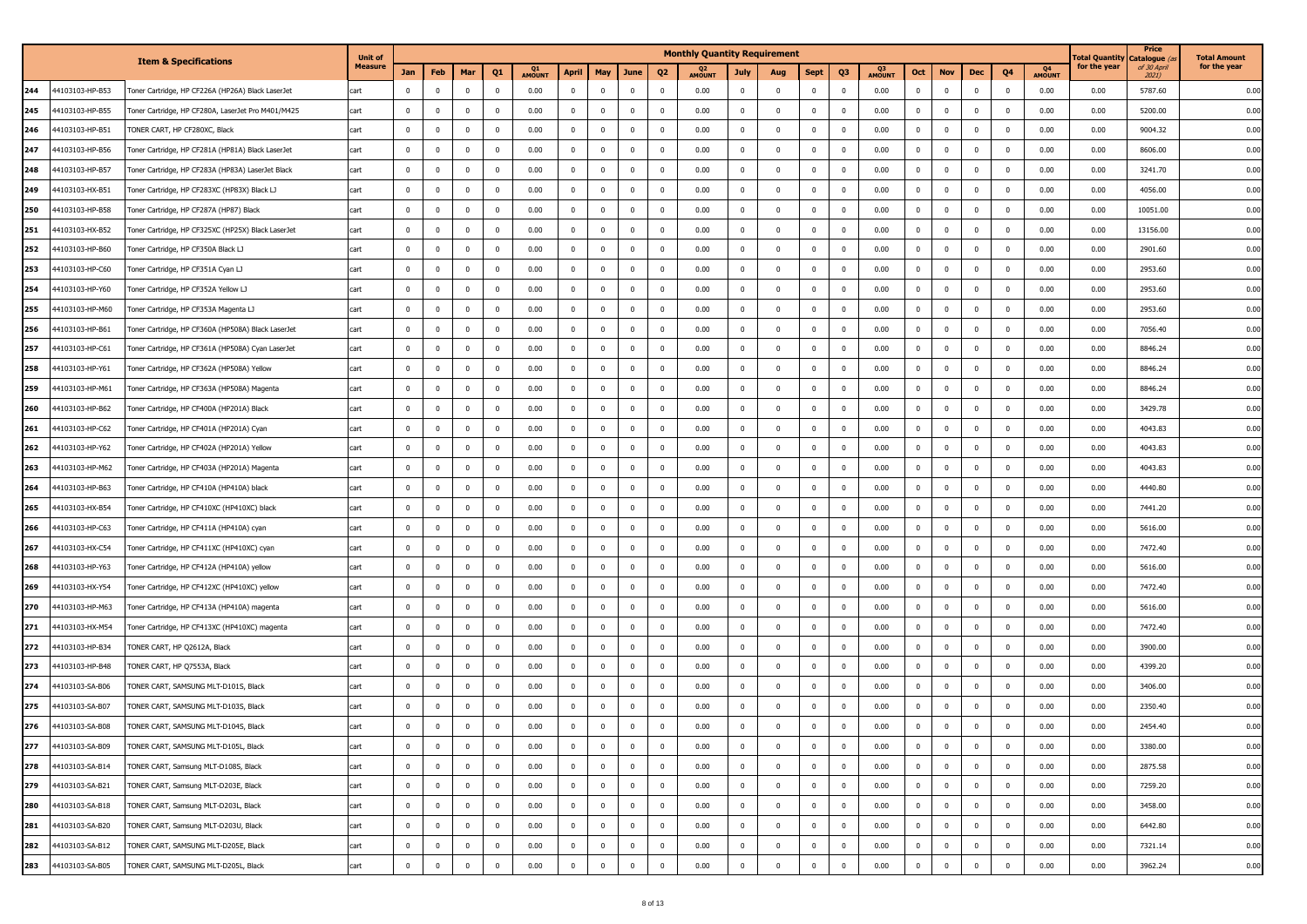|     |                                  |                                                                  | <b>Unit of</b> |                |                         |                |                |              |                |                         |                |                | <b>Monthly Quantity Requirement</b> |              |                         |              |              |              |              |              |                |                         |              | Fotal Quantity | Price<br>Catalogue (a | <b>Total Amount</b> |
|-----|----------------------------------|------------------------------------------------------------------|----------------|----------------|-------------------------|----------------|----------------|--------------|----------------|-------------------------|----------------|----------------|-------------------------------------|--------------|-------------------------|--------------|--------------|--------------|--------------|--------------|----------------|-------------------------|--------------|----------------|-----------------------|---------------------|
|     |                                  | <b>Item &amp; Specifications</b>                                 | <b>Measure</b> | Jan            | Feb                     | Mar            | Q <sub>1</sub> | Q1<br>AMOUNT | <b>April</b>   | May                     | June           | Q <sub>2</sub> | Q <sub>2</sub><br>AMOUNT            | <b>July</b>  | Aug                     | <b>Sept</b>  | Q3           | Q3<br>AMOUNT | Oct          | <b>Nov</b>   | <b>Dec</b>     | Q4                      | Q4<br>AMOUNT | for the year   | of 30 April<br>2021)  | for the year        |
| 284 | 44103103-SA-B10                  | TONER CART, SAMSUNG SCX-D6555A, Black                            | cart           | $\mathbf 0$    | $\mathbf 0$             | $\mathbf 0$    | $\mathbf 0$    | 0.00         | $\bf{0}$       | $\mathbf 0$             | $\bf{0}$       | $\overline{0}$ | 0.00                                | $\mathbf{0}$ | $\overline{0}$          | $\mathbf{0}$ | $\mathbf 0$  | 0.00         | $\mathbf 0$  | $\mathbf 0$  | $\mathbf 0$    | $\mathbf{0}$            | 0.00         | 0.00           | 4066.40               | 0.00                |
| 285 | 44103103-BR-B15                  | TONER CART, BROTHER TN-3478, Black                               | cart           | $\mathbf 0$    | $\mathbf 0$             | $\pmb{0}$      | $\mathbf 0$    | 0.00         | $\mathbf 0$    | $\mathbf 0$             | $\bf{0}$       | $\mathbf 0$    | 0.00                                | $\mathbf 0$  | $\mathbf 0$             | $\mathbf{0}$ | $\mathbf 0$  | 0.00         | $\mathbf{0}$ | $\mathbf{0}$ | $\mathbf 0$    | $\mathbf{0}$            | 0.00         | 0.00           | 6370.00               | 0.00                |
| 286 | 44103103-CA-B00                  | TONER CART, CANON CRG 324 II                                     | cart           | $\mathbf 0$    | $\mathbf 0$             | $\bf{0}$       | $\mathbf 0$    | 0.00         | $\mathbf 0$    | $\mathbf 0$             | $\mathbf 0$    | $\mathbf 0$    | 0.00                                | $\mathbf 0$  | $\mathbf 0$             | $\mathbf{0}$ | $\mathbf 0$  | 0.00         | $\mathbf 0$  | $\mathbf 0$  | $\mathbf 0$    | $\mathbf{0}$            | 0.00         | 0.00           | 13399.36              | 0.00                |
|     |                                  | AUDIO AND VISUAL EQUIPMENT AND SUPPLIES                          |                |                |                         |                |                |              |                |                         |                |                |                                     |              |                         |              |              |              |              |              |                |                         |              |                |                       |                     |
| 287 | 45121517-DO-C02                  | DOCUMENT CAMERA, 8 MP                                            | unit           | $\mathbf 0$    | $\mathbf 0$             | $\mathbf 0$    | $\bf{0}$       | 0.00         | $\bf{0}$       | $\mathbf 0$             | $\bf{0}$       | $\bf{0}$       | 0.00                                | $\mathbf 0$  | $\mathbf 0$             | $\bf{0}$     | $\mathbf 0$  | 0.00         | $\mathbf 0$  | $\bf{0}$     | $\pmb{0}$      | $\bf{0}$                | 0.00         | 0.00           | 23623.60              | 0.00                |
| 288 | 45111609-MM-P01                  | MULTIMEDIA PROJECTOR                                             | unit           | $\mathbf 0$    | $\mathbf 0$             | $\mathbf 0$    | $\mathbf 0$    | 0.00         | $\bf{0}$       | $\overline{0}$          | $\mathbf 0$    | $\mathbf 0$    | 0.00                                | $\mathbf 0$  | $\mathbf 0$             | $\mathbf 0$  | $\mathbf 0$  | 0.00         | $\mathbf 0$  | $\mathbf{0}$ | $\mathbf 0$    | $\mathbf 0$             | 0.00         | 0.00           | 17472.00              | 0.00                |
|     | <b>FLAG OR ACCESSORIES</b>       |                                                                  |                |                |                         |                |                |              |                |                         |                |                |                                     |              |                         |              |              |              |              |              |                |                         |              |                |                       |                     |
| 289 | 55121905-PH-F01                  | PHILIPPINE NATIONAL FLAG                                         | piece          | $\mathbf 0$    | $\mathbf 0$             | $\mathbf 0$    | $\pmb{0}$      | 0.00         | $\mathbf 0$    | $\overline{0}$          | $\mathbf 0$    | $\pmb{0}$      | 0.00                                | $\mathbf 0$  | $\mathbf 0$             | $\mathbf 0$  | $\,0\,$      | 0.00         | $\mathbf 0$  | $\mathbf{0}$ | $\pmb{0}$      | $\mathbf 0$             | 0.00         | 0.00           | 284.84                | 0.00                |
|     | <b>PRINTED PUBLICATIONS</b>      |                                                                  |                |                |                         |                |                |              |                |                         |                |                |                                     |              |                         |              |              |              |              |              |                |                         |              |                |                       |                     |
| 290 | 55101524-RA-H01                  | HANDBOOK (RA 9184), 8th edition                                  | book           | $\mathbf 0$    | $\mathbf 0$             | $\mathbf 0$    | $\pmb{0}$      | 0.00         | $\mathbf 0$    | $\mathbf 0$             | $\bf{0}$       | $\mathbf 0$    | 0.00                                | $\mathbf 0$  | $\mathbf 0$             | $\mathbf 0$  | $\,0\,$      | 0.00         | $\mathbf 0$  | $\mathbf 0$  | $\mathbf 0$    | $\mathbf 0$             | 0.00         | 0.00           | 37.21                 | 0.00                |
|     | <b>FIRE FIGHTING EQUIPMENT</b>   |                                                                  |                |                |                         |                |                |              |                |                         |                |                |                                     |              |                         |              |              |              |              |              |                |                         |              |                |                       |                     |
| 291 | 46191601-FE-M01                  | FIRE EXTINGUISHER, dry chemical                                  | unit           | $\mathbf 0$    | $10\,$                  | $\pmb{0}$      | 10             | 11,440.00    | $\mathbf{0}$   | $\mathbf 0$             | $\bf{0}$       | $\mathbf 0$    | 0.00                                | 10           | $\mathbf 0$             | $\mathbf{0}$ | 10           | 11,440.00    | $\mathbf 0$  | $\mathbf{0}$ | $\mathbf 0$    | $\mathbf 0$             | 0.00         | 20.00          | 1144.00               | 22880.00            |
| 292 | 46191601-FE-H01                  | FIRE EXTINGUISHER, pure HCFC                                     | unit           | $\mathbf 0$    | $\overline{0}$          | $\mathbf 0$    | $\mathbf 0$    | 0.00         | $\mathbf 0$    | $\mathbf 0$             | $\bf{0}$       | $\pmb{0}$      | 0.00                                | $\mathbf 0$  | $\mathbf 0$             | $\mathbf{0}$ | $\mathbf 0$  | 0.00         | $\mathbf 0$  | $\mathbf{0}$ | $\pmb{0}$      | $\mathbf 0$             | 0.00         | 0.00           | 5613.25               | 0.00                |
|     | <b>CONSUMER ELECTRONICS</b>      |                                                                  |                |                |                         |                |                |              |                |                         |                |                |                                     |              |                         |              |              |              |              |              |                |                         |              |                |                       |                     |
| 293 | 52161535-DV-R01                  | DIGITAL VOICE RECORDER                                           | unit           | $\mathbf 0$    | $\mathbf 0$             | $\mathbf 0$    | $\pmb{0}$      | 0.00         | $\mathbf 0$    | $\overline{0}$          | $\pmb{0}$      | $\pmb{0}$      | 0.00                                | $\mathbf 0$  | $\mathbf 0$             | $\mathbf 0$  | $\,0\,$      | 0.00         | $\mathbf 0$  | $\bf{0}$     | $\pmb{0}$      | $\mathbf 0$             | 0.00         | 0.00           | 6415.64               | 0.00                |
|     | <b>FURNITURE AND FURNISHINGS</b> |                                                                  |                |                |                         |                |                |              |                |                         |                |                |                                     |              |                         |              |              |              |              |              |                |                         |              |                |                       |                     |
| 294 | 56101504-CM-B01                  | MONOBLOC CHAIR, beige                                            | piece          | $\mathbf 0$    | $\overline{\mathbf{0}}$ | $\pmb{0}$      | $\overline{0}$ | 0.00         | $\bf{0}$       | $\mathbf 0$             | $\bf{0}$       | $\bf{0}$       | 0.00                                | $\mathbf 0$  | $\overline{\mathbf{0}}$ | $\bf{0}$     | $\mathbf 0$  | 0.00         | $\mathbf 0$  | $\mathbf{0}$ | $\pmb{0}$      | $\bf{0}$                | 0.00         | 0.00           | 303.68                | 0.00                |
| 295 | 56101504-CM-W01                  | MONOBLOC CHAIR, white                                            | piece          | $\mathbf 0$    | $\overline{0}$          | $\bf{0}$       | $\mathbf{0}$   | 0.00         | $\mathbf{0}$   | $\mathbf 0$             | $\bf{0}$       | $\mathbf 0$    | 0.00                                | $\mathbf 0$  | $\mathbf 0$             | $\mathbf 0$  | $\mathbf 0$  | 0.00         | $\mathbf 0$  | $\mathbf{0}$ | $\mathbf 0$    | $\mathbf 0$             | 0.00         | 0.00           | 301.60                | 0.00                |
| 296 | 56101519-TM-S01                  | MONOBLOC TABLE, white                                            | unit           | $\mathbf 0$    | $\overline{\mathbf{0}}$ | $\overline{0}$ | $\mathbf{0}$   | 0.00         | 0              | $\mathbf{0}$            | $\bf{0}$       | 0              | 0.00                                | $\bf{0}$     | $\mathbf 0$             | $\bf{0}$     | $\mathbf{0}$ | 0.00         | $\bf{0}$     | $\bf{0}$     | $\pmb{0}$      | $\bf{0}$                | 0.00         | 0.00           | 1235.52               | 0.00                |
| 297 | 56101519-TM-S02                  | MONOBLOC TABLE, beige                                            | unit           | $\mathbf 0$    | $\overline{0}$          | $\bf{0}$       | $\mathbf{0}$   | 0.00         | $\mathbf 0$    | $\mathbf 0$             | $\bf{0}$       | $\mathbf 0$    | 0.00                                | $\mathbf 0$  | $\mathbf 0$             | $\mathbf{0}$ | $\mathbf 0$  | 0.00         | $\mathbf 0$  | $\mathbf{0}$ | $\mathbf 0$    | $\mathbf{0}$            | 0.00         | 0.00           | 1088.88               | 0.00                |
|     |                                  | ARTS AND CRAFTS EQUIPMENT AND ACCESSORIES AND SUPPLIES           |                |                |                         |                |                |              |                |                         |                |                |                                     |              |                         |              |              |              |              |              |                |                         |              |                |                       |                     |
| 298 | 60121413-CB-P01                  | CLEARBOOK, 20 Transparent pockets, A4                            | piece          | $\mathbf 0$    | 0                       | $\mathbf 0$    | $\overline{0}$ | 0.00         | $\overline{0}$ | $\mathbf 0$             | $\bf{0}$       | $\mathbf 0$    | 0.00                                | $\mathbf 0$  | $\overline{\mathbf{0}}$ | $\bf{0}$     | $\mathbf{0}$ | 0.00         | $\mathbf 0$  | $\mathbf 0$  | $\mathbf{0}$   | $\overline{\mathbf{0}}$ | 0.00         | 0.00           | 37.04                 | 0.00                |
| 299 | 60121413-CB-P02                  | CLEARBOOK, 20 Transparent pockets, Legal                         | piece          | $\mathbf 0$    | $\overline{0}$          | $\bf{0}$       | $\bf{0}$       | 0.00         | $\bf{0}$       | $\mathbf 0$             | $\bf{0}$       | $\bf{0}$       | 0.00                                | $\mathbf 0$  | $\mathbf 0$             | $\bf{0}$     | $\mathbf 0$  | 0.00         | $\mathbf 0$  | $\mathbf{0}$ | $\pmb{0}$      | $\bf{0}$                | 0.00         | 0.00           | 38.41                 | 0.00                |
| 300 | 60121534-ER-P01                  | ERASER, plastic/rubber                                           | piece          | $\mathbf 0$    | $\mathbf 0$             | $\pmb{0}$      | $\mathbf 0$    | 0.00         | $\mathbf 0$    | $\overline{\mathbf{0}}$ | $\bf{0}$       | $\mathbf 0$    | 0.00                                | $\mathbf 0$  | $\mathbf 0$             | $\mathbf 0$  | $\mathbf 0$  | 0.00         | $\mathbf 0$  | $\mathbf{0}$ | $\mathbf 0$    | $\mathbf{0}$            | 0.00         | 0.00           | 4.37                  | 0.00                |
| 301 | 60121524-SP-G01                  | SIGN PEN, black                                                  | piece          | $\mathbf 0$    | $\overline{\mathbf{0}}$ | $\bf{0}$       | $\mathbf{0}$   | 0.00         | $\bf{0}$       | $\mathbf 0$             | $\bf{0}$       | 0              | 0.00                                | $\bf{0}$     | $\mathbf 0$             | $\bf{0}$     | $\mathbf{0}$ | 0.00         | $\mathbf 0$  | $\mathbf{0}$ | $\mathbf{0}$   | $\mathbf{0}$            | 0.00         | 0.00           | 20.26                 | 0.00                |
| 302 | 60121524-SP-G02                  | SIGN PEN, blue                                                   | piece          | $\mathbf 0$    | 18                      | $\mathbf{0}$   | 18             | 364.68       | 18             | $\mathbf 0$             | $\mathbf 0$    | 18             | 364.68                              | 18           | $\mathbf 0$             | $\mathbf{0}$ | 18           | 364.68       | 18           | $\mathbf{0}$ | $\mathbf 0$    | 18                      | 364.68       | 72.00          | 20.26                 | 1458.72             |
| 303 | 60121524-SP-G03                  | SIGN PEN, red                                                    | piece          | $\mathbf 0$    | $\mathbf 0$             | $\mathbf 0$    | $\mathbf 0$    | 0.00         | $\mathbf 0$    | $\mathbf 0$             | $\pmb{0}$      | $\mathbf 0$    | 0.00                                | $\mathbf 0$  | $\mathbf 0$             | $\mathbf 0$  | $\mathbf 0$  | 0.00         | $\mathbf 0$  | $\mathbf 0$  | $\mathbf 0$    | $\mathbf 0$             | 0.00         | 0.00           | 20.26                 | 0.00                |
| 304 | 60121124-WR-P01                  | WRAPPING PAPER, kraft                                            | pack           | $\mathbf 0$    | $\overline{0}$          | $\mathbf 0$    | $\,0\,$        | 0.00         | $\mathbf 0$    | $\mathbf 0$             | $\mathbf 0$    | $\mathbf 0$    | 0.00                                | $\mathbf 0$  | $\mathbf 0$             | $\mathbf 0$  | $\,0\,$      | 0.00         | $\mathbf 0$  | $\mathbf{0}$ | $\mathbf 0$    | $\mathbf 0$             | 0.00         | 0.00           | 154.84                | 0.00                |
|     | <b>SOFTWARE</b>                  |                                                                  |                |                |                         |                |                |              |                |                         |                |                |                                     |              |                         |              |              |              |              |              |                |                         |              |                |                       |                     |
|     | 43231513-SFT-001                 | Business function specific software                              | license        | $\mathbf 0$    | $\mathbf 0$             | $\mathbf 0$    | $\mathbf 0$    | 0.00         | $\bf{0}$       | $\mathbf 0$             | $\bf{0}$       | $\mathbf 0$    | 0.00                                | $\mathbf 0$  | $\overline{0}$          | $\bf{0}$     | $\mathbf 0$  | 0.00         | $\mathbf 0$  | $\mathbf{0}$ | $\overline{0}$ | $\bf{0}$                | 0.00         | 0.00           | 0.00                  | 0.00                |
|     | 43231602-SFT-002                 | Finance accounting and enterprise resource planning ERP software | license        | $\mathbf 0$    | $\overline{\mathbf{0}}$ | $\mathbf 0$    | $\mathbf{0}$   | 0.00         | 0              | $\mathbf 0$             | $\mathbf 0$    | $\overline{0}$ | 0.00                                | $\bf{0}$     | $\mathbf 0$             | $\mathbf 0$  | $\mathbf 0$  | 0.00         | $\mathbf 0$  | $\bf{0}$     | $\mathbf 0$    | $\mathbf 0$             | 0.00         | 0.00           | 0.00                  | 0.00                |
|     | 43232004-SFT-003                 | Computer game or entertainment software                          | license        | $\mathbf 0$    | $\mathbf 0$             | $\pmb{0}$      | $^{\circ}$     | 0.00         | $\mathbf 0$    | $\mathbf 0$             | $\mathbf 0$    | $\mathbf 0$    | 0.00                                | $\mathbf 0$  | $\mathbf 0$             | $\mathbf{0}$ | $\mathbf 0$  | 0.00         | $\mathbf 0$  | $\mathbf{0}$ | $\mathbf 0$    | $\mathbf{0}$            | 0.00         | 0.00           | 0.00                  | 0.00                |
| 4   | 43232107-SFT-004                 | Content authoring and editing software                           | license        | $\mathbf 0$    | $\mathbf 0$             | $\bf{0}$       | $\bf{0}$       | 0.00         | $\bf{0}$       | $\mathbf{0}$            | $\overline{0}$ | $\bf{0}$       | 0.00                                | $\bf{0}$     | $\overline{\mathbf{0}}$ | $\mathbf{0}$ | $\mathbf{0}$ | 0.00         | $\mathbf 0$  | $\mathbf{0}$ | $\mathbf{0}$   | $\bf{0}$                | 0.00         | 0.00           | 0.00                  | 0.00                |
|     | 43232202-SFT-005                 | Content management software                                      | license        | $\mathbf 0$    | $\mathbf 0$             | $\overline{0}$ | $\mathbf 0$    | 0.00         | $\mathbf 0$    | $\mathbf 0$             | $\bf{0}$       | $\mathbf 0$    | 0.00                                | $\mathbf 0$  | $\mathbf 0$             | $\mathbf 0$  | $\mathbf 0$  | 0.00         | $\mathbf{0}$ | $\mathbf{0}$ | $\mathbf 0$    | $\mathbf 0$             | 0.00         | 0.00           | 0.00                  | 0.00                |
|     | 43232304-SFT-006                 | Data management and query software                               | license        | $\bf{0}$       | $\overline{0}$          | $\bf{0}$       | $\overline{0}$ | 0.00         | $\bf{0}$       | $\bf{0}$                | $\bf{0}$       | $\bf{0}$       | 0.00                                | $\mathbf 0$  | $\overline{0}$          | $\bf{0}$     | $\mathbf 0$  | 0.00         | $\mathbf 0$  | $\bf{0}$     | $\mathbf 0$    | $\bf{0}$                | 0.00         | 0.00           | 0.00                  | 0.00                |
|     | 43232402-SFT-007                 | Development software                                             | license        | $\mathbf{0}$   | $\mathbf 0$             | $\mathbf{0}$   | $\mathbf{0}$   | 0.00         | $\mathbf{0}$   | $\mathbf 0$             | $\bf{0}$       | $\bf{0}$       | 0.00                                | $\mathbf 0$  | $\overline{\mathbf{0}}$ | $\mathbf{0}$ | $\mathbf 0$  | 0.00         | $\mathbf 0$  | $\mathbf{0}$ | $\mathbf 0$    | $\mathbf{0}$            | 0.00         | 0.00           | 0.00                  | 0.00                |
| 8   | 43232505-SFT-008                 | Educational or reference software                                | license        | $\overline{0}$ | $\mathbf 0$             | $\bf{0}$       | $\mathbf{0}$   | 0.00         | $\bf{0}$       | $\mathbf 0$             | $\bf{0}$       | $\pmb{0}$      | 0.00                                | $\mathbf{0}$ | $\mathbf 0$             | $\bf{0}$     | $\mathbf 0$  | 0.00         | $\mathbf 0$  | $\mathbf{0}$ | $\pmb{0}$      | $\bf{0}$                | 0.00         | 0.00           | 0.00                  | 0.00                |
|     | 43232603-SFT-009                 | Industry specific software                                       | license        | $\mathbf 0$    | $\overline{\mathbf{0}}$ | $\bf{0}$       | $\bf{0}$       | 0.00         | $\bf{0}$       | $\mathbf 0$             | $\mathbf 0$    | $\mathbf 0$    | 0.00                                | $\bf{0}$     | $\mathbf 0$             | $\bf{0}$     | $\mathbf 0$  | 0.00         | $\mathbf 0$  | $\bf{0}$     | $\mathbf 0$    | $\mathbf 0$             | 0.00         | 0.00           | 0.00                  | 0.00                |
| 10  | 43232701-SFT-010                 | Network applications software                                    | license        | $\mathbf 0$    | $\mathbf 0$             | $\mathbf 0$    | $\mathbf 0$    | 0.00         | $\mathbf 0$    | $\mathbf 0$             | $\mathbf 0$    | $\pmb{0}$      | 0.00                                | $\mathbf 0$  | $\mathbf 0$             | $\mathbf{0}$ | $\mathbf 0$  | 0.00         | $\mathbf 0$  | $\mathbf 0$  | $\pmb{0}$      | $\mathbf 0$             | 0.00         | 0.00           | 0.00                  | 0.00                |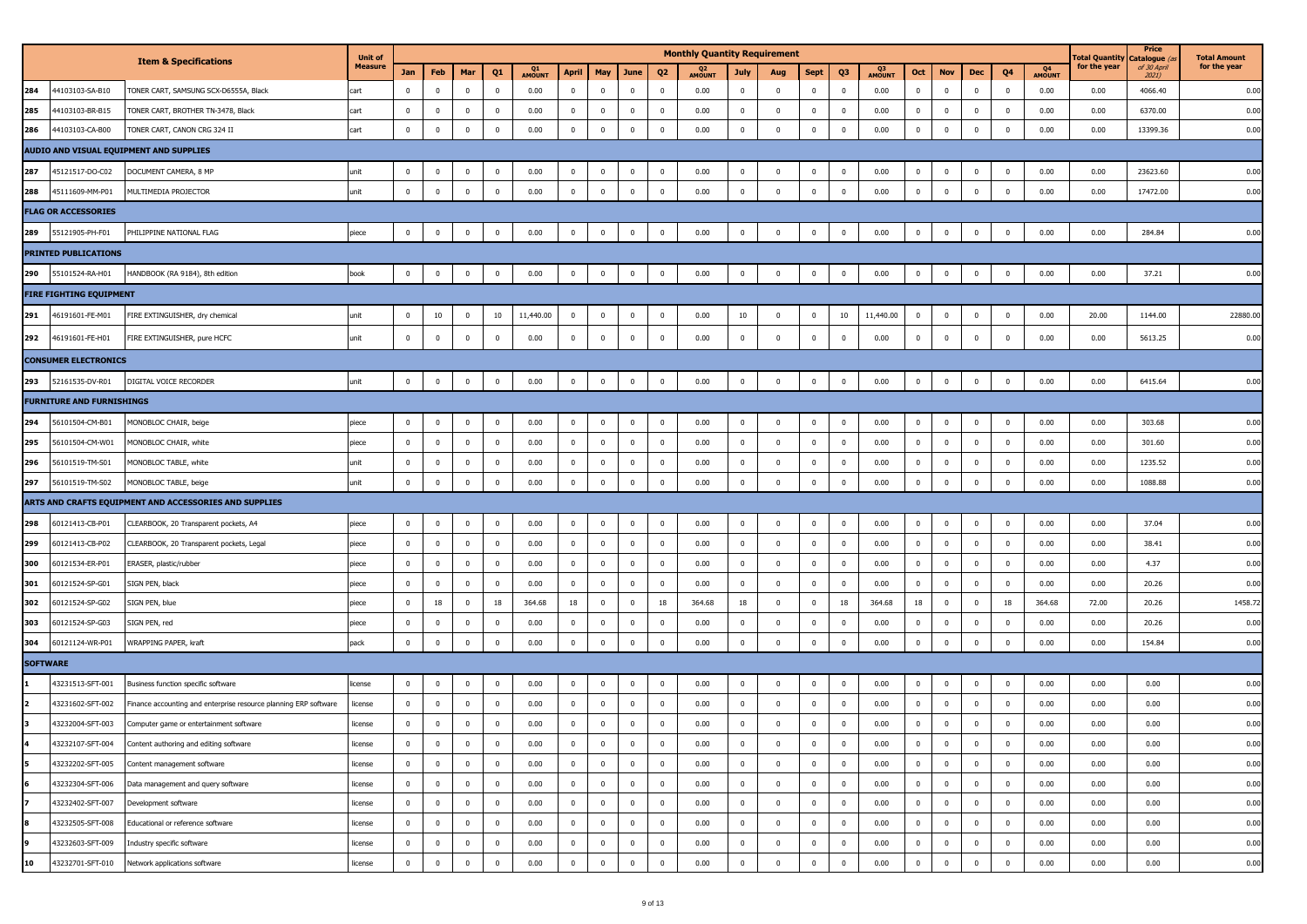|    |                  |                                                                                                                                   | <b>Unit of</b> |                         |                         |              |                |              |              |             |                         |                         | <b>Monthly Quantity Requirement</b> |              |                         |              |                         |                          |              |             |              |                         |                          | <b>Total Quantity</b> | Price<br>Catalogue ( | <b>Total Amount</b> |
|----|------------------|-----------------------------------------------------------------------------------------------------------------------------------|----------------|-------------------------|-------------------------|--------------|----------------|--------------|--------------|-------------|-------------------------|-------------------------|-------------------------------------|--------------|-------------------------|--------------|-------------------------|--------------------------|--------------|-------------|--------------|-------------------------|--------------------------|-----------------------|----------------------|---------------------|
|    |                  | <b>Item &amp; Specifications</b>                                                                                                  | <b>Measure</b> | Jan                     | Feb                     | Mar          | Q <sub>1</sub> | Q1<br>AMOUNT | April        | May         | June                    | Q <sub>2</sub>          | Q <sub>2</sub><br>AMOUNT            | <b>July</b>  | Aug                     | Sept         | Q3                      | Q <sub>3</sub><br>AMOUNT | Oct          | <b>Nov</b>  | Dec          | Q4                      | Q <sub>4</sub><br>AMOUNT | for the year          | of 30 April<br>2021) | for the year        |
| 11 | 43232802-SFT-011 | Network management software                                                                                                       | license        | $\overline{\mathbf{0}}$ | $\overline{0}$          | $\bf{0}$     | $\mathbf{0}$   | 0.00         | $\bf{0}$     | $\mathbf 0$ | $\mathbf 0$             | $\bf{0}$                | 0.00                                | $\mathbf{0}$ | $\overline{\mathbf{0}}$ | $\mathbf{0}$ | $\mathbf 0$             | 0.00                     | $\pmb{0}$    | $\bf{0}$    | $\mathbf 0$  | $\overline{\mathbf{0}}$ | 0.00                     | 0.00                  | 0.00                 | 0.00                |
| 12 | 43232905-SFT-012 | Vetworking software                                                                                                               | license        | $\overline{\mathbf{0}}$ | $\mathbf{0}$            | $\mathbf{0}$ | $\mathbf 0$    | 0.00         | $\mathbf{0}$ | $\mathbf 0$ | $\overline{\mathbf{0}}$ | $\mathbf 0$             | 0.00                                | $\bf{0}$     | $\mathbf 0$             | $\mathbf{0}$ | $\mathbf 0$             | 0.00                     | $\mathbf 0$  | $\mathbf 0$ | $\mathbf 0$  | $\overline{\mathbf{0}}$ | 0.00                     | 0.00                  | 0.00                 | 0.00                |
| 13 | 43233004-SFT-013 | Operating environment software                                                                                                    | license        | $\overline{\mathbf{0}}$ | $\mathbf 0$             | $\mathbf{0}$ | $\mathbf 0$    | 0.00         | $\bf{0}$     | $\mathbf 0$ | $\overline{\mathbf{0}}$ | $\mathbf 0$             | 0.00                                | $\mathbf 0$  | $\overline{\mathbf{0}}$ | $\bf{0}$     | $\mathbf 0$             | 0.00                     | $\mathbf 0$  | $\mathbf 0$ | $\mathbf{0}$ | $\mathbf 0$             | 0.00                     | 0.00                  | 0.00                 | 0.00                |
| 14 | 43233205-SFT-014 | Security and protection software                                                                                                  | license        | $\overline{\mathbf{0}}$ | $\mathbf{0}$            | $\mathbf{0}$ | $\mathbf 0$    | 0.00         | $\mathbf 0$  | $\mathbf 0$ | $\overline{0}$          | $\mathbf 0$             | 0.00                                | $\mathbf 0$  | $\mathbf 0$             | $\mathbf{0}$ | $\mathbf 0$             | 0.00                     | $\mathbf 0$  | $\mathbf 0$ | $\mathbf 0$  | $\overline{\mathbf{0}}$ | 0.00                     | 0.00                  | 0.00                 | 0.00                |
| 15 | 43233405-SFT-015 | Utility and device driver software                                                                                                | license        | $\overline{0}$          | $\overline{\mathbf{0}}$ | $\bf{0}$     | $\mathbf 0$    | 0.00         | $\bf{0}$     | $\mathbf 0$ | $\mathbf 0$             | $\overline{\mathbf{0}}$ | 0.00                                | $\mathbf 0$  | $\mathbf 0$             | $\bf{0}$     | $\mathbf 0$             | 0.00                     | $\pmb{0}$    | $\mathbf 0$ | $\mathbf 0$  | $\overline{\mathbf{0}}$ | 0.00                     | 0.00                  | 0.00                 | 0.00                |
| 16 | 43233501-SFT-016 | Information exchange software                                                                                                     | license        | $\Omega$                | $\mathbf{0}$            | $\mathbf 0$  | $\mathbf 0$    | 0.00         | $\mathbf{0}$ | $\mathbf 0$ | $\overline{0}$          | $\Omega$                | 0.00                                | $\mathbf 0$  | $\mathbf 0$             | $\mathbf 0$  | $\mathbf 0$             | 0.00                     | $\mathbf{0}$ | $\mathbf 0$ | $\mathbf 0$  | $\mathbf 0$             | 0.00                     | 0.00                  | 0.00                 | 0.00                |
|    |                  | PART II. OTHER ITEMS NOT AVALABLE AT PS-DBM BUT ARE REGULARLY PURCHASED FROM OTHER SOURCES (Note: Please indicate price of items) |                |                         |                         |              |                |              |              |             |                         |                         |                                     |              |                         |              |                         |                          |              |             |              |                         |                          |                       |                      |                     |
|    | 40101701-AC-W01  | Air Conditioning Unit, Window Inverter Type                                                                                       |                |                         |                         |              | $\mathbf 0$    | 0.00         |              |             |                         | $\Omega$                | 0.00                                |              |                         |              | $^{\circ}$              | 0.00                     |              |             |              | $\overline{\mathbf{0}}$ | 0.00                     | 0.00                  | 0.00                 | 0.00                |
|    | 40101701-AC-S01  | Air Conditioning Unit, Split Type                                                                                                 |                |                         |                         |              | $\mathbf{0}$   | 0.00         |              |             |                         | $\mathbf 0$             | 0.00                                |              |                         |              | $\mathbf 0$             | 0.00                     |              |             |              | $\overline{\mathbf{0}}$ | 0.00                     | 0.00                  | 0.00                 | 0.00                |
|    | 44111905-WB-N01  | White Board                                                                                                                       |                |                         |                         |              | $\mathbf 0$    | 0.00         |              |             |                         | $\mathbf 0$             | 0.00                                |              |                         |              | $^{\circ}$              | 0.00                     |              |             |              | $\overline{0}$          | 0.00                     | 0.00                  | 0.00                 | 0.00                |
|    | 44111911-WB-D01  | White Board, Digital                                                                                                              |                |                         |                         |              | $\mathbf 0$    | 0.00         |              |             |                         | $\mathbf 0$             | 0.00                                |              |                         |              | $\overline{0}$          | 0.00                     |              |             |              | $\overline{\mathbf{0}}$ | 0.00                     | 0.00                  | 0.00                 | 0.00                |
|    | 52161505-TV-S01  | <b>SMART Television</b>                                                                                                           |                |                         |                         |              | $\mathbf 0$    | 0.00         |              |             |                         | $\mathbf 0$             | 0.00                                |              |                         |              | $\mathbf 0$             | 0.00                     |              |             |              | $\overline{\mathbf{0}}$ | 0.00                     | 0.00                  | 0.00                 | 0.00                |
|    | 52161520-MC-M01  | Microphone                                                                                                                        |                |                         |                         |              | $\mathbf 0$    | 0.00         |              |             |                         | $\mathbf{0}$            | 0.00                                |              |                         |              | $\mathbf 0$             | 0.00                     |              |             |              | $\overline{\mathbf{0}}$ | 0.00                     | 0.00                  | 0.00                 | 0.00                |
|    | 52161512-SP-K01  | Speakers                                                                                                                          |                |                         |                         |              | $\mathbf 0$    | 0.00         |              |             |                         | $\mathbf 0$             | 0.00                                |              |                         |              | $\mathbf 0$             | 0.00                     |              |             |              | $\overline{\mathbf{0}}$ | 0.00                     | 0.00                  | 0.00                 | 0.00                |
|    | 32101514-AM-P01  | Amplifier                                                                                                                         |                |                         |                         |              | $\mathbf 0$    | 0.00         |              |             |                         | $\mathbf 0$             | 0.00                                |              |                         |              | $\overline{\mathbf{0}}$ | 0.00                     |              |             |              | $\overline{\mathbf{0}}$ | 0.00                     | 0.00                  | 0.00                 | 0.00                |
|    | 52161517-EQ-E01  | Equalizer                                                                                                                         |                |                         |                         |              | $\mathbf{0}$   | 0.00         |              |             |                         | $\mathbf 0$             | 0.00                                |              |                         |              | $\overline{\mathbf{0}}$ | 0.00                     |              |             |              | $\overline{\mathbf{0}}$ | 0.00                     | 0.00                  | 0.00                 | 0.00                |
|    | 46171615-HD-C01  | HD Camera                                                                                                                         |                |                         |                         |              | $\mathbf 0$    | 0.00         |              |             |                         | $\mathbf 0$             | 0.00                                |              |                         |              | $\Omega$                | 0.00                     |              |             |              | $\overline{\mathbf{0}}$ | 0.00                     | 0.00                  | 0.00                 | 0.00                |
| 11 | 45121504-DS-C01  | <b>DSLR Camera</b>                                                                                                                |                |                         |                         |              | $\mathbf 0$    | 0.00         |              |             |                         | $\overline{\mathbf{0}}$ | 0.00                                |              |                         |              | $\Omega$                | 0.00                     |              |             |              | $\overline{0}$          | 0.00                     | 0.00                  | 0.00                 | 0.00                |
| 12 | 45121516-VH-C01  | HD Video Camera                                                                                                                   |                |                         |                         |              | $\mathbf 0$    | 0.00         |              |             |                         | $\mathbf 0$             | 0.00                                |              |                         |              | $\mathbf 0$             | 0.00                     |              |             |              | $\overline{\mathbf{0}}$ | 0.00                     | 0.00                  | 0.00                 | 0.00                |
| 13 | 45121506-VC-C01  | Video Conference Equipment                                                                                                        |                |                         |                         |              | $\mathbf 0$    | 0.00         |              |             |                         | $\mathbf 0$             | 0.00                                |              |                         |              | $\mathbf 0$             | 0.00                     |              |             |              | $\overline{\mathbf{0}}$ | 0.00                     | 0.00                  | 0.00                 | 0.00                |
| 14 | 39112102-LB-B01  | LED bulb                                                                                                                          |                |                         |                         |              | $\mathbf 0$    | 0.00         |              |             |                         | $\mathbf 0$             | 0.00                                |              |                         |              | $\overline{\mathbf{0}}$ | 0.00                     |              |             |              | $\overline{\mathbf{0}}$ | 0.00                     | 0.00                  | 0.00                 | 0.00                |
| 15 | 43212104-PI-M01  | PRINTER, Inkjet, Monochrome                                                                                                       |                |                         |                         |              | $\mathbf{0}$   | 0.00         |              |             |                         | $\bf{0}$                | 0.00                                |              |                         |              | $\mathbf 0$             | 0.00                     |              |             |              | $\overline{\mathbf{0}}$ | 0.00                     | 0.00                  | 0.00                 | 0.00                |
| 16 | 43212104-PI-C01  | PRINTER, Inkjet, Color                                                                                                            |                |                         |                         |              | $\mathbf 0$    | 0.00         |              |             |                         | $\mathbf 0$             | 0.00                                |              |                         |              | $\mathbf 0$             | 0.00                     |              |             |              | $\overline{\mathbf{0}}$ | 0.00                     | 0.00                  | 0.00                 | 0.00                |
| 17 | 43212105-PP-001  | Portable Printer                                                                                                                  |                |                         |                         |              | $\mathbf 0$    | 0.00         |              |             |                         | $\mathbf 0$             | 0.00                                |              |                         |              | $\mathbf 0$             | 0.00                     |              |             |              | $\overline{\mathbf{0}}$ | 0.00                     | 0.00                  | 0.00                 | 0.00                |
| 18 | 43211509-AT-001  | Android Tablet                                                                                                                    |                |                         |                         |              | $\mathbf 0$    | 0.00         |              |             |                         | $\mathbf 0$             | 0.00                                |              |                         |              | $\Omega$                | 0.00                     |              |             |              | $\overline{0}$          | 0.00                     | 0.00                  | 0.00                 | 0.00                |
| 19 | 43222610-HS-001  | Hub/Switches                                                                                                                      |                |                         |                         |              | $\mathbf 0$    | 0.00         |              |             |                         | $\overline{\mathbf{0}}$ | 0.00                                |              |                         |              | $\mathbf 0$             | 0.00                     |              |             |              | $\overline{\mathbf{0}}$ | 0.00                     | 0.00                  | 0.00                 | 0.00                |
| 20 | 43222609-NR-001  | <b>Network Routers</b>                                                                                                            |                |                         |                         |              | $\mathbf 0$    | 0.00         |              |             |                         | $\mathbf 0$             | 0.00                                |              |                         |              | $^{\circ}$              | 0.00                     |              |             |              | $\overline{\mathbf{0}}$ | 0.00                     | 0.00                  | 0.00                 | 0.00                |
| 21 | 43222640-WA-P01  | Wireless Access Point                                                                                                             |                |                         |                         |              | $\mathbf 0$    | 0.00         |              |             |                         | $\mathbf 0$             | 0.00                                |              |                         |              | $\overline{\mathbf{0}}$ | 0.00                     |              |             |              | $\overline{\mathbf{0}}$ | 0.00                     | 0.00                  | 0.00                 | 0.00                |
| 22 | 43211711-SF-001  | Scanner, Flatbed                                                                                                                  |                |                         |                         |              | $\mathbf 0$    | 0.00         |              |             |                         | $\mathbf 0$             | 0.00                                |              |                         |              | $^{\circ}$              | 0.00                     |              |             |              | $\overline{0}$          | 0.00                     | 0.00                  | 0.00                 | 0.00                |
| 23 | 45111601-WP-P01  | Wireless Pointing Device / Laser Pointer                                                                                          |                |                         |                         |              | $\mathbf 0$    | 0.00         |              |             |                         | $\mathbf 0$             | 0.00                                |              |                         |              | $\Omega$                | 0.00                     |              |             |              | $\overline{\mathbf{0}}$ | 0.00                     | 0.00                  | 0.00                 | 0.00                |
| 24 | 81112306-MF-P01  | Multi Function PRINTER                                                                                                            |                |                         |                         |              | $\mathbf{0}$   | 0.00         |              |             |                         | $\mathbf 0$             | 0.00                                |              |                         |              | $\mathbf 0$             | 0.00                     |              |             |              | $\overline{\mathbf{0}}$ | 0.00                     | 0.00                  | 0.00                 | 0.00                |
| 25 | 39121011-UP-S01  | UNINTERRUPTIBLE POWER SUPPLY (UPS)                                                                                                |                |                         |                         |              | $\mathbf{0}$   | 0.00         |              |             |                         | $\mathbf 0$             | 0.00                                |              |                         |              | $\mathbf 0$             | 0.00                     |              |             |              | $\overline{\mathbf{0}}$ | 0.00                     | 0.00                  | 0.00                 | 0.00                |
| 26 |                  |                                                                                                                                   |                |                         |                         |              |                |              |              |             |                         |                         |                                     |              |                         |              |                         |                          |              |             |              | $\theta$                |                          | 0.00                  |                      |                     |
|    | 43191501-MP-001  | Mobile Phone                                                                                                                      |                |                         |                         |              |                | 0.00         |              |             |                         |                         | 0.00                                |              |                         |              |                         | 0.00                     |              |             |              |                         | 0.00                     |                       | 0.00                 | 0.00                |
| 27 | 43211711-SC-D01  | Scanner, Colored, Double sided, feeder type                                                                                       |                |                         |                         |              | $\bf{0}$       | 0.00         |              |             |                         | $\bf{0}$                | 0.00                                |              |                         |              | $^{\circ}$              | 0.00                     |              |             |              | $\bf{0}$                | 0.00                     | 0.00                  | 0.00                 | 0.00                |
| 28 | 53121601-GB-001  | GO BAG, for disaster relief, rescue operations                                                                                    |                |                         |                         |              | $\bf{0}$       | 0.00         |              |             |                         | $\mathbf 0$             | 0.00                                |              |                         |              | $\mathbf 0$             | 0.00                     |              |             |              | $\overline{0}$          | 0.00                     | 0.00                  | 0.00                 | 0.00                |
| 29 | 60104701-SP-001  | Solar Panel                                                                                                                       |                |                         |                         |              | $\mathbf{0}$   | 0.00         |              |             |                         | $\bf{0}$                | 0.00                                |              |                         |              | $\mathbf 0$             | 0.00                     |              |             |              | $\overline{\mathbf{0}}$ | 0.00                     | 0.00                  | 0.00                 | 0.00                |
| 30 | 46161604-LV-L01  | Life Vest / Life Jacket<br>(for emergency purposes / emergency preparedness / for disaster<br>elief / rescue operations)          |                |                         |                         |              | $\bf{0}$       | 0.00         |              |             |                         | $\mathbf 0$             | 0.00                                |              |                         |              | $\mathbf 0$             | 0.00                     |              |             |              | $\overline{\mathbf{0}}$ | 0.00                     | 0.00                  | 0.00                 | 0.00                |
| 31 | 26111607-CC-S01  | Charge Controller and DC Inverter for Solar Panel                                                                                 |                |                         |                         |              | $\mathbf 0$    | 0.00         |              |             |                         | $\mathbf 0$             | 0.00                                |              |                         |              | $\mathbf 0$             | 0.00                     |              |             |              | $\mathbf 0$             | 0.00                     | 0.00                  | 0.00                 | 0.00                |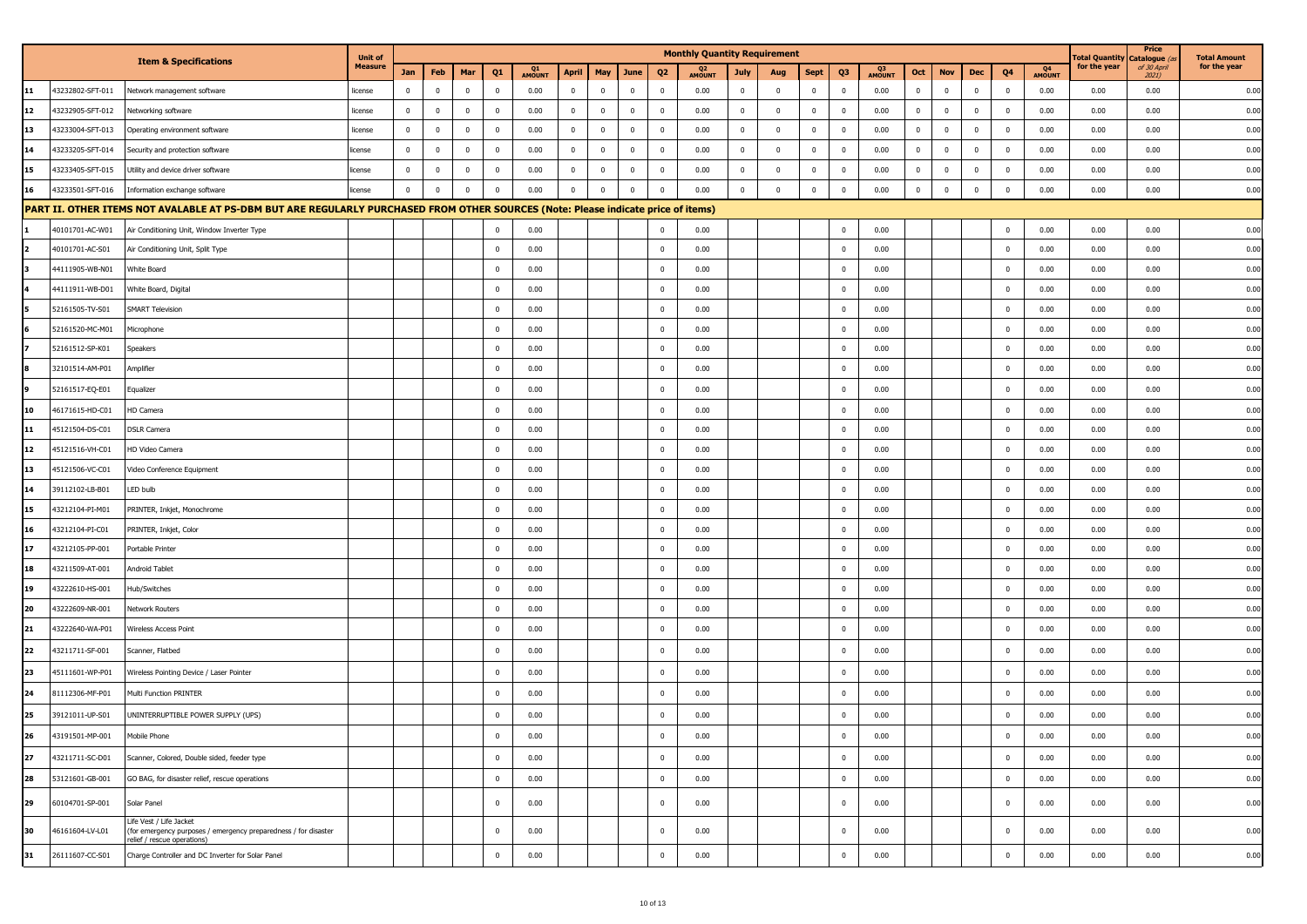|    |                 |                                                       | <b>Unit of</b> |     |                         |     |                         |              |                         |     |      |                         | <b>Monthly Quantity Requirement</b> |                         |     |             |                         |              |                         |            |     |                         |              | <b>Fotal Quantity</b> | Price<br>Catalogue (a | <b>Total Amount</b> |
|----|-----------------|-------------------------------------------------------|----------------|-----|-------------------------|-----|-------------------------|--------------|-------------------------|-----|------|-------------------------|-------------------------------------|-------------------------|-----|-------------|-------------------------|--------------|-------------------------|------------|-----|-------------------------|--------------|-----------------------|-----------------------|---------------------|
|    |                 | <b>Item &amp; Specifications</b>                      | <b>Measure</b> | Jan | Feb                     | Mar | Q <sub>1</sub>          | Q1<br>AMOUNT | <b>April</b>            | May | June | Q <sub>2</sub>          | Q <sub>2</sub><br>AMOUNT            | <b>July</b>             | Aug | <b>Sept</b> | Q3                      | Q3<br>AMOUNT | Oct                     | <b>Nov</b> | Dec | Q4                      | Q4<br>AMOUNT | for the year          | of 30 April<br>2021)  | for the year        |
| 32 | 46181502-BF-V01 | Bullet proof vest                                     |                |     |                         |     | $\bf{0}$                | 0.00         |                         |     |      | $\bf{0}$                | 0.00                                |                         |     |             | $\bf{0}$                | 0.00         |                         |            |     | $\mathbf 0$             | 0.00         | 0.00                  | 0.00                  | 0.00                |
| 33 | 25172502-WW-001 | Wheels, ______ (type of vehicle)                      |                |     |                         |     | $\bf{0}$                | 0.00         |                         |     |      | $\mathbf 0$             | 0.00                                |                         |     |             | $\overline{0}$          | 0.00         |                         |            |     | $\mathbf 0$             | 0.00         | 0.00                  | 0.00                  | 0.00                |
| 34 | 40161513-FF-001 | <b>Fuel Filters</b>                                   |                |     |                         |     | $\bf{0}$                | 0.00         |                         |     |      | $\pmb{0}$               | 0.00                                |                         |     |             | $\bf{0}$                | 0.00         |                         |            |     | $\mathbf 0$             | 0.00         | 0.00                  | 0.00                  | 0.00                |
| 35 | 48101710-DW-F01 | Drinking Water/ Fountain                              |                |     |                         |     | $\bf{0}$                | 0.00         |                         |     |      | $\pmb{0}$               | 0.00                                |                         |     |             | $\bf{0}$                | 0.00         |                         |            |     | $\mathbf 0$             | 0.00         | 0.00                  | 0.00                  | 0.00                |
| 36 | 26111729-AB-001 | Auto Battery                                          |                |     |                         |     | $\bf{0}$                | 0.00         |                         |     |      | $\overline{\mathbf{0}}$ | 0.00                                |                         |     |             | $\mathbf 0$             | 0.00         |                         |            |     | $\pmb{0}$               | 0.00         | 0.00                  | 0.00                  | 0.00                |
| 37 |                 |                                                       |                |     |                         |     | $\pmb{0}$               | 0.00         |                         |     |      | $\mathbf 0$             | 0.00                                |                         |     |             | $\bf{0}$                | 0.00         |                         |            |     | $\mathbf 0$             | 0.00         | 0.00                  | 0.00                  | 0.00                |
|    |                 |                                                       |                |     |                         |     | $\overline{0}$          | 0.00         |                         |     |      | $\overline{0}$          | 0.00                                |                         |     |             | $\bf{0}$                | 0.00         |                         |            |     | $\mathbf 0$             | 0.00         | 0.00                  | 0.00                  | 0.00                |
|    |                 |                                                       |                |     |                         |     | $\mathbf 0$             | 0.00         |                         |     |      | $\pmb{0}$               | 0.00                                |                         |     |             | $\mathbf 0$             | 0.00         |                         |            |     | $\mathbf 0$             | 0.00         | 0.00                  | 0.00                  | 0.00                |
|    |                 |                                                       |                |     |                         |     | $\bf{0}$                | 0.00         |                         |     |      | $\mathbf 0$             | 0.00                                |                         |     |             | $\bf{0}$                | 0.00         |                         |            |     | $\mathbf 0$             | 0.00         | 0.00                  | 0.00                  | 0.00                |
|    |                 |                                                       |                |     |                         |     | $\bf{0}$                | 0.00         |                         |     |      | $\mathbf 0$             | 0.00                                |                         |     |             | $\overline{0}$          | 0.00         |                         |            |     | $\mathbf 0$             | 0.00         | 0.00                  | 0.00                  | 0.00                |
|    |                 | Ball pen, black                                       | pcs            |     | 15                      |     | 15                      | 225.00       | 15                      |     |      | 15                      | 225.00                              | 15                      |     |             | 15                      | 225.00       | 15                      |            |     | 15                      | 225.00       | 60.00                 | 15.00                 | 900.00              |
| 12 |                 | Ball pen, blue                                        | pcs            |     | 10                      |     | 10                      | 150.00       | $10\,$                  |     |      | 10                      | 150.00                              | 10                      |     |             | 10                      | 150.00       | $10\,$                  |            |     | 10                      | 150.00       | 40.00                 | 15.00                 | 600.00              |
| в  |                 | Ball pen, blue, 12's                                  | box            |     | $\overline{\mathbf{3}}$ |     | $\overline{\mathbf{3}}$ | 360.00       | $\overline{\mathbf{3}}$ |     |      | $\overline{\mathbf{3}}$ | 360.00                              | $\overline{\mathbf{3}}$ |     |             | $\overline{\mathbf{3}}$ | 360.00       | $\overline{\mathbf{3}}$ |            |     | 3                       | 360.00       | 12.00                 | 120.00                | 1440.00             |
| 14 |                 | Ball pen, frixion ball erasable, gel pen 0.4, blue    | pcs            |     | $\overline{\mathbf{3}}$ |     | $\overline{\mathbf{3}}$ | 270.00       | $\overline{\mathbf{3}}$ |     |      | $\overline{\mathbf{3}}$ | 270.00                              | $\overline{\mathbf{3}}$ |     |             | $\overline{\mathbf{3}}$ | 270.00       | $\overline{\mathbf{3}}$ |            |     | 3                       | 270.00       | 12.00                 | 90.00                 | 1080.00             |
| 5  |                 | Ball pen, blue, set of 50's per tube retractable type | pcs            |     | 18                      |     | 18                      | 6,300.00     | 18                      |     |      | 18                      | 6,300.00                            | 18                      |     |             | 18                      | 6,300.00     | 18                      |            |     | 18                      | 6,300.00     | 72.00                 | 350.00                | 25200.00            |
| 6  |                 | Clip binder, 32mm black, 12's                         | box            |     | 6                       |     | 6                       | 180.00       | 6                       |     |      | 6                       | 180.00                              | 6                       |     |             | 6                       | 180.00       | 6                       |            |     | 6                       | 180.00       | 24.00                 | 30.00                 | 720.00              |
| 17 |                 | Clipboard, legal size, 13x9                           | pcs            |     | $\overline{\mathbf{3}}$ |     | $\overline{\mathbf{3}}$ | 300.00       | $\overline{\mathbf{3}}$ |     |      | $\overline{\mathbf{3}}$ | 300.00                              | $\overline{\mathbf{3}}$ |     |             | $\overline{\mathbf{3}}$ | 300.00       | $\overline{\mathbf{3}}$ |            |     | 3                       | 300.00       | 12.00                 | 100.00                | 1200.00             |
| 8  |                 | Clipboard, A4 size                                    | pcs            |     | $\overline{\mathbf{3}}$ |     | $\overline{\mathbf{3}}$ | 270.00       | $\overline{\mathbf{3}}$ |     |      | $\overline{\mathbf{3}}$ | 270.00                              | $\overline{\mathbf{3}}$ |     |             | $\overline{\mathbf{3}}$ | 270.00       | $\overline{\mathbf{3}}$ |            |     | 3                       | 270.00       | 12.00                 | 90.00                 | 1080.00             |
| 19 |                 | Cork board, 2x3ft                                     | pcs            |     | $\overline{2}$          |     | $\overline{2}$          | 1,700.00     | $\overline{2}$          |     |      | $\overline{2}$          | 1,700.00                            | $\overline{2}$          |     |             | $\overline{2}$          | 1,700.00     | $\overline{2}$          |            |     | $\overline{2}$          | 1,700.00     | 8.00                  | 850.00                | 6800.00             |
| 10 |                 | Columnar book, 4 colums                               | book           |     | 16                      |     | 16                      | 640.00       | 16                      |     |      | 16                      | 640.00                              | 16                      |     |             | 16                      | 640.00       | $16\,$                  |            |     | 16                      | 640.00       | 64.00                 | 40.00                 | 2560.00             |
| 11 |                 | Data forlder, w/finger ring, 3"x9"x15"                | box            |     | 29                      |     | 29                      | 10,585.00    | 29                      |     |      | 29                      | 10,585.00                           | 29                      |     |             | 29                      | 10,585.00    | 29                      |            |     | 29                      | 10,585.00    | 116.00                | 365.00                | 42340.00            |
| 12 |                 | Envelope, coin #7, 25's per pack                      | pack           |     | 10                      |     | 10                      | 250.00       | 10                      |     |      | 10                      | 250.00                              | 10                      |     |             | 10                      | 250.00       | 10                      |            |     | 10                      | 250.00       | 40.00                 | 25.00                 | 1000.00             |
| 13 |                 | Folder, clear plastic, A4 size                        | pcs            |     | 10                      |     | 10                      | 150.00       | 10                      |     |      | 10                      | 150.00                              | 10                      |     |             | 10                      | 150.00       | $10\,$                  |            |     | 10                      | 150.00       | 40.00                 | 15.00                 | 600.00              |
| 14 |                 | Folder, expandable, green, legal                      | pcs            |     | 212                     |     | 212                     | 6,360.00     | 212                     |     |      | 212                     | 6,360.00                            | 212                     |     |             | 212                     | 6,360.00     | 212                     |            |     | 212                     | 6,360.00     | 848.00                | 30.00                 | 25440.00            |
| 15 |                 | Sliding folder, plastic, A4 green, per pack           | pack           |     | $\overline{7}$          |     | $\overline{7}$          | 525.00       | $\overline{7}$          |     |      | $\overline{7}$          | 525.00                              | $\overline{7}$          |     |             | $\overline{7}$          | 525.00       | $\overline{7}$          |            |     | $\overline{7}$          | 525.00       | 28.00                 | 75.00                 | 2100.00             |
| 16 |                 | Sliding folder, plastic, legal green, per pack        | pack           |     | 8                       |     | 8                       | 600.00       | 8                       |     |      | 8                       | 600.00                              | 8                       |     |             | 8                       | 600.00       | $\boldsymbol{8}$        |            |     | 8                       | 600.00       | 32.00                 | 75.00                 | 2400.00             |
| 17 |                 | Stickersign here, yellow 25x43mm, per pack            | pack           |     | 6                       |     | 6                       | 840.00       | 6                       |     |      | 6                       | 840.00                              | 6                       |     |             | 6                       | 840.00       | 6                       |            |     | 6                       | 840.00       | 24.00                 | 140.00                | 3360.00             |
| 18 |                 | High gloss sticker paper, A4 10 sheets                | pack           |     | $\bf8$                  |     | 8                       | 400.00       | 8                       |     |      | 8                       | 400.00                              | 8                       |     |             | 8                       | 400.00       | $8\phantom{1}$          |            |     | 8                       | 400.00       | 32.00                 | 50.00                 | 1600.00             |
| 19 |                 | Marker, neon or yellow                                | pcs            |     | 11                      |     | 11                      | 440.00       | 11                      |     |      | 11                      | 440.00                              | 11                      |     |             | 11                      | 440.00       | 11                      |            |     | 11                      | 440.00       | 44.00                 | 40.00                 | 1760.00             |
| 20 |                 | Note pad, 1"x2"                                       | pad            |     | $12\,$                  |     | 12                      | 360.00       | 12                      |     |      | 12                      | 360.00                              | $12\,$                  |     |             | 12                      | 360.00       | 12                      |            |     | 12                      | 360.00       | 48.00                 | 30.00                 | 1440.00             |
| 21 |                 | Paper cutter, NO .8014 paper trimmer steel 12x10      | pcs            |     | $\overline{\mathbf{3}}$ |     | $\overline{\mathbf{3}}$ | 3,600.00     | $\overline{\mathbf{3}}$ |     |      | $\overline{\mathbf{3}}$ | 3,600.00                            | $\overline{\mathbf{3}}$ |     |             | $\overline{\mathbf{3}}$ | 3,600.00     | $\overline{\mathbf{3}}$ |            |     | $\overline{\mathbf{3}}$ | 3,600.00     | 12.00                 | 1200.00               | 14400.00            |
| 22 |                 | Paper fastener, plastic                               | box            |     | $10\,$                  |     | $10\,$                  | 650.00       | $10\,$                  |     |      | 10                      | 650.00                              | $10\,$                  |     |             | $10\,$                  | 650.00       | 10                      |            |     | 10                      | 650.00       | 40.00                 | 65.00                 | 2600.00             |
| 23 |                 | Paper, specialty paper, cream color 10's              | pack           |     | 15                      |     | 15                      | 750.00       | 15                      |     |      | 15                      | 750.00                              | 15                      |     |             | 15                      | 750.00       | 15                      |            |     | 15                      | 750.00       | 60.00                 | 50.00                 | 3000.00             |
| 24 |                 | Pencil, w/ eraser #2                                  | pcs            |     | 40                      |     | $40\,$                  | 400.00       | 40                      |     |      | 40                      | 400.00                              | 40                      |     |             | 40                      | 400.00       | 40                      |            |     | 40                      | 400.00       | 160.00                | 10.00                 | 1600.00             |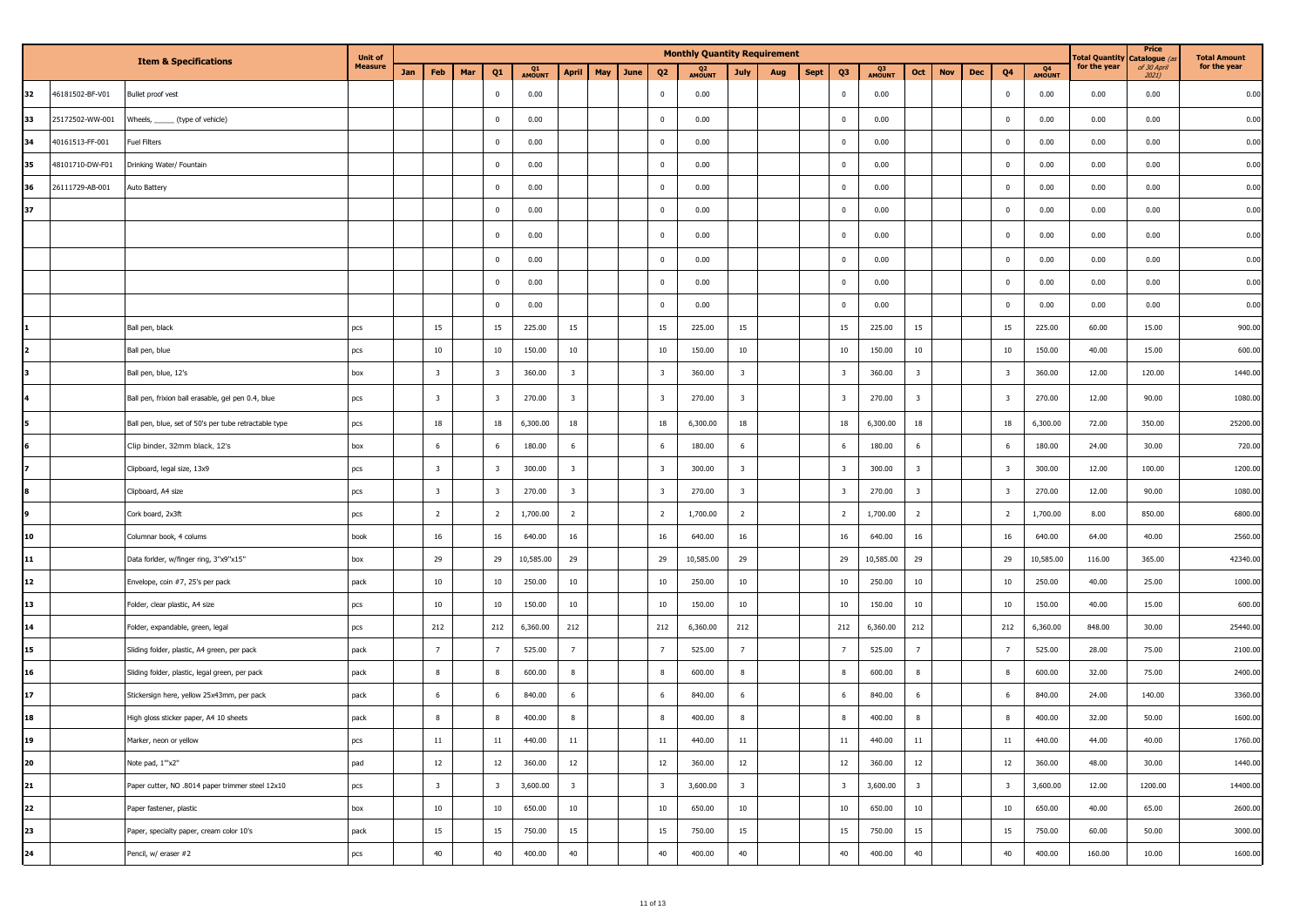| <b>Item &amp; Specifications</b> |                                                   | <b>Unit of</b> |     |                         | <b>Monthly Quantity Requirement</b> |                         |              |                         |     |      |                         |                          |                         |     |             |                         |              |                         | <b>Total Quantity</b> | Price<br>Catalogue ( | <b>Total Amount</b>     |              |              |                         |              |
|----------------------------------|---------------------------------------------------|----------------|-----|-------------------------|-------------------------------------|-------------------------|--------------|-------------------------|-----|------|-------------------------|--------------------------|-------------------------|-----|-------------|-------------------------|--------------|-------------------------|-----------------------|----------------------|-------------------------|--------------|--------------|-------------------------|--------------|
|                                  |                                                   | <b>Measure</b> | Jan | Feb                     | Mar                                 | Q <sub>1</sub>          | Q1<br>AMOUNT | <b>April</b>            | May | June | Q <sub>2</sub>          | Q <sub>2</sub><br>AMOUNT | <b>July</b>             | Aug | <b>Sept</b> | Q <sub>3</sub>          | Q3<br>AMOUNT | Oct                     | <b>Nov</b>            | <b>Dec</b>           | Q <sub>4</sub>          | Q4<br>AMOUNT | for the year | of 30 April<br>$2021$ ) | for the year |
| 25                               | Paper yellow pad, 100 leaves                      | pad            |     | 16                      |                                     | 16                      | 880.00       | 16                      |     |      | 16                      | 880.00                   | 16                      |     |             | 16                      | 880.00       | 16                      |                       |                      | 16                      | 880.00       | 64.00        | 55.00                   | 3520.00      |
| 26                               | Photo paper, glossy 180gsm, A4 size 20's per pack | pack           |     | 10                      |                                     | 10                      | 1,000.00     | 10                      |     |      | 10                      | 1,000.00                 | 10                      |     |             | 10                      | 1,000.00     | 10                      |                       |                      | 10                      | 1,000.00     | 40.00        | 100.00                  | 4000.00      |
| 27                               | Push pin, hammer head type, 100's per box         | box            |     | 12                      |                                     | 12                      | 300.00       | 12                      |     |      | 12                      | 300.00                   | 12                      |     |             | 12                      | 300.00       | 12                      |                       |                      | 12                      | 300.00       | 48.00        | 25.00                   | 1200.00      |
| 28                               | Petty cash voucher                                | pad            |     | 12                      |                                     | 12                      | 720.00       | 12                      |     |      | 12                      | 720.00                   | 12                      |     |             | 12                      | 720.00       | 12                      |                       |                      | 12                      | 720.00       | 48.00        | 60.00                   | 2880.00      |
| 29                               | Ring binder, metal                                | pcs            |     | 105                     |                                     | 105                     | 5,250.00     | 105                     |     |      | 105                     | 5,250.00                 | 105                     |     |             | 105                     | 5,250.00     | 105                     |                       |                      | 105                     | 5,250.00     | 420.00       | 50.00                   | 21000.00     |
| 30                               | Ruler, metal 12"                                  | pcs            |     | 15                      |                                     | 15                      | 750.00       | 15                      |     |      | 15                      | 750.00                   | 15                      |     |             | 15                      | 750.00       | 15                      |                       |                      | 15                      | 750.00       | 60.00        | 50.00                   | 3000.00      |
| 31                               | Ruler, metal 24"                                  | pcs            |     | 6                       |                                     | 6                       | 420.00       | 6                       |     |      | 6                       | 420.00                   | 6                       |     |             | -6                      | 420.00       | 6                       |                       |                      | 6                       | 420.00       | 24.00        | 70.00                   | 1680.00      |
| 32                               | Sign pen, hi-techpoint V10 grip, blue             | pcs            |     | 24                      |                                     | 24                      | 1,920.00     | 24                      |     |      | 24                      | 1,920.00                 | 24                      |     |             | 24                      | 1,920.00     | 24                      |                       |                      | 24                      | 1,920.00     | 96.00        | 80.00                   | 7680.00      |
| 33                               | Sign pen, 1.0, blue                               | pcs            |     | 58                      |                                     | 58                      | 6,380.00     | 58                      |     |      | 58                      | 6,380.00                 | 58                      |     |             | 58                      | 6,380.00     | 58                      |                       |                      | 58                      | 6,380.00     | 232.00       | 110.00                  | 25520.00     |
| 34                               | Sign pen, liquid gel, 0.5mm needle tip, green     | pcs            |     | $\overline{7}$          |                                     | $\overline{7}$          | 315.00       | 7                       |     |      | $\overline{7}$          | 315.00                   | $\overline{7}$          |     |             | $\overline{7}$          | 315.00       | $\overline{7}$          |                       |                      | - 7                     | 315.00       | 28.00        | 45.00                   | 1260.00      |
| 35                               | Specialty paper, cream color, 10's per pack       | pack           |     | $\overline{7}$          |                                     | $\overline{7}$          | 420.00       | $7\overline{ }$         |     |      | $\overline{7}$          | 420.00                   | $\overline{7}$          |     |             | $\overline{7}$          | 420.00       | $\overline{7}$          |                       |                      | $\overline{7}$          | 420.00       | 28.00        | 60.00                   | 1680.00      |
| 36                               | Tape, double adhesive, (1")                       | roll           |     | 5                       |                                     | - 5                     | 200.00       | $5\overline{5}$         |     |      | -5                      | 200.00                   | 5                       |     |             | - 5                     | 200.00       | 5                       |                       |                      | - 5                     | 200.00       | 20.00        | 40.00                   | 800.00       |
| 37                               | DVD-rewritable                                    | pcs            |     | 11                      |                                     | 11                      | 275.00       | 11                      |     |      | 11                      | 275.00                   | 11                      |     |             | 11                      | 275.00       | 11                      |                       |                      | 11                      | 275.00       | 44.00        | 25.00                   | 1100.00      |
| 38                               | Ink refil, brother, BT6000BK 108.ml, black        | bottle         |     | 12                      |                                     | 12                      | 4,560.00     | 12                      |     |      | $12\,$                  | 4,560.00                 | 12                      |     |             | 12                      | 4,560.00     | 12                      |                       |                      | 12                      | 4,560.00     | 48.00        | 380.00                  | 18240.00     |
| 39                               | Ink refil, brother, BT6000BK 108.ml, cyan         | bottle         |     | 12                      |                                     | 12                      | 4,560.00     | 12                      |     |      | 12                      | 4,560.00                 | 12                      |     |             | 12                      | 4,560.00     | 12                      |                       |                      | 12                      | 4,560.00     | 48.00        | 380.00                  | 18240.00     |
| 40                               | Ink refil, brother, BT6000BK 108.ml, magenta      | bottle         |     | 12                      |                                     | 12                      | 4,560.00     | 12                      |     |      | 12                      | 4,560.00                 | 12                      |     |             | 12                      | 4,560.00     | 12                      |                       |                      | 12                      | 4,560.00     | 48.00        | 380.00                  | 18240.00     |
| 41                               | Ink refil, brother, BT6000BK 108.ml, yellow       | bottle         |     | 12                      |                                     | 12                      | 4,560.00     | 12                      |     |      | 12                      | 4,560.00                 | 12                      |     |             | 12                      | 4,560.00     | 12                      |                       |                      | 12                      | 4,560.00     | 48.00        | 380.00                  | 18240.00     |
| 42                               | Ink refill, universal, black, 100ml               | bottle         |     | 16                      |                                     | 16                      | 1,760.00     | 16                      |     |      | 16                      | 1,760.00                 | 16                      |     |             | 16                      | 1,760.00     | 16                      |                       |                      | 16                      | 1,760.00     | 64.00        | 110.00                  | 7040.00      |
| 43                               | Ink refill, universal, yellow, 100ml              | bottle         |     | $\boldsymbol{8}$        |                                     | 8                       | 880.00       | 8                       |     |      | 8                       | 880.00                   | 8                       |     |             | 8                       | 880.00       | 8                       |                       |                      | 8                       | 880.00       | 32.00        | 110.00                  | 3520.00      |
| 44                               | Ink refill, universal, cyan, 100ml                | bottle         |     | 8                       |                                     | 8                       | 880.00       | 8                       |     |      | 8                       | 880.00                   | 8                       |     |             | 8                       | 880.00       | 8                       |                       |                      | 8                       | 880.00       | 32.00        | 110.00                  | 3520.00      |
| 45                               | Ink refill, universal, magenta, 100ml             | bottle         |     | 8                       |                                     | 8                       | 880.00       | 8                       |     |      | 8                       | 880.00                   | 8                       |     |             |                         | 880.00       | 8                       |                       |                      | 8                       | 880.00       | 32.00        | 110.00                  | 3520.00      |
| 46                               | Ink refill, epson, 003, black, 100ml              | bottle         |     | 9                       |                                     | 9                       | 3,420.00     | 9                       |     |      | 9                       | 3,420.00                 | 9                       |     |             | -9                      | 3,420.00     | 6                       |                       |                      | 6                       | 2,280.00     | 33.00        | 380.00                  | 12540.00     |
| 47                               | Ink refill, epson, 003, cyan, 100ml               | bottle         |     | 8                       |                                     | 8                       | 3,040.00     | $\,$ 8                  |     |      | 8                       | 3,040.00                 | 8                       |     |             | -8                      | 3,040.00     | 8                       |                       |                      | 8                       | 3,040.00     | 32.00        | 380.00                  | 12160.00     |
| 48                               | Ink refill, epson, 003, magenta, 100ml            | bottle         |     | $5\overline{5}$         |                                     | $5\overline{5}$         | 1,900.00     | $5\overline{5}$         |     |      | -5                      | 1,900.00                 | 5                       |     |             | 5                       | 1,900.00     | 5                       |                       |                      | - 5                     | 1,900.00     | 20.00        | 380.00                  | 7600.00      |
| 49                               | Ink refill, epson, 003, yellow, 100ml             | bottle         |     | 5                       |                                     | $5\overline{5}$         | 1,900.00     | 5                       |     |      | -5                      | 1,900.00                 | 5                       |     |             | 5                       | 1,900.00     | 5                       |                       |                      | -5                      | 1,900.00     | 20.00        | 380.00                  | 7600.00      |
| 50                               | Alcohol, w/moisturizer, 500ml                     | bottle         |     | $7\overline{ }$         |                                     | $\overline{7}$          | 595.00       | 7                       |     |      | $\overline{7}$          | 595.00                   | $\overline{7}$          |     |             | $\overline{7}$          | 595.00       | 7                       |                       |                      | $\overline{7}$          | 595.00       | 28.00        | 85.00                   | 2380.00      |
| 51                               | Alcohol, isoproply 70%, 250ml                     | bottle         |     | 6                       |                                     | 6                       | 330.00       | 6                       |     |      | 6                       | 330.00                   | 6                       |     |             | 6                       | 330.00       | 6                       |                       |                      | 6                       | 330.00       | 24.00        | 55.00                   | 1320.00      |
| 52                               | Bathroom soap                                     | box            |     | 10                      |                                     | 10                      | 350.00       | 10                      |     |      | 10                      | 350.00                   | 10                      |     |             | 10                      | 350.00       | $10\,$                  |                       |                      | 10                      | 350.00       | 40.00        | 35.00                   | 1400.00      |
| 53                               | Bleaching solution, lemon 1000ml                  | bottle         |     |                         |                                     | $\overline{4}$          | 340.00       | $\overline{4}$          |     |      |                         | 340.00                   | $\overline{4}$          |     |             | $\overline{4}$          | 340.00       | $\overline{4}$          |                       |                      | $\overline{4}$          | 340.00       | 16.00        | 85.00                   | 1360.00      |
| 54                               | Broom, stick (tingting) w/handle                  | pcs            |     | $\overline{7}$          |                                     | $\overline{7}$          | 700.00       | $7\overline{ }$         |     |      | $\overline{7}$          | 700.00                   | $\overline{7}$          |     |             | $\overline{7}$          | 700.00       | 7                       |                       |                      | $\overline{7}$          | 700.00       | 28.00        | 100.00                  | 2800.00      |
| 55                               | Car, airfreshener, lemon                          | can            |     | $7\overline{ }$         |                                     | 7                       | 1,260.00     | $7\overline{ }$         |     |      | $\overline{7}$          | 1,260.00                 | 7                       |     |             | $\overline{7}$          | 1,260.00     | $7^{\circ}$             |                       |                      | $\overline{7}$          | 1,260.00     | 28.00        | 180.00                  | 5040.00      |
| 56                               | Cleanser, refill, floral 350g                     | pack           |     | $\overline{7}$          |                                     | $\overline{7}$          | 210.00       | $\overline{7}$          |     |      | $\overline{7}$          | 210.00                   | 7                       |     |             | $\overline{7}$          | 210.00       | $7\overline{ }$         |                       |                      | $\overline{7}$          | 210.00       | 28.00        | 30.00                   | 840.00       |
| 57                               | Detergent powder, 500g                            | pack           |     | 8                       |                                     | 8                       | 440.00       | 8                       |     |      | 8                       | 440.00                   | $\bf 8$                 |     |             | 8                       | 440.00       | 8                       |                       |                      | 8                       | 440.00       | 32.00        | 55.00                   | 1760.00      |
| 58                               | Detergent powder, 50g, 6 in 1 pack                | pack           |     | 15                      |                                     | 15                      | 675.00       | 15                      |     |      | 15                      | 675.00                   | 15                      |     |             | 15                      | 675.00       | 15                      |                       |                      | 15                      | 675.00       | 60.00        | 45.00                   | 2700.00      |
| 59                               | Diswashing liquid, 1Litter                        | bottle         |     | $\overline{\mathbf{3}}$ |                                     | $\overline{\mathbf{3}}$ | 540.00       | $\overline{\mathbf{3}}$ |     |      | $\overline{\mathbf{3}}$ | 540.00                   | $\overline{\mathbf{3}}$ |     |             | $\overline{\mathbf{3}}$ | 540.00       | $\overline{\mathbf{3}}$ |                       |                      | $\overline{\mathbf{3}}$ | 540.00       | 12.00        | 180.00                  | 2160.00      |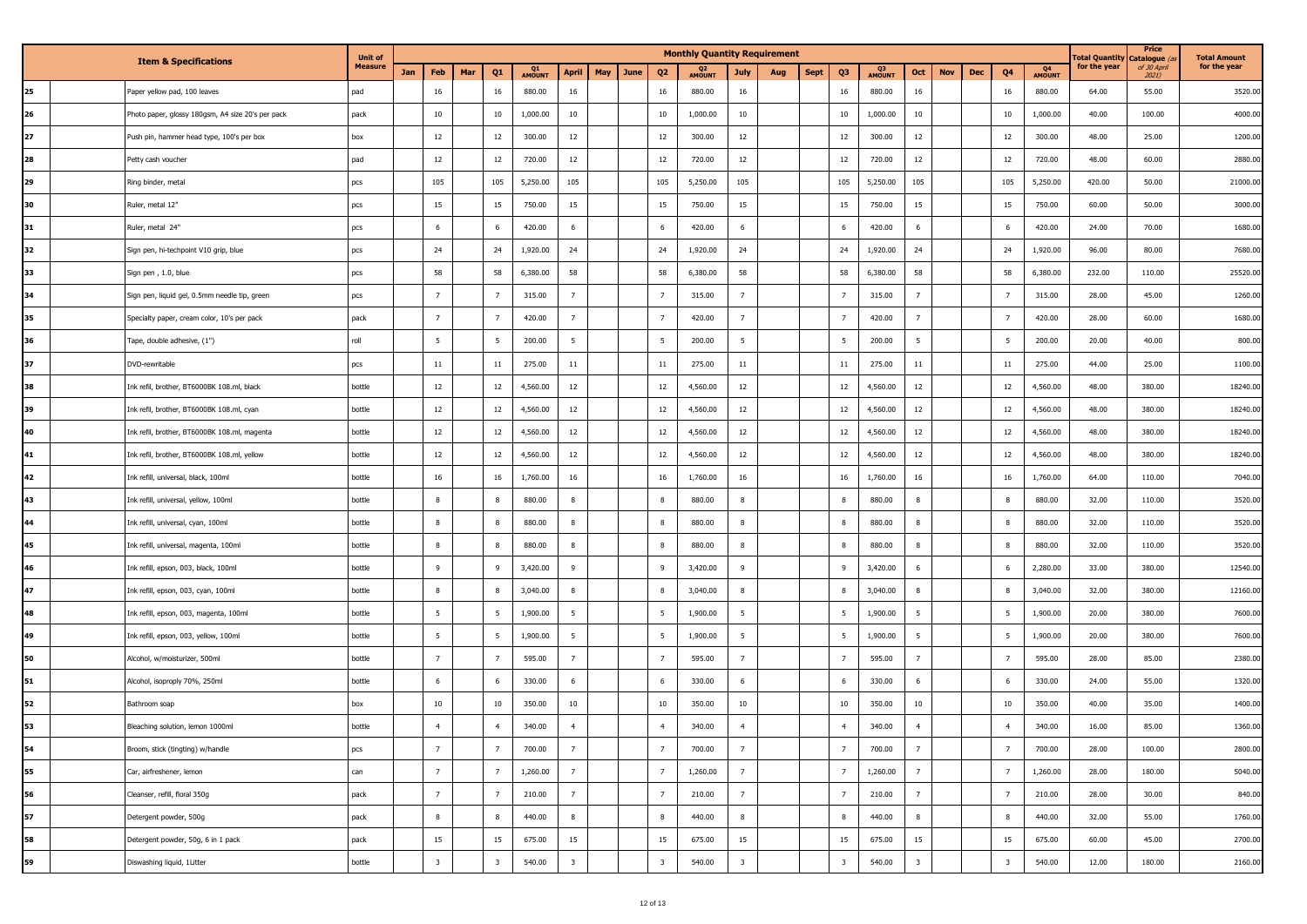| <b>Item &amp; Specifications</b>                                          |  | <b>Unit of</b>                                 |        |     |                 |                |                |          |                  |      |                | <b>Monthly Quantity Requirement</b> |        |                 |      |    |                          |        |                |     |    |                | <b>Total Quantity</b>  | Price<br>Catalogue ( | <b>Total Amount</b> |         |  |
|---------------------------------------------------------------------------|--|------------------------------------------------|--------|-----|-----------------|----------------|----------------|----------|------------------|------|----------------|-------------------------------------|--------|-----------------|------|----|--------------------------|--------|----------------|-----|----|----------------|------------------------|----------------------|---------------------|---------|--|
|                                                                           |  | <b>Measure</b>                                 | Jan    | Feb | Mar             | Q <sub>1</sub> | Q1<br>AMOUNT   | April    | May              | June | Q <sub>2</sub> | Q <sub>2</sub><br>AMOUNT            | July   | Aug             | Sept | Q3 | Q <sub>3</sub><br>AMOUNT | Oct    | <b>Nov</b>     | Dec | Q4 | Q4<br>AMOUNT   | for the year           | of 30 April<br>2021) | for the year        |         |  |
| 60                                                                        |  | Diswashing liquid, kalamansi 250ml             | bottle |     | $\overline{4}$  |                | $\overline{4}$ | 240.00   | $\overline{4}$   |      |                | $\overline{4}$                      | 240.00 | $\overline{4}$  |      |    | $\overline{4}$           | 240.00 | $\overline{4}$ |     |    | $\overline{4}$ | 240.00                 | 16.00                | 60.00               | 960.00  |  |
| 61                                                                        |  | Diswashing liquid, pack                        | pack   |     | 18              |                | 18             | 360.00   | 18               |      |                | 18                                  | 360.00 | 18              |      |    | 18                       | 360.00 | 18             |     |    | 18             | 360.00                 | 72.00                | 20.00               | 1440.00 |  |
| 62                                                                        |  | Diswashing paste, 400g                         | can    |     | $\bf 8$         |                | 8              | 520.00   | 8                |      |                | 8                                   | 520.00 | 8               |      |    | 8                        | 520.00 | 8              |     |    | 8              | 520.00                 | 32.00                | 65.00               | 2080.00 |  |
| 63                                                                        |  | Doormat                                        | pcs    |     | 14              |                | 14             | 770.00   | 14               |      |                | 14                                  | 770.00 | 14              |      |    | 14                       | 770.00 | 14             |     |    | 14             | 770.00                 | 56.00                | 55.00               | 3080.00 |  |
| 64                                                                        |  | Feather duster                                 | pcs    |     | $\bf 8$         |                | 8              | 440.00   | $\boldsymbol{8}$ |      |                | 8                                   | 440.00 | 8               |      |    | $\boldsymbol{8}$         | 440.00 | $\bf8$         |     |    | 8              | 440.00                 | 32.00                | 55.00               | 1760.00 |  |
| 65                                                                        |  | Fabcon, anti-bac, 60ml                         | pack   |     | 13              |                | 9              | 495.00   | 13               |      |                | 13                                  | 715.00 | 13              |      |    | 13                       | 715.00 | 13             |     |    | 13             | 715.00                 | 52.00                | 55.00               | 2860.00 |  |
| 66                                                                        |  | Glass cleaner, 500ml                           | bottle |     | 9               |                | 10             | 550.00   | 9                |      |                | 9                                   | 495.00 | -9              |      |    | 9                        | 495.00 | 9              |     |    | 9              | 495.00                 | 36.00                | 55.00               | 1980.00 |  |
| 67                                                                        |  | Hand sanitizer 100ml                           | bottle |     | 15              |                | 11             | 605.00   | 15               |      |                | 15                                  | 825.00 | 15              |      |    | 15                       | 825.00 | 15             |     |    | 15             | 825.00                 | 60.00                | 55.00               | 3300.00 |  |
| 68                                                                        |  | Hand and wash soap, antibacterial, 250ml       | bottle |     | 12              |                | 12             | 660.00   | 12               |      |                | 12                                  | 660.00 | 12              |      |    | 12                       | 660.00 | 12             |     |    | 12             | 660.00                 | 48.00                | 55.00               | 2640.00 |  |
| 69                                                                        |  | Muriatic acid, 1 litter                        | bottle |     | $11\,$          |                | 13             | 715.00   | $11\,$           |      |                | 11                                  | 605.00 | $11\,$          |      |    | 11                       | 605.00 | $11\,$         |     |    | 11             | 605.00                 | 44.00                | 55.00               | 2420.00 |  |
| 70                                                                        |  | Muriatic acid, 500ml                           | bottle |     | $5\overline{)}$ |                | 14             | 770.00   | $5\overline{5}$  |      |                | $5\overline{5}$                     | 275.00 | 5               |      |    | 5                        | 275.00 | 5              |     |    | 5              | 275.00                 | 20.00                | 55.00               | 1100.00 |  |
| 71                                                                        |  | Pail with cover, big                           | pcs    |     | 5               |                | 15             | 825.00   | 5                |      |                | $5\overline{5}$                     | 275.00 | $5\overline{5}$ |      |    | 5                        | 275.00 | 5              |     |    | 5              | 275.00                 | 20.00                | 55.00               | 1100.00 |  |
| 72                                                                        |  | Scented ggel, 180g                             | can    |     | 10              |                | 16             | 880.00   | 10               |      |                | 10                                  | 550.00 | 10              |      |    | 10                       | 550.00 | $10\,$         |     |    | 10             | 550.00                 | 40.00                | 55.00               | 2200.00 |  |
| 73                                                                        |  | Sponge, w/ foam                                | pcs    |     | $\overline{7}$  |                | 17             | 935.00   | $\overline{7}$   |      |                | $7^{\circ}$                         | 385.00 | $\overline{7}$  |      |    | $\overline{7}$           | 385.00 | $\overline{7}$ |     |    | $\overline{7}$ | 385.00                 | 28.00                | 55.00               | 1540.00 |  |
| 74                                                                        |  | Table napkin                                   | pack   |     | $\bf 8$         |                | 18             | 990.00   | $\,$ 8           |      |                | 8                                   | 440.00 | 8               |      |    | 8                        | 440.00 | 8              |     |    | 8              | 440.00                 | 32.00                | 55.00               | 1760.00 |  |
| 175                                                                       |  | Tissue, facial 150 pulx2ply, 300 sheet per box | box    |     | 8               |                | 19             | 1,045.00 | 8                |      |                | 8                                   | 440.00 | 8               |      |    | 8                        | 440.00 | 8              |     |    | 8              | 440.00                 | 32.00                | 55.00               | 1760.00 |  |
| 76                                                                        |  | Toilet deodorant cake, 99% 50gsm, big          | pcs    |     | 12              |                | 20             | 1,100.00 | 12               |      |                | 12                                  | 660.00 | 12              |      |    | 12                       | 660.00 | 12             |     |    | 12             | 660.00                 | 48.00                | 55.00               | 2640.00 |  |
| 177                                                                       |  | Trash can, small                               | pcs    |     | 8               |                | 21             | 1,155.00 | $\boldsymbol{8}$ |      |                | 8                                   | 440.00 | 8               |      |    | $\overline{8}$           | 440.00 | 8              |     |    | 8              | 440.00                 | 32.00                | 55.00               | 1760.00 |  |
|                                                                           |  |                                                |        |     |                 |                |                |          |                  |      |                |                                     |        |                 |      |    |                          |        |                |     |    |                |                        |                      |                     |         |  |
| A. TOTAL                                                                  |  |                                                |        |     |                 |                |                |          |                  |      |                |                                     |        |                 |      |    |                          |        |                |     |    |                | 893,253.61<br>Ð        |                      |                     |         |  |
| B. ADDITIONAL PROVISION FOR INFLATION (10% of TOTAL)                      |  |                                                |        |     |                 |                |                |          |                  |      |                |                                     |        |                 |      |    |                          |        |                |     |    |                | 89,325.36<br>$\bullet$ |                      |                     |         |  |
| C. ADDITIONAL PROVISION FOR TRANSPORT AND FREIGHT COST (If<br>Applicable) |  |                                                |        |     |                 |                |                |          |                  |      |                |                                     |        |                 |      |    |                          |        |                |     |    |                | $\mathbf{P}$           |                      |                     |         |  |
| D. GRAND TOTAL $(A + B + C)$                                              |  |                                                |        |     |                 |                |                |          |                  |      |                |                                     |        |                 |      |    |                          |        |                |     |    |                |                        | $\bullet$            | 982,578.97          |         |  |
| <b>E. APPROVED BUDGET BY THE AGENCY HEAD</b>                              |  |                                                |        |     |                 |                |                |          |                  |      |                |                                     |        |                 |      |    |                          |        |                |     |    |                |                        |                      |                     |         |  |

We hereby warrant that the total amount reflected in this Annual Procurement Plan to procure the listed common-use supplies, materials, and equipment has been included in or is within our approved budget for the year.

**In Figures and Words:**

**Prepared by: Certified Funds Available / Certified Appropriate Funds Available: Approved by:**

LTC RICHARD C DE CASTRO GSC (CAV) PA

MAJ MANUEL S MARCON III (CAV) PA MGEN EFREN P BALUYOT PA

**Property/Supply Officer**

**Accountant / Budget Officer <b>Head of Office/Agency Head of Office/Agency** 

Date Prepared: